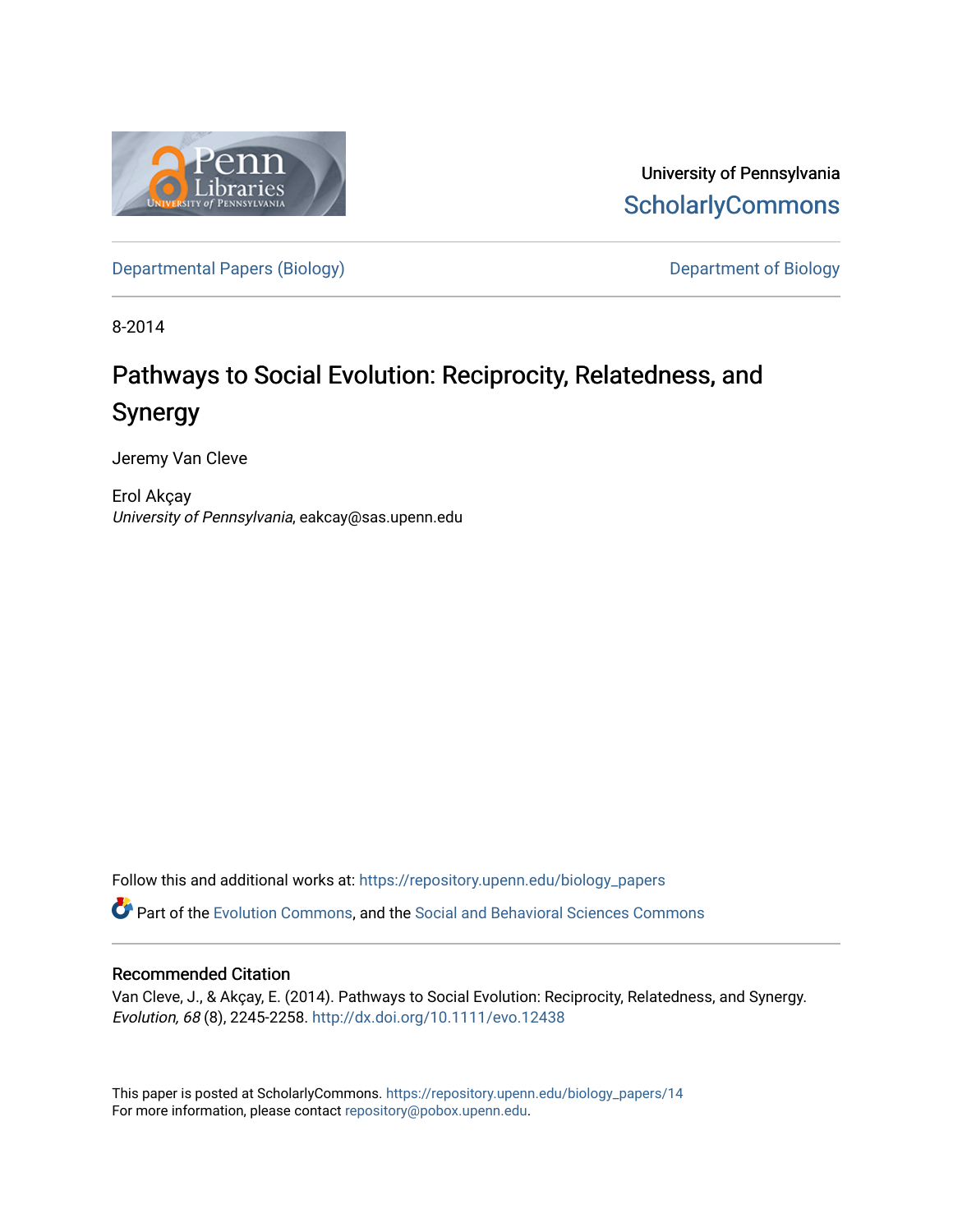## Pathways to Social Evolution: Reciprocity, Relatedness, and Synergy

## **Abstract**

Many organisms live in populations structured by space and by class, exhibit plastic responses to their social partners, and are subject to nonadditive ecological and fitness effects. Social evolution theory has long recognized that all of these factors can lead to different selection pressures but has only recently attempted to synthesize how these factors interact. Using models for both discrete and continuous phenotypes, we show that analyzing these factors in a consistent framework reveals that they interact with one another in ways previously overlooked. Specifically, behavioral responses (reciprocity), genetic relatedness, and synergy interact in nontrivial ways that cannot be easily captured by simple summary indices of assortment. We demonstrate the importance of these interactions by showing how they have been neglected in previous synthetic models of social behavior both within and between species. These interactions also affect the level of behavioral responses that can evolve in the long run; proximate biological mechanisms are evolutionarily stable when they generate enough responsiveness relative to the level of responsiveness that exactly balances the ecological costs and benefits. Given the richness of social behavior across taxa, these interactions should be a boon for empirical research as they are likely crucial for describing the complex relationship linking ecology, demography, and social behavior.

## Keywords

behavioral responses, class structure, cooperation, genetic assortment, nonadditive fitness

## **Disciplines**

Evolution | Social and Behavioral Sciences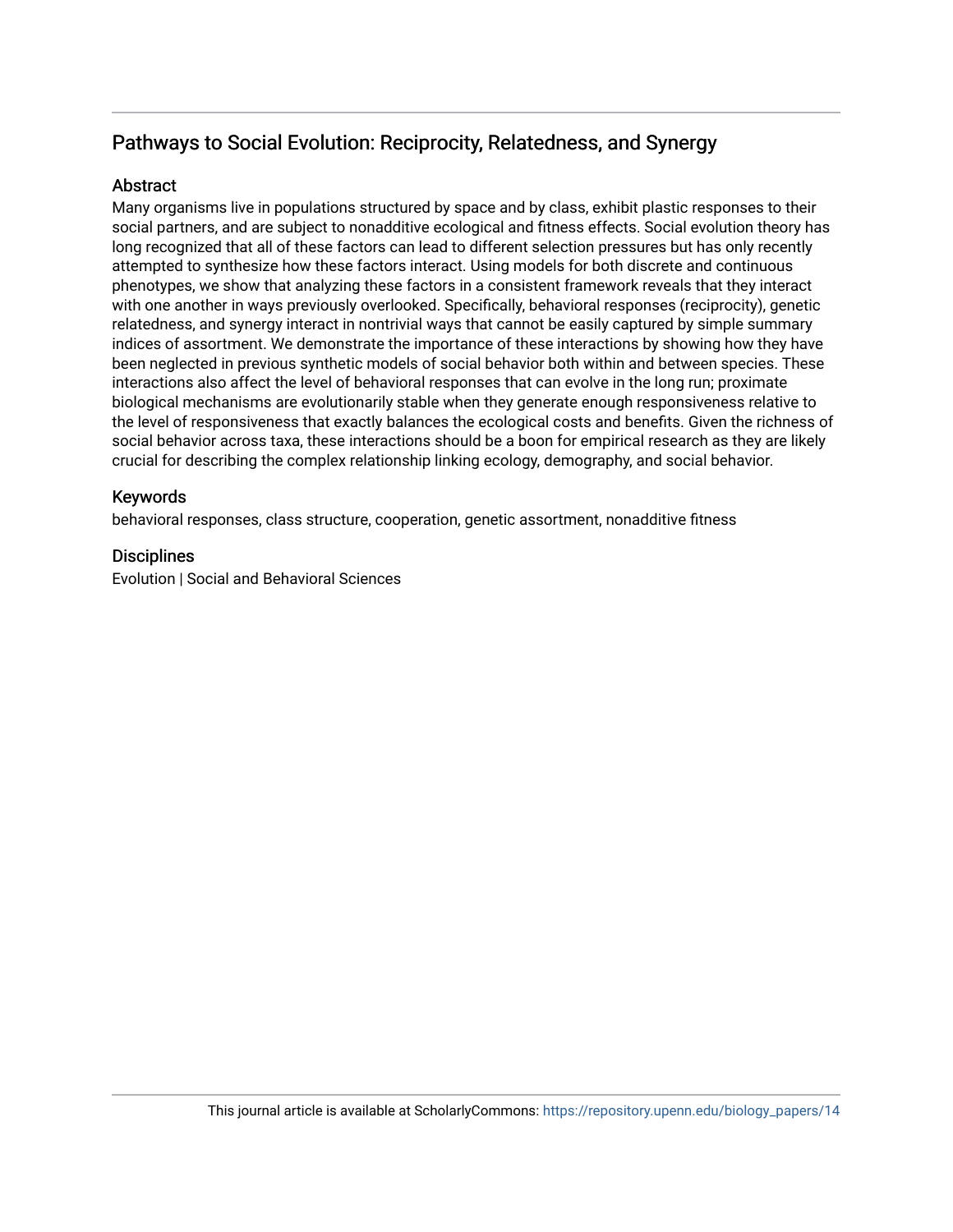# Pathways to social evolution: reciprocity, relatedness, and synergy

Jeremy Van  $C$ leve<sup>1</sup> Erol Akçay<sup>2</sup>

Key words: cooperation, non-additive fitness, behavioral responses, genetic assortment, class structure

- <sup>1</sup> National Evolutionary Synthesis Center (NESCent) 2024 W. Main Street Suite A200 Durham, NC 27705 USA e-mail: [vancleve@nescent.org](mailto:vancleve@nescent.org)
- <sup>2</sup> Department of Biology University of Pennsylvania 433 S. University Avenue Philadelphia PA, 19104 USA e-mail: [eakcay@sas.upenn.edu](mailto:eakcay@sas.upenn.edu)

Date modified:  $18^{th}$  April, 2014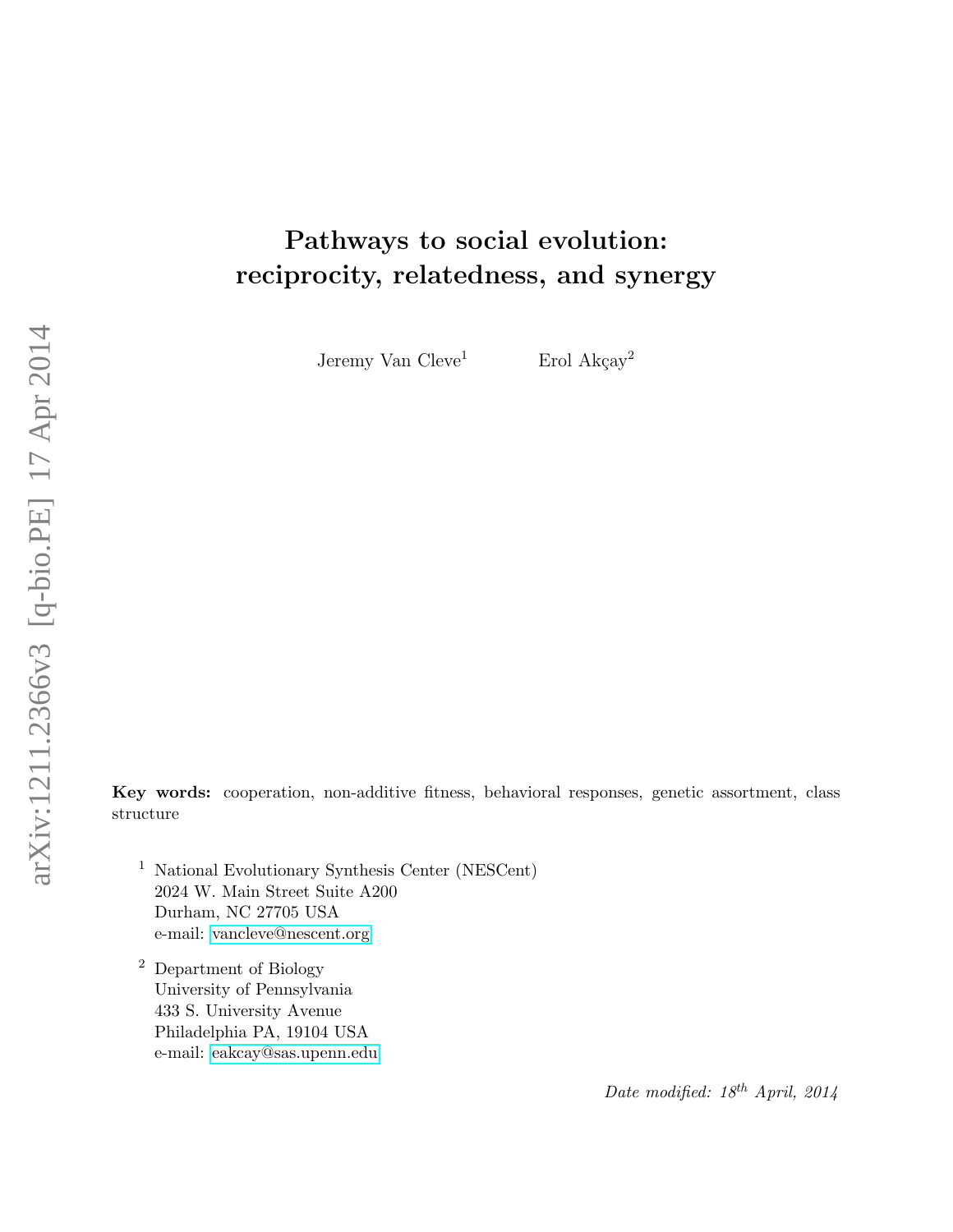#### Abstract

Many organisms live in populations structured by space and by class, exhibit plastic responses to their social partners, and are subject to non-additive ecological and fitness effects. Social evolution theory has long recognized that all of these factors can lead to different selection pressures but has only recently attempted to synthesize how these factors interact. Using models for both discrete and continuous phenotypes, we show that analyzing these factors in a consistent framework reveals that they interact with one another in ways previously overlooked. Specifically, behavioral responses (reciprocity), genetic relatedness, and synergy interact in non-trivial ways that cannot be easily captured by simple summary indices of assortment. We demonstrate the importance of these interactions by showing how they have been neglected in previous synthetic models of social behavior both within and between species. These interactions also affect the level of behavioral responses that can evolve in the long run; proximate biological mechanisms are evolutionarily stable when they generate enough responsiveness relative to the level of responsiveness that exactly balances the ecological costs and benefits. Given the richness of social behavior across taxa, these interactions should be a boon for empirical research as they are likely crucial for describing the complex relationship linking ecology, demography, and social behavior.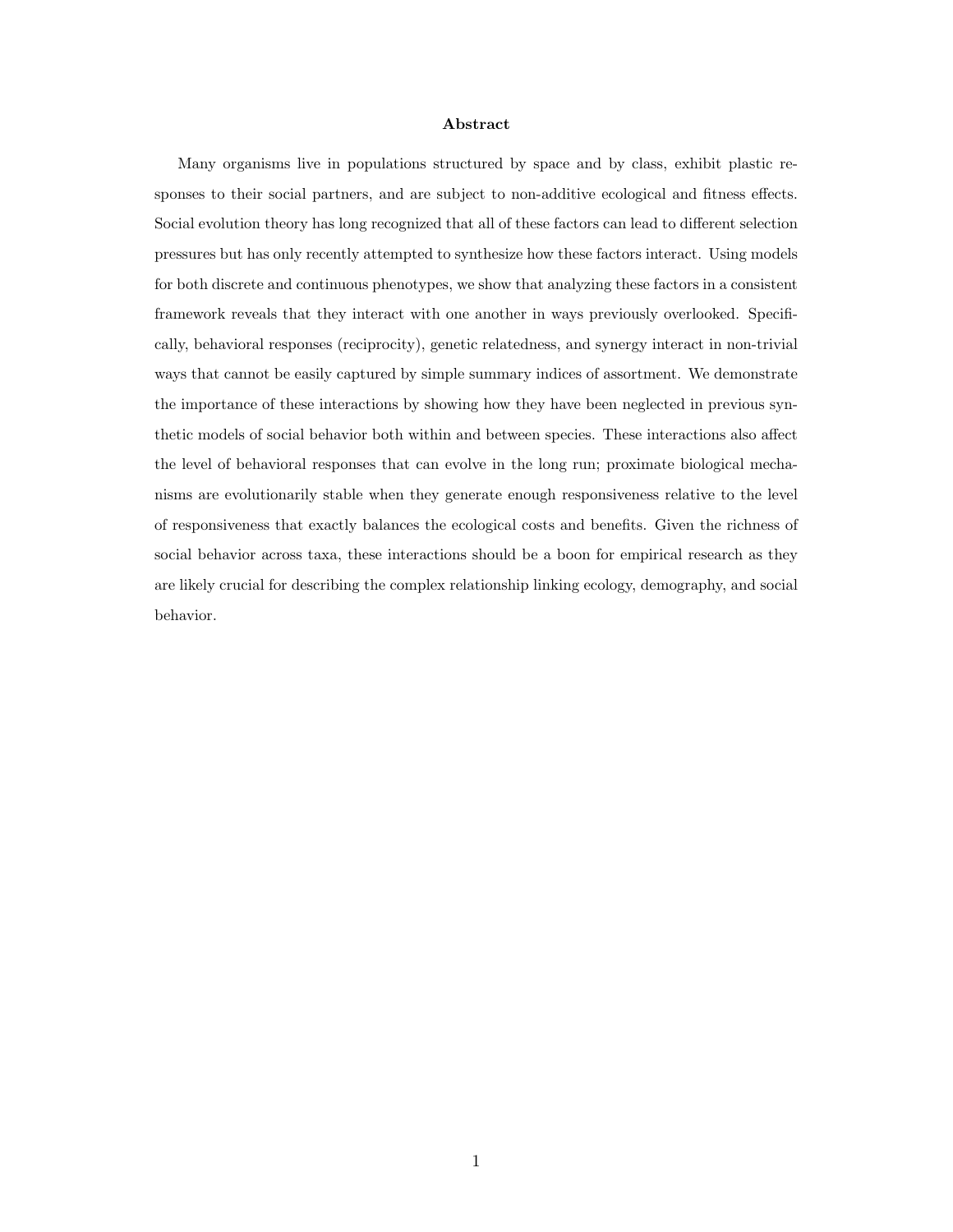#### 1. Introduction

Explaining the evolution of social behaviors has been a goal of evolutionary theory going back to Darwin's time. The modern theory for the origin of social behaviors started with the seminal work of [Hamilton](#page-29-0) [\(1964a,](#page-29-0)[b\)](#page-29-1), which showed that genetic relatedness has a profound influence on evolutionary dynamics. Later work added other significant factors, starting with conditional and responsive behaviors [\(Trivers, 1971;](#page-33-0) [Axelrod and Hamilton, 1981\)](#page-27-0) and extending to non-additive fitness interactions [\(Queller, 1984,](#page-31-0) [1985\)](#page-31-1). Theorists analyzed many models that apply and extend these mechanisms (e.g., extending reciprocity to include indirect responses, [Nowak and Sigmund,](#page-31-2) [1998\)](#page-31-2). At the same time, empirical researchers tested the role of various mechanisms developed in the theoretical literature (e.g., [Queller and Strassmann, 1998;](#page-32-0) [Hughes et al., 2008;](#page-29-2) [Schino et al.,](#page-32-1) [2009\)](#page-32-1).

Whereas early discussions of social evolution usually pitted one mechanism against another, recent efforts are increasingly focused on synthesizing and integrating the various pathways of social evolution (e.g., [Marshall and Rowe, 2003;](#page-30-0) [Sachs et al., 2004;](#page-32-2) [Lehmann and Keller, 2006a;](#page-30-1) [Nowak,](#page-31-3) [2006;](#page-31-3) [West et al., 2007;](#page-33-1) [Fletcher and Doebeli, 2009;](#page-28-0) [Queller, 2011\)](#page-32-3). This is perhaps the surest sign that social evolution theory has entered a mature phase. These efforts at synthesis are not always without controversy, but they have served to illuminate the connections between various models devised over the decades. In this paper, we aim to contribute to this synthesis by focusing specifically on the relation between three important concepts: assortment of genotypes (relatedness), behavioral responsiveness (e.g., reciprocity), and non-additive (e.g., synergistic) effects of social behaviors on fitness. These topics have of course been written about in the past; yet, how these concepts relate to one another is still not well understood.

Two of the most fundamental mechanisms for the evolution of cooperation are responsive (and conditional) behaviors such as reciprocity, and genetic assortment, or relatedness, between individuals [\(Lehmann and Keller, 2006a\)](#page-30-1). Both factors are clearly in operation in many social interactions. Cooperative breeding, for example, almost always involves interactions with relatives of varying degree. At the same time, most cooperatively breeding species also exhibit conditional behavior; for example, non-helpers might get evicted from the breeding group [\(Balshine-Earn et al.,](#page-27-1) [1998\)](#page-27-1). Likewise, reciprocal food-sharing among vampire bats can occur amongst relatives as well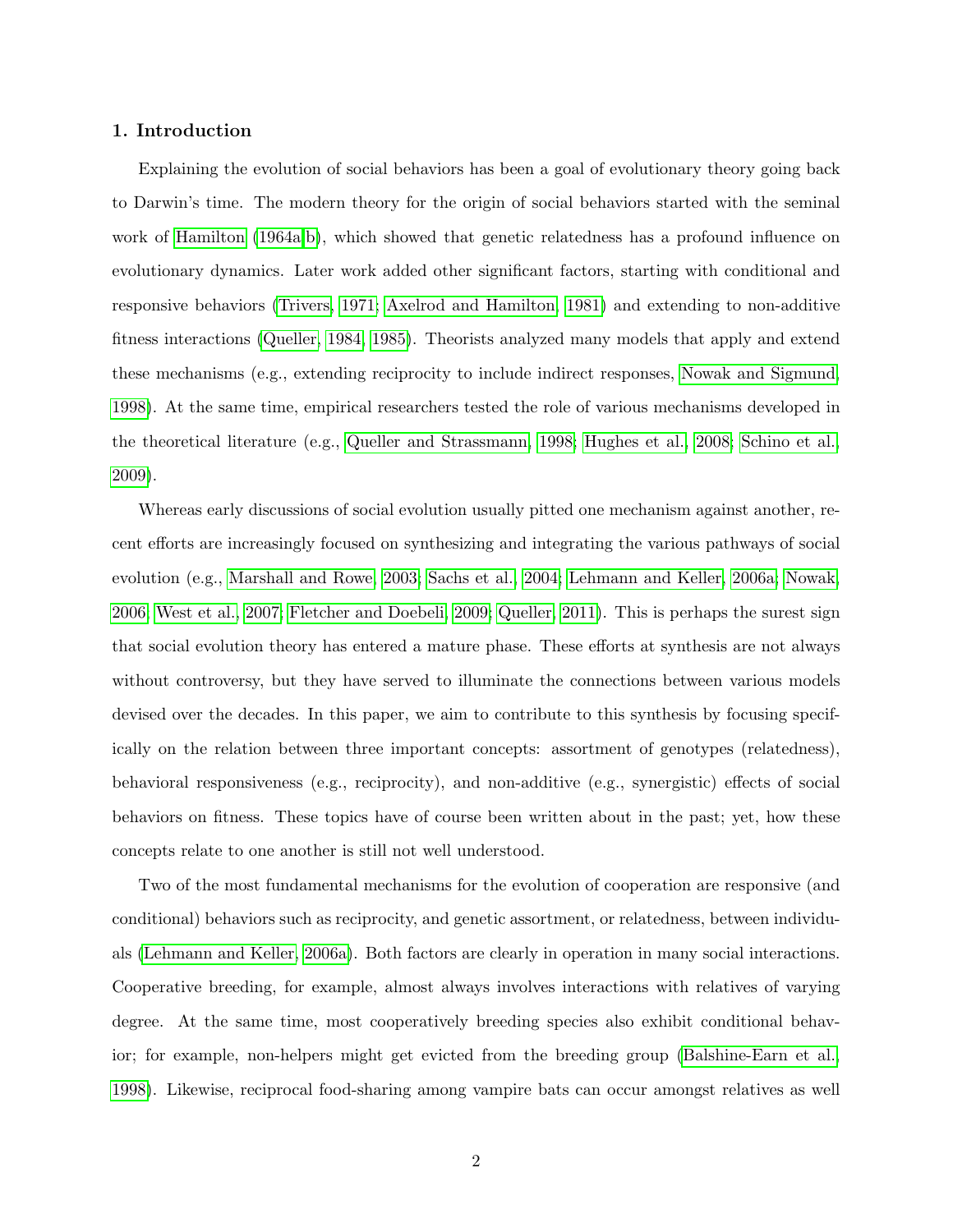as non-relatives [\(Wilkinson, 1984\)](#page-34-0).

Non-additive interactions between individual phenotypes also play a prominent role in social evolution. Sometimes, the non-additivity is a direct function of organismal metabolism, as in the case of the plant pathogen Agrobacterium tumefaciens, which induces infected hosts to produce opines that can be used as a resource only by those cells that also carry the virulence plasmid [\(White et al., 2007\)](#page-34-1). In other cases, the ecological context might create non-additive payoffs. For example, in the penduline tits (*Remiz pendulous*), one or both of the parents desert the nest after eggs are laid. Data on breeding success suggests that the reason for this behavior is in part that a single parent has better than even chance of raising the clutch [\(Szentirmai et al., 2007\)](#page-32-4). Hence, the second parent adds less to breeding success than the first parent, meaning a negative non-additivity. It has been argued that the opposite is true for many bird species with biparental care [\(Weso lowski,](#page-33-2) [1994\)](#page-33-2). It is worth noting that in both of these examples, as perhaps with most instances of nonadditive interactions between phenotypes, the traits in question are plastic. For example, the Agrobacterium pathways that induce opine production are not expressed constitutively but depend on quorum-sensing instead [\(White et al., 2007\)](#page-34-1). Likewise, the male and female decisions to desert in penduline tits appear context-dependent; the same individual can care or desert according to factors such as brood size [\(Persson and](#page-31-4) Ohrström, [1989;](#page-31-4) [Valera et al., 1997\)](#page-33-3).

Yet, despite copious theoretical work on the individual importance of conditional behaviors, genetic assortment, and non-additive payoffs, the interplay between these mechanisms remained relatively unexplored until recently [\(Queller, 1985;](#page-31-1) [Lehmann and Keller, 2006a;](#page-30-1) [Fletcher and Zwick,](#page-28-1) [2006;](#page-28-1) [Foster and Wenseleers, 2006;](#page-28-2) [Fletcher and Doebeli, 2009;](#page-28-0) [McGlothlin et al., 2010;](#page-30-2) [Queller,](#page-32-3) [2011;](#page-32-3) Akçay and Van Cleve, 2012). Much of this recent work neglects to systematically study the interactions between these factors (with the notable exception of [Lehmann and Keller, 2006a;](#page-30-1) [McGlothlin et al., 2010;](#page-30-2) Akçay and Van Cleve, 2012), which we show can lead to an incomplete or incorrect view of how selection affects social behaviors. Moreover, properly accounting for these interactions allows us to gain novel insights into when conditional behaviors should be evolutionarily stable and to empirically assess the level of responsiveness across demographically diverse species.

Our paper begins with two models: first, we use a discrete-action model to clarify the relationship between genetic assortment (e.g., relatedness), behavioral responses (a generic notion of reciprocity), and synergistic or non-additive interactions. Second, we generalize the results of the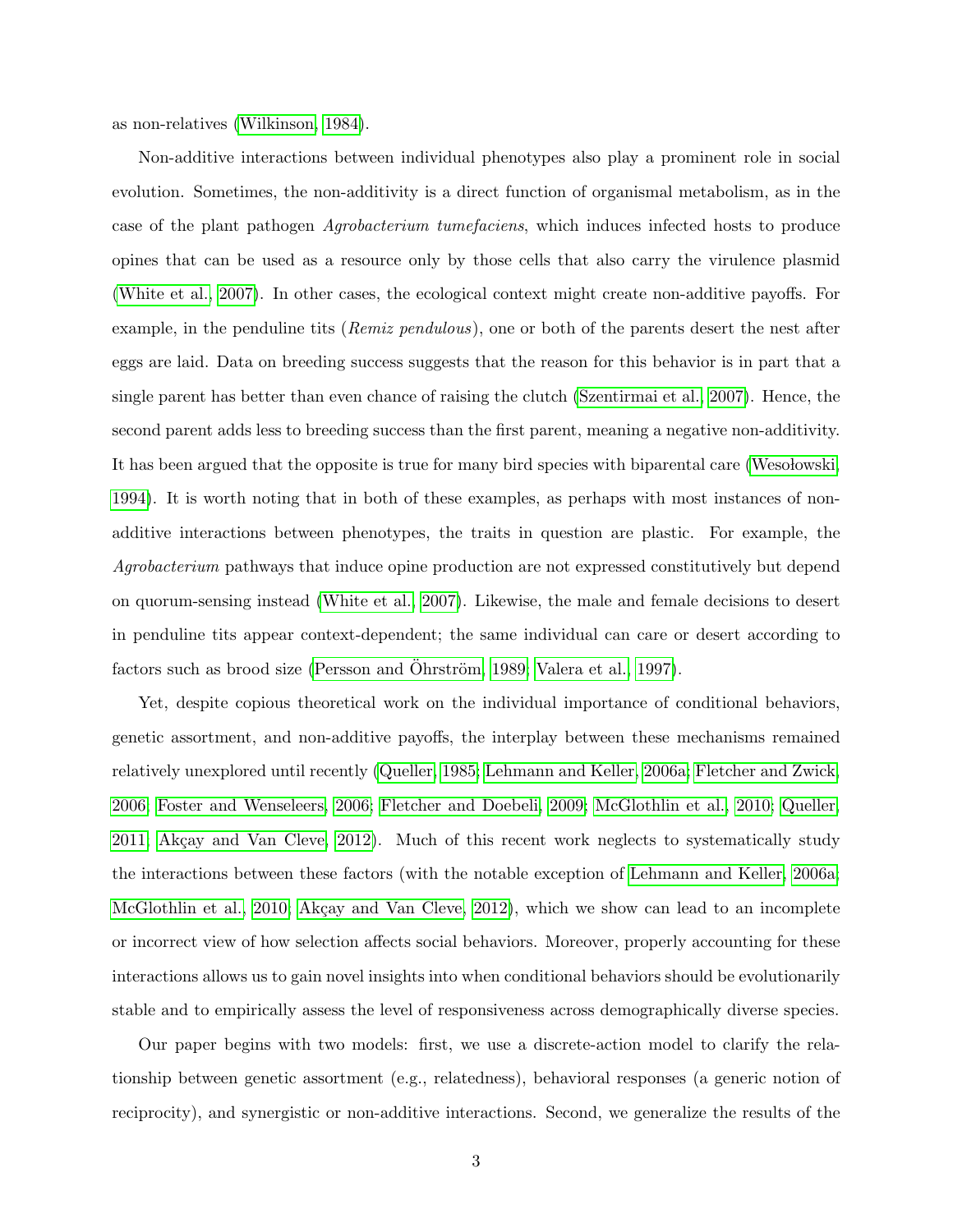discrete-action model by presenting a population genetic model for the evolution of a continuous trait in a structured population, where the structure can be due to any combination of age, stage, sex, or spatial location. Using these models, we show how previous analyses that do not systematically track the effect of behavioral responses [\(Fletcher and Doebeli, 2009;](#page-28-0) [Queller, 2011\)](#page-32-3) have neglected a crucial interaction between responsiveness and relatedness [\(McGlothlin et al., 2010;](#page-30-2) Akçay and Van Cleve, 2012). Rather than combining additively in the equation for the effect of selection [\(Queller, 2011\)](#page-32-3), relatedness and responsiveness interact through a product term that implies each of these assortment mechanisms contributes distinct effects (contra [Fletcher and Doebeli,](#page-28-0) [2009\)](#page-28-0). We also show this crucial interaction to be missing in models of interspecific mutualisms [\(Foster and Wenseleers, 2006\)](#page-28-2), which leads to difficulties in interpreting mechanisms that stabilize mutualisms.

More generally, our discrete model allows us to show how synergistic interactions can affect the evolutionary stability of social behaviors and even change the payoff structure of the game resulting in a different game entirely. This is important because helping is more likely to evolve in Hawk-Dove [\(Maynard Smith and Price, 1973\)](#page-30-3) or Stag-Hunt [\(Skyrms, 2001\)](#page-32-5) games than in the Prisoner's Dilemma game. Using our continuous-trait model, we show that proximate physiological or psychological mechanisms evolve in the long run only when they produce "enough" responsiveness relative to the responsiveness level that exactly balances the demographic costs and benefits of the behavior. This evolutionarily stable level of responsiveness is a function of both the absolute level of relatedness and the interaction between relatedness and responsiveness. Finally, we highlight in the discussion how recent work in quantitative genetics that measures relatedness and responsiveness requires a proper accounting of the interaction of these two mechanisms.

#### <span id="page-6-0"></span>2. Discrete action model

We consider a 2x2 game played repeatedly between two individuals a large number of times. We take the game to be symmetric for ease of exposition, but this assumption can be relaxed with no consequence for our main argument. Label the two actions C and D. Rather than focusing on a particular conditional strategy (e.g., the Tit-for-Tat [\(Axelrod and Hamilton, 1981\)](#page-27-0)), we model a wide range of propensities to respond to one's partner. We assume that each individual i has two traits:  $a_i$ , which is the action (C or D) that the individual i intrinsically "prefers", and  $\rho_i$ ,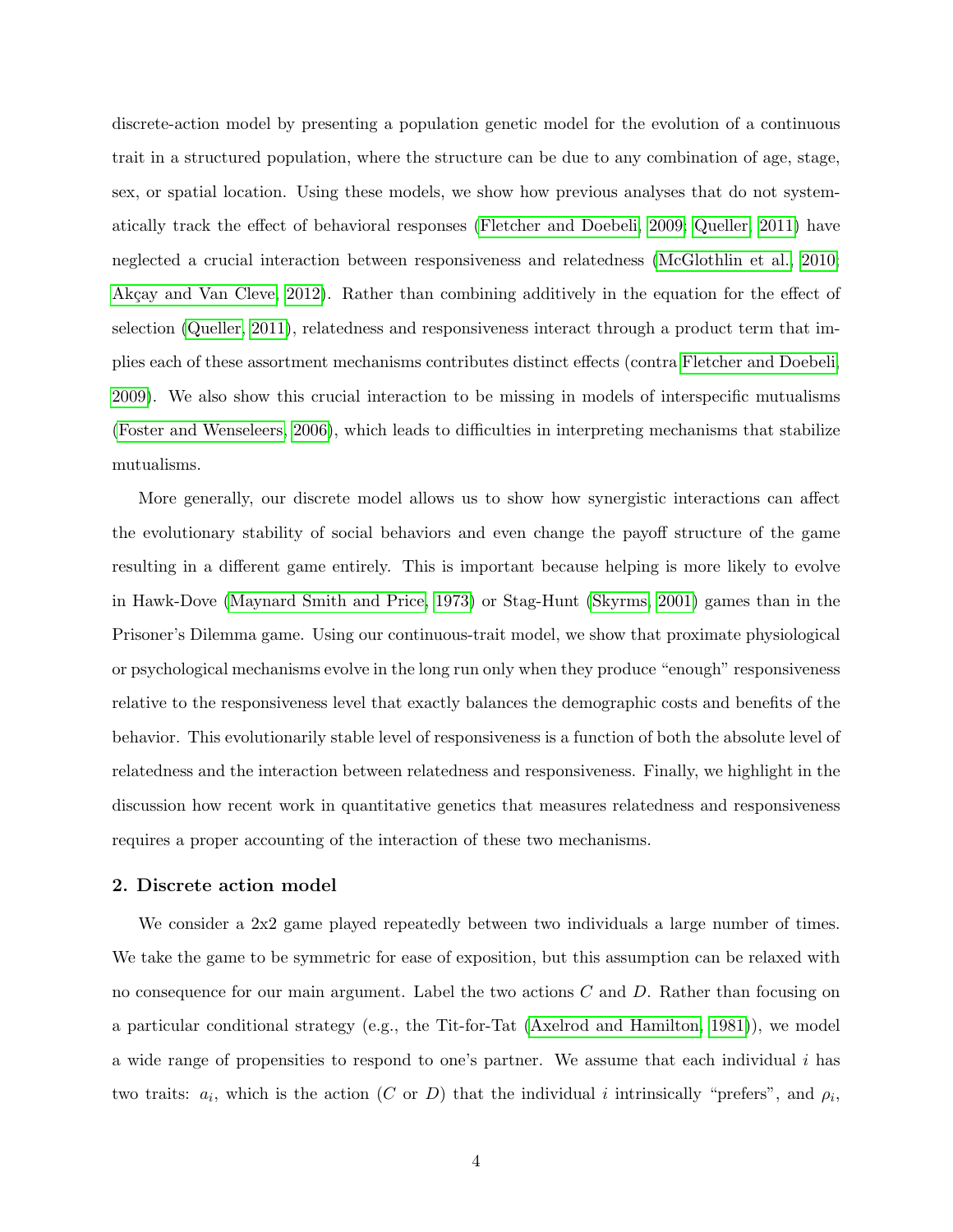the probability that individual i overrides its intrinsic preference and reciprocates its opponent's action in the last round. Hence, in common parlance,  $a_i$  corresponds to whether individuals are cooperators or defectors, and  $\rho_i$  denotes the degree to which individuals are reciprocators. Both traits are genetically encoded; we take  $a_i$  to be binary and  $\rho_i$  to be a continuous trait between 0 and 1. A straightforward extension of this model could treat  $a_i$  as a continuous trait by interpreting it as the intrinsic probability of playing  $C$  vs.  $D$ .

Consider an interaction between an intrinsic cooperator and an intrinsic defector (i.e.,  $a_1 = C$ and  $a_2 = D$ ). Suppose at stage t, player 1 (the C-type) played C and player 2 (the D-type) also played C (because he was reciprocating cooperation in the previous round). We label this situation as  $(C, C)$ , where the elements correspond to the first and second players' actions, respectively. Let us label the response coefficients of the two individuals as  $\rho_c$  and  $\rho_d$  in according with intrinsic preferences for C and D, respectively. In that case, the probability that they will keep playing  $(C, C)$ at stage  $t + 1$  is the probability that the D-type individual keeps reciprocating, i.e.,  $\rho_d$ . Similarly, the probability that the  $t + 1$  stage will result in  $(C, D)$  is  $1 - \rho_d$ , as this is the probability that the D-type will revert to his intrinsic preference. Finally, the probabilities of playing  $(D, C)$  and  $(D, D)$ at  $t+1$  given the actions at t is zero, since the C-type player will always play C regardless of whether she plays her intrinsic preference or reciprocates. In a similar way, we can work out the probabilities of playing any action pair at  $t+1$  conditional on the action pair at t, which is summarized with the transition matrix  $\mathbf{M} = [m_{ij}]$ , where  $m_{ij}$  gives the probability of being in state j at  $t + 1$  when the game was in state i at t, and states are ordered as  $\{(C, C), (C, D), (D, C), (D, D)\}.$  So,  $m_{11} = \rho_d$ ,  $m_{12} = (1 - \rho_d)$ , etc.. We assume that the game is played for a very large number of periods with no discounting, so that the proportion of time each pair of actions is played is given by the stationary distribution of the Markov chain  $M$ . Taking the dominant left-eigenvector of  $M$  and normalizing it, we find the stationary distribution of the game between a C-type and a D-type individual,  $\pi$ , to be

<span id="page-7-0"></span>
$$
\pi = ((1 - \rho_c)^2 \rho_d, (1 - \rho_c)(1 - \rho_d), (1 - \rho_c)\rho_c(1 - \rho_d)\rho_d, \rho_c(1 - \rho_d)^2) (1 - \rho_c\rho_d)^{-2}.
$$
 (1)

The expected payoff of a  $C$ -type player from playing with a  $D$ -type player is the fraction of time spent at each outcome (given by the elements of  $\pi$ ) multiplied by the payoff to her from that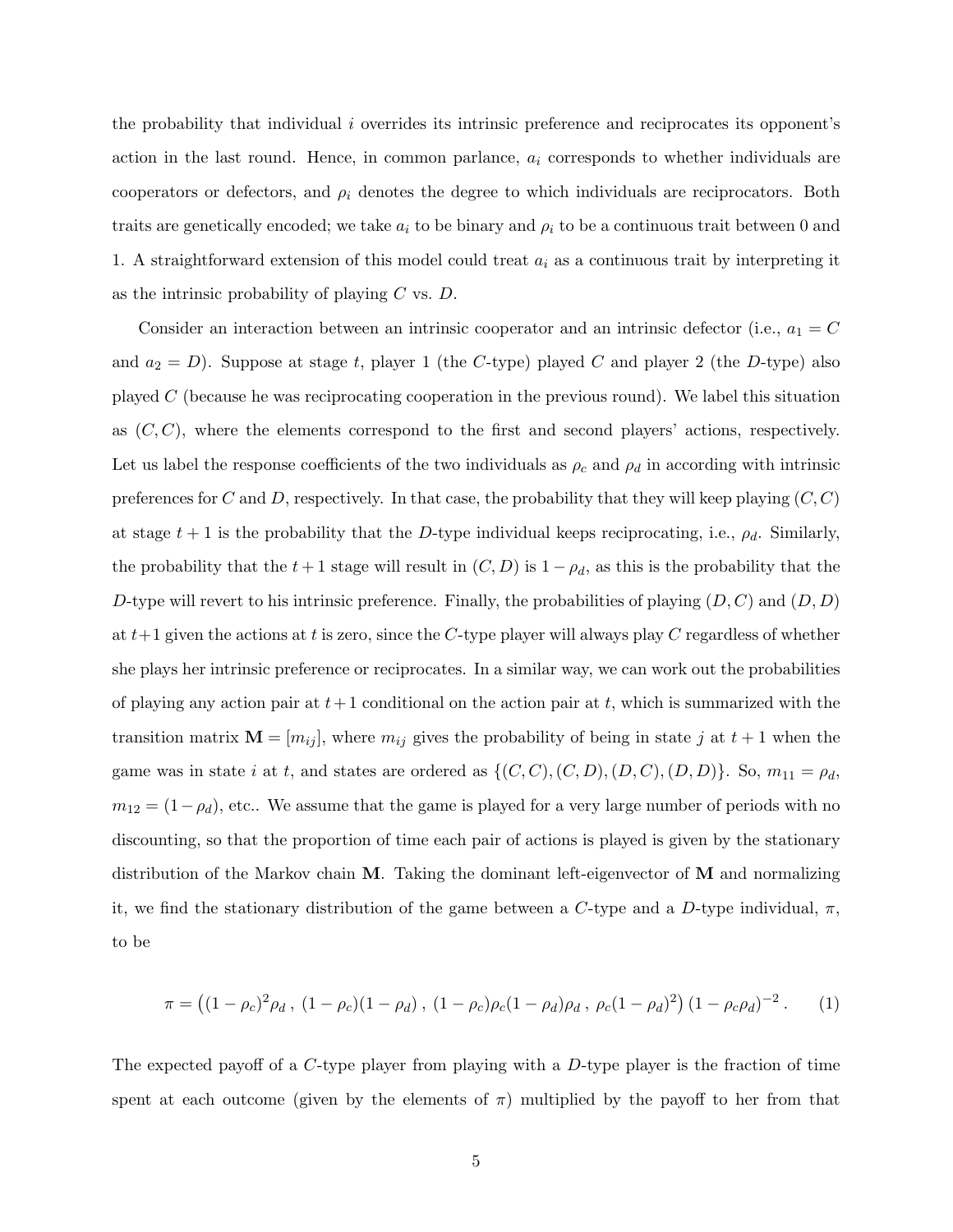outcome. Suppose that the stage game is an additive Prisoner's Dilemma: cooperation yields a benefit of b to the partner, at a net cost of c to the cooperator. Defection carries no cost and yields no benefit. Thus, the expected payoff to a C-type player when playing with a D-type,  $w_{CD}$ , is given by

$$
w_{CD} = \frac{(1 - \rho_c)(b\rho_d - c)}{1 - \rho_c \rho_d} \,. \tag{2}
$$

With a similar calculation, we find the expected payoff to a  $D$ -type from playing with a  $C$ -type to be

$$
w_{DC} = \frac{(1 - \rho_c)(b - c\rho_d)}{1 - \rho_c \rho_d}.
$$
\n(3)

The expected payoff to a C-type from playing with another C-type is trivial; since both players start with  $(C, C)$  and keep playing these actions,  $w_{CC} = b - c$ . Similar reasoning yields  $w_{DD} = 0$ .

In order to determine which type of individual is preferred by natural selection, we calculate the condition when the frequency of intrinsic cooperators with responsiveness  $\rho_c$  increases in a population with intrinsic defectors of responsiveness  $\rho_d$ . Suppose that some mechanism (e.g., population viscosity, kin-recognition, or greenbeards) causes cooperators to assort themselves so that an intrinsic cooperator interacts with another intrinsic cooperator with probability  $r_c$ ; likewise, intrinsic defectors assort among themselves with probability  $r_d$ . When not assorting specifically with their own types, individuals are paired with a partner randomly chosen from the population (this is analogous to the classic assumption concerning populations with related individuals; see equation 1 in [Rousset and Billiard, 2000\)](#page-32-6). A full description of the dynamic of frequency change in the population would require a specification of the mechanism that generates assortment and how it depends on the frequency of genotypes. However, we can leave this unspecified if we only require a qualitative picture of frequency change over the course of a single generation.

Given our assumptions above and that the frequency of the intrinsic cooperative genotype is  $q$ ,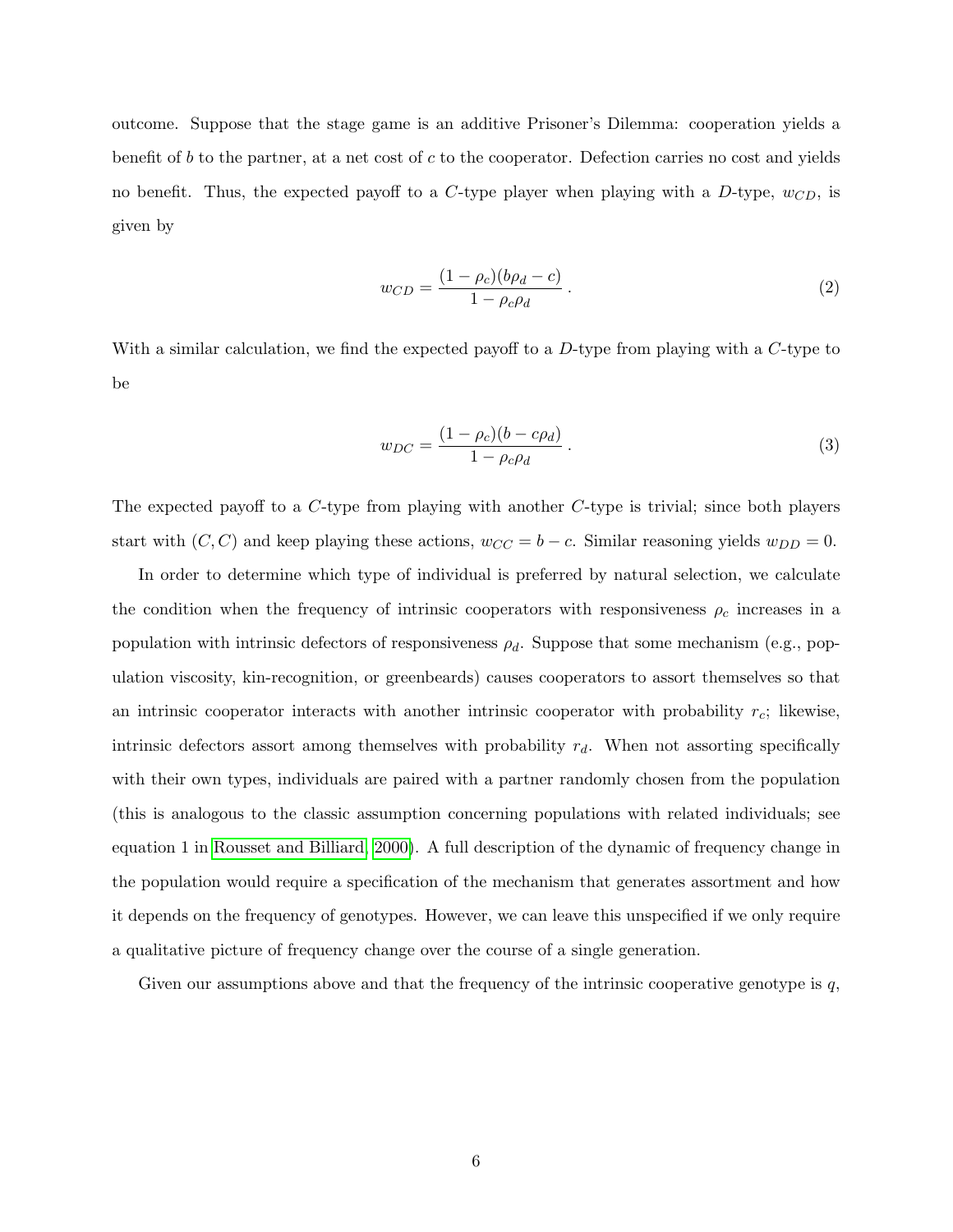the expected fitnesses of an intrinsic cooperator and an intrinsic defector are, respectively,

<span id="page-9-2"></span>
$$
W_C = (r_c + (1 - r_c)q) w_{CC} + (1 - r_c)(1 - q) w_{CD}
$$
 and  

$$
W_D = (1 - r_d)q w_{DC} + (r_d + (1 - r_d)(1 - q) w_{DD}.
$$
 (4)

The condition for an increase of intrinsic cooperators is  $W_C - W_D > 0$ , which leads to

$$
\frac{b}{c} > \frac{1 - (1 - q)\rho_c - q\rho_d + (1 - q)r_c\rho_c(1 - \rho_d) + qr_d(1 - \rho_c)\rho_d}{q\rho_c + (1 - q)\rho_d + (1 - q)r_c(1 - \rho_d) + qr_d(1 - \rho_c) - \rho_c\rho_d}.
$$
\n(5)

Three special cases help illustrate the meaning of this equation. First, suppose individuals do not respond to each other,  $\rho_c = \rho_d = 0$ , and that the assortment probabilities are equal,  $r_c = r_d = r$ . In this case, condition [\(5\)](#page-9-0) becomes  $\frac{b}{c} > \frac{1}{r}$  $\frac{1}{r}$ , which of course is Hamilton's rule [\(Hamilton, 1964a\)](#page-29-0). Second, suppose both the intrinsic cooperators and defectors have the same responsiveness,  $\rho_c$  =  $\rho_d = \rho$ , and assortment is zero,  $r_c = r_d = 0$ . Then, condition [\(5\)](#page-9-0) simplifies to  $\frac{b}{c} > \frac{1}{\rho}$  $\frac{1}{\rho}$ , which is equivalent to other rules for the evolution of responsiveness (Akçay et al., 2009) and reciprocity [\(Lehmann and Keller, 2006a;](#page-30-1) André and Day, 2007). Finally, giving intrinsic cooperators and defectors the same assortment probability and responsiveness,  $r_c = r_d = r$  and  $\rho_c = \rho_d = \rho$ , yields

<span id="page-9-1"></span><span id="page-9-0"></span>
$$
\frac{b}{c} > \frac{1+r\rho}{r+\rho} \,,\tag{6}
$$

which is analogous to equation  $(4)$  in [Lehmann and Keller](#page-30-1)  $(2006a)$ . In condition  $(6)$ , the assortment coefficient r (which is now analogous to relatedness) and responsiveness  $\rho$  have symmetric effects on the increase condition but remain distinct components because both the product and sum of  $\rho$ and r appear. Not coincidentally, expression  $(6)$  is identical in structure to the condition for an evolutionary increase in cooperation we have previously derived for continuous public goods games (Akçay and Van Cleve, 2012) and to other previously derived results [\(Lehmann and Keller, 2006a;](#page-30-1) [McGlothlin et al., 2010\)](#page-30-2).

It is interesting to contrast our analysis with an earlier model by [Marshall and Rowe](#page-30-0) [\(2003\)](#page-30-0) that addresses a similar problem. In this model, five unlinked loci determine the initial strategy of an individual and the responses to each combination of strategies by the two players in the previous round. [Marshall and Rowe](#page-30-0) measure reciprocity with the locus that determines whether an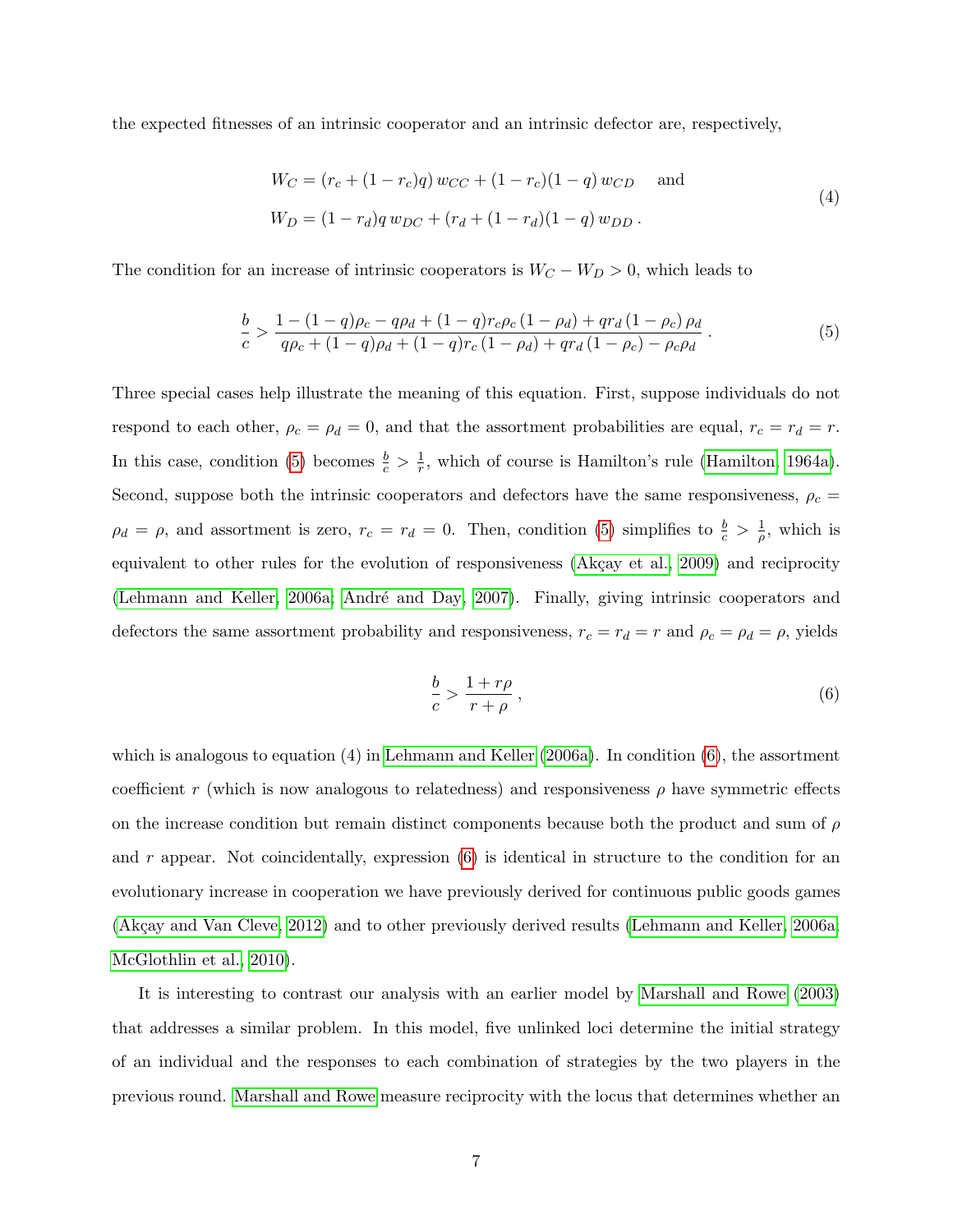individual retaliates by defecting after it cooperated and its opponent defected (a  $(C, D)$ ) outcome in our notation). They find selection for retaliation decreases as relatedness increases. Later, [Marshall](#page-30-4) [\(2009\)](#page-30-4) finds that this is due to negative non-additivity in the payoffs of the Prisoner's Dilemma game they use. In contrast to these models, we model reciprocity as a generalized propensity to do what the opponent did in the last round regardless of what the focal individual did previously. As such, our results are not readily comparable, since in our model, the four conditional responses (one to each potential outcome) are inherently linked to each other. Thus while selection for retaliating after a  $(C, D)$ -round might decrease with increased relatedness in our model (because relatedness favors increased cooperation), this decrease is counteracted by increased selection to copy the opponent's behavior after a  $(C, C)$  outcome.

#### <span id="page-10-0"></span>3. Population genetic model

We now turn to a population genetic framework that will allow us to generalize the above results to interactions among an arbitrary number of individuals who may be from different demographic classes (e.g., males and females, queens and workers, etc.). A population genetic model will also allow us to gain insights into how the long-term evolutionary stability of social behaviors depends on the ecological costs and benefits and the proximate mechanisms of behavior. At the same time, such generality involves a significant increase in the complexity of the model, and hence a different set of simplifying assumptions are necessary.

In particular, we are interested in determining when a mutant allele that codes for some phenotype with social effects will, on average, increase in frequency in a population and reach fixation. The proper quantity to calculate in this case is the fixation probability of the mutant allele [\(Rousset,](#page-32-7) [2003\)](#page-32-7). For structured populations, the fixation probability may be impossible to obtain analytically, so we follow a standard approach that approximates that probability using a first-order Taylor-series expansion in  $\delta$ , which is the difference between the mutant and resident phenotypes [\(Rousset and Billiard, 2000;](#page-32-6) [Rousset and Ronce, 2004\)](#page-32-8). Population genetics theory shows that the first-order term in the expansion is sufficient to calculate the standard conditions for the evolutionary stability of phenotypes [\(Rousset and Billiard, 2000;](#page-32-6) [Rousset and Ronce, 2004\)](#page-32-8). Moreover, this first-order term is proportional to a quantity that is much easier to calculate called the "selection gradient", which is the derivative of the expected change in the frequency of the mutant allele with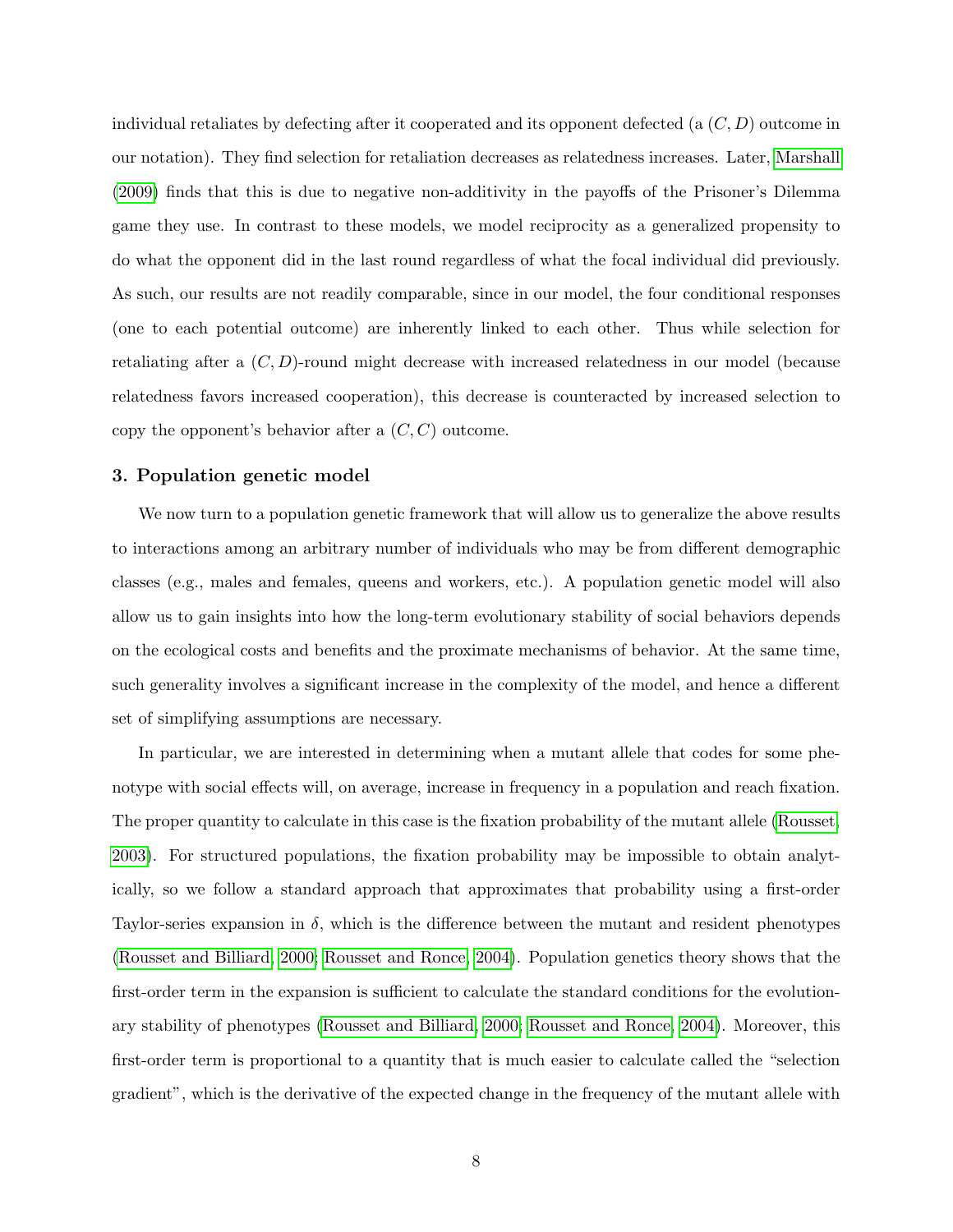respect to  $\delta$  or  $d\Delta q/d\delta$ . More intuitively, we can think of  $\Delta q \approx (d\Delta q/d\delta) \delta$  when  $\delta$  is small. This means that the sign of the selection gradient  $d\Delta q/d\delta$  tells us when the mutant allele is expected to increase or decrease in frequency or, in terms of fixation probability, when the mutant allele is more or less likely than a neutral allele to fix in the population.

To obtain the selection gradient,  $d\Delta q/d\delta$ , we first write a general expression for  $\Delta q$  in a class structured model using standard theory in population genetics and evolutionary demography [\(Taylor, 1990;](#page-33-4) [Charlesworth, 1994;](#page-28-3) [Caswell, 2001;](#page-28-4) [Rousset and Ronce, 2004\)](#page-32-8). We do this using an "individually" centered approach that was popularized in population genetics by the Price equation [\(Price, 1972,](#page-31-5) [1970\)](#page-31-6). The general expressions for  $\Delta q$  and  $d\Delta q/d\delta$  are derived in Appendix [B](#page-37-0) in the Supporting Information (equations [B.1](#page-37-1) and [B.2,](#page-37-2) respectively). While general, these expressions do not allow us to understand the interplay between behavioral and demographic mechanisms because we need to specify how the phenotype affects behavior and how behavior affects fitness.

In order to simplify the analysis, we assume a relatively simple social interaction that is unaffected by the class structure (though class structure can still affect genetic relatedness). Assume that each individual in each class participates in a single social interaction over the course of its lifetime with  $n-1$  other individuals from the same class (e.g., members of a patch interact together). Each individual chooses actions in this social interaction (e.g., an amount of effort in some helping behavior). Over the course of the social interaction, individuals are assumed to interact with one another many times, and their actions are assumed to reach some equilibrium value (Akçay et al.,  $2009$ ; Akçay and Van Cleve,  $2012$ ) due to a negotiation process [\(McNamara et al., 1999;](#page-30-5) André [and Day, 2007;](#page-27-4) Akçay et al., 2009). This equilibrium action is  $a_k^*$  for individual k and could, for example, measure the amount of effort individual  $k$  invests in helping its social partners at the conclusion of a negotiation over this amount. If we perturb this equilibrium by changing the action of individual  $k$ , we can measure the effect of this perturbation on the action of individual  $m$ by  $\rho_{km} = \frac{\partial a_m^*}{\partial a_k^*}$ , which is the response coefficient  $\rho$  from section [2](#page-6-0) (Akçay et al., 2009; Akçay and [Van Cleve, 2012\)](#page-27-2).

The negotiation process is driven by some proximate behavioral mechanism whose biological components (e.g., neurological structures) are genetically determined (whereas actions themselves are not inherited). For simplicity, we assume that a single phenotype p characterizes the proximate mechanism, and it is the evolution of this phenotype that we track with equation [\(B.1\)](#page-37-1). As an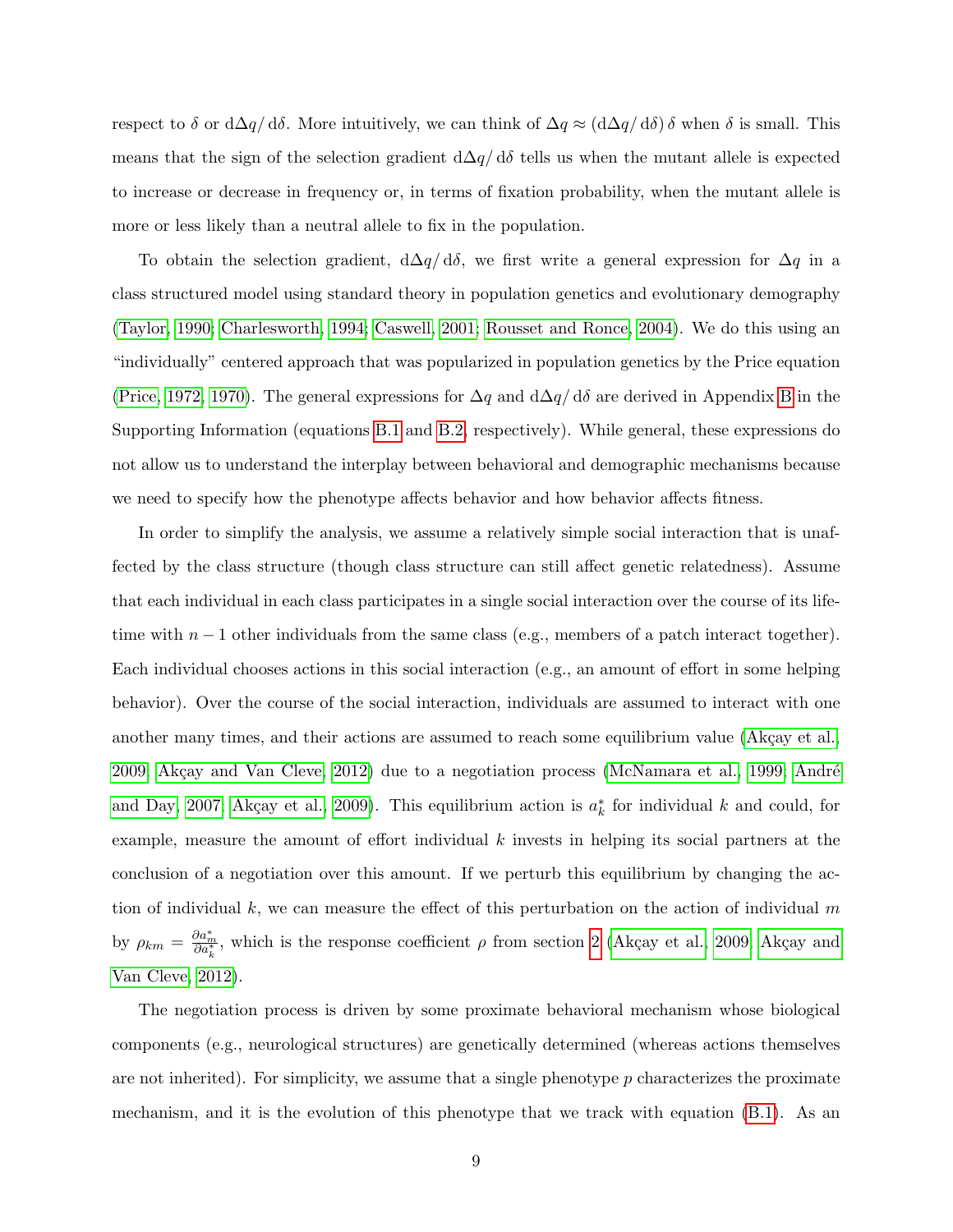example, the phenotype could be a measure of hormone function in some brain region associated with cooperative behavior (see [Soares et al., 2010,](#page-32-9) for a recent review). The behavioral mechanism influences the negotiation of equilibrium actions, and we can measure this effect with  $\frac{\partial a_k^*}{\partial p_m}$ , which is the effect of individual m's phenotype on the action of individual k. This derivative could represent the effect of a change in hormone function in individual m on the amount of effort individual  $k$ invests in helping. The response coefficient can then be expressed as a function of these derivatives:  $\rho_{km}=\frac{\partial a_m^*}{\partial a_k^*}=\frac{\partial a_m^*}{\partial p_k}$  $\partial p_k$  $\frac{\partial a_k^*}{\partial p_k}$ . Thus, response coefficients depend on the behavioral mechanism and the phenotypes of the individuals involved in the social interaction.

When the social interaction concludes, we assume that individuals obtain payoffs as a function of their equilibrium action and the equilibrium actions of their social partners. We assume this payoff determines the fertility of each individual in the interaction (and affects no other fitness component); for example, an individual's fertility might be determined by the net calories it obtains from participating in group hunting activities where it expends calories when it helps the hunt and it obtains calories when prey are captured by itself or its partners. An individual's fertility is denoted by  $f(p_k)$  for individual k. We can define the "costs" (c) and "benefits" (b) of the social interaction in terms of the affect of actions on fertility where  $-c = \frac{\partial f}{\partial a_{\bullet}^*}$  and "•" represents the focal individual and  $b = \frac{\partial f}{\partial a_o^*}$  for some other individual "∘". Given these assumptions, we show in Appendix [B](#page-37-0) in the Supporting Information that the selection gradient  $d\Delta q/d\delta$  is proportional to

<span id="page-12-0"></span>
$$
S = \underbrace{b\rho(n-1) - c}_{\text{``direct'' effect}} + r \underbrace{(n-1) [b (1 + \rho(n-2)) - \rho c]}_{\text{``indirect'' effect}},
$$
\n
$$
(7)
$$

where  $\rho$  is the response coefficient in a resident population monomorphic for the phenotype p and b and c are evaluated at the resident phenotypic value  $p$ . This result was previously derived by Akçay [and Van Cleve](#page-27-2) [\(2012\)](#page-27-2) and is analogous to expressions found in [McGlothlin et al.](#page-30-2) [\(2010\)](#page-30-2). The first term in [\(7\)](#page-12-0) is the "direct" effect on the fertility of a focal individual of its own phenotype and actions, whereas the second term is the "indirect" effect on the focal individual of the actions and phenotypes of its social partners. It is important to note that equation [\(7\)](#page-12-0) is essentially a rearrangement of Hamilton's classic rule [\(Hamilton, 1964a\)](#page-29-0) where the effect of local competition due to kin is moved from the benefit and cost terms into the scaled relatedness-coefficient r [\(Queller, 1994;](#page-31-7) [Rousset](#page-32-8) [and Ronce, 2004;](#page-32-8) [Rousset, 2004;](#page-32-10) [Lehmann and Rousset, 2010\)](#page-30-6). We derive an expression for  $r$  in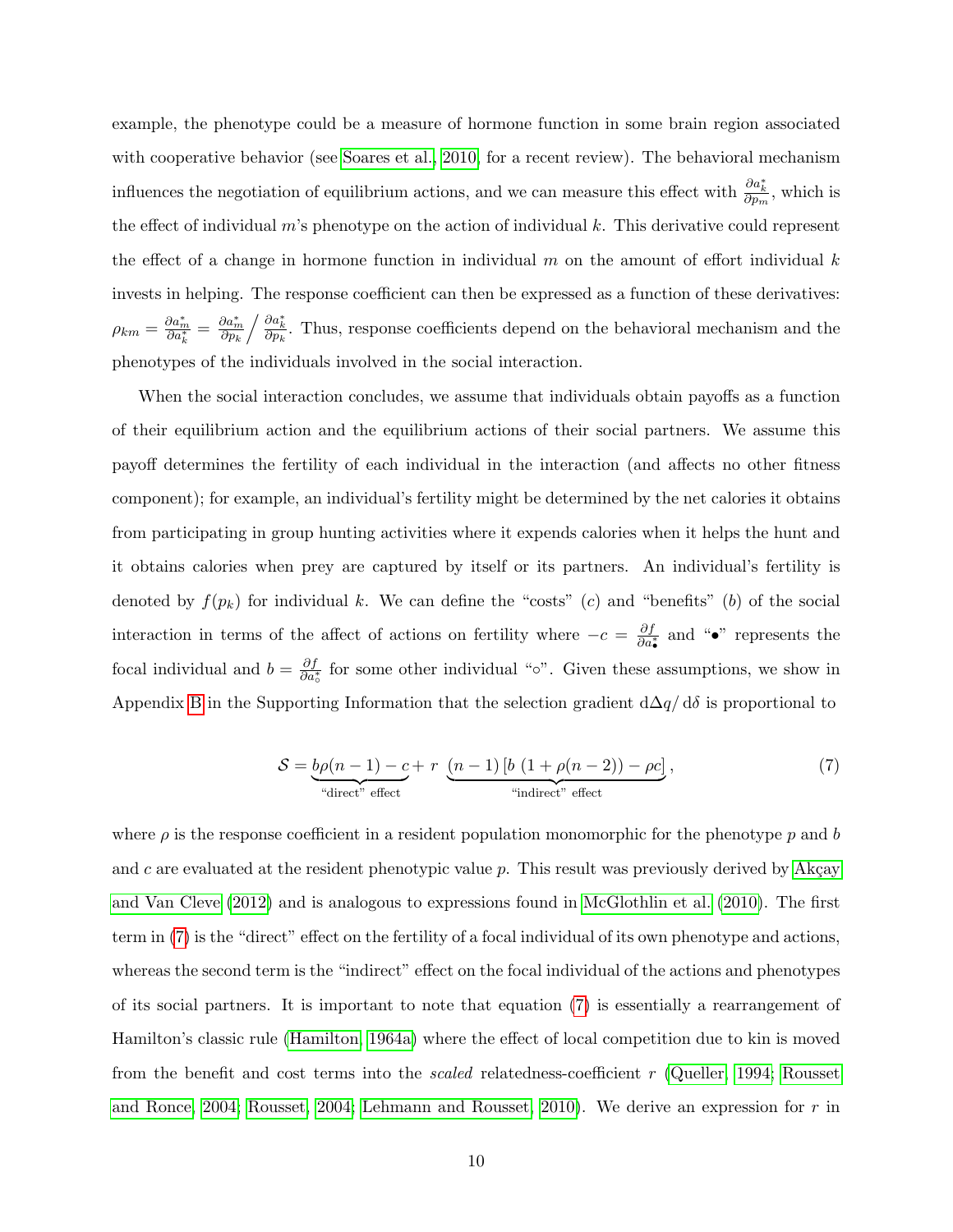Appendix [B](#page-37-0) in the Supporting Information.

Assuming that the phenotype p corresponds to investment in a cooperative behavior in a Prisoner's Dilemma type of interaction, the condition for an increase in the level of cooperation derived from equation [\(7\)](#page-12-0) is  $S > 0$  or

<span id="page-13-0"></span>
$$
\frac{b}{c} > \frac{1 + r\rho(n-1)}{(n-1)(r + \rho + (n-2)r\rho)}.
$$
\n(8)

Condition [\(8\)](#page-13-0) is the *n*-player analog of [\(6\)](#page-9-1). Even for arbitrarily large interaction groups (*n* large), the symmetry between relatedness r and responsiveness  $\rho$  is maintained. This reinforces the notion that relatedness and responsiveness are distinct causal factors that interact synergistically and cannot be both replaced by a single index of "assortment" [\(Fletcher and Doebeli, 2009\)](#page-28-0). Moreover, social interactions with more than two individuals  $(n > 2)$  introduce an additional product of relatedness and responsiveness; this product is scaled by  $b(n - 1)(n - 2)$  and effectively accounts for the benefit a focal individual obtains when its relatives affect the behavior of a third party that interacts with the focal.

Although we derive equations [\(7\)](#page-12-0) and [\(8\)](#page-13-0) from an explicit population genetic model, the same results can be obtained using the tools of path analysis [\(Wright, 1920;](#page-34-2) [Shipley, 2000\)](#page-32-11). Briefly, path analysis in natural selection is a multiple regression tool used to measure the causal effect of genetics, environment influences, and other variables on fitness. A path analysis diagram connects each causal variable to an effect variable via a directed edge. The strength of such effects is measured by the path (or partial regression) coefficients that label each edge; unlabeled edges have coefficients that can be neglected since they are common to each path. Figure [1](#page-45-0) shows the path analysis diagram for the population genetic model described in this section.

#### 4. Applications

The discrete action and population genetics models developed above show that an interaction between responsiveness and relatedness emerges naturally when considering the effect of selection on a plastic social behavior. Below, we illustrate the importance of the interaction between responsiveness and relatedness in four ways: first, we show that neglecting the interaction leads to incorrect predictions of the level of cooperation through the  $b/c$  ratio and argue that past efforts to synthesize mechanisms for cooperation within species and for mutualisms between species have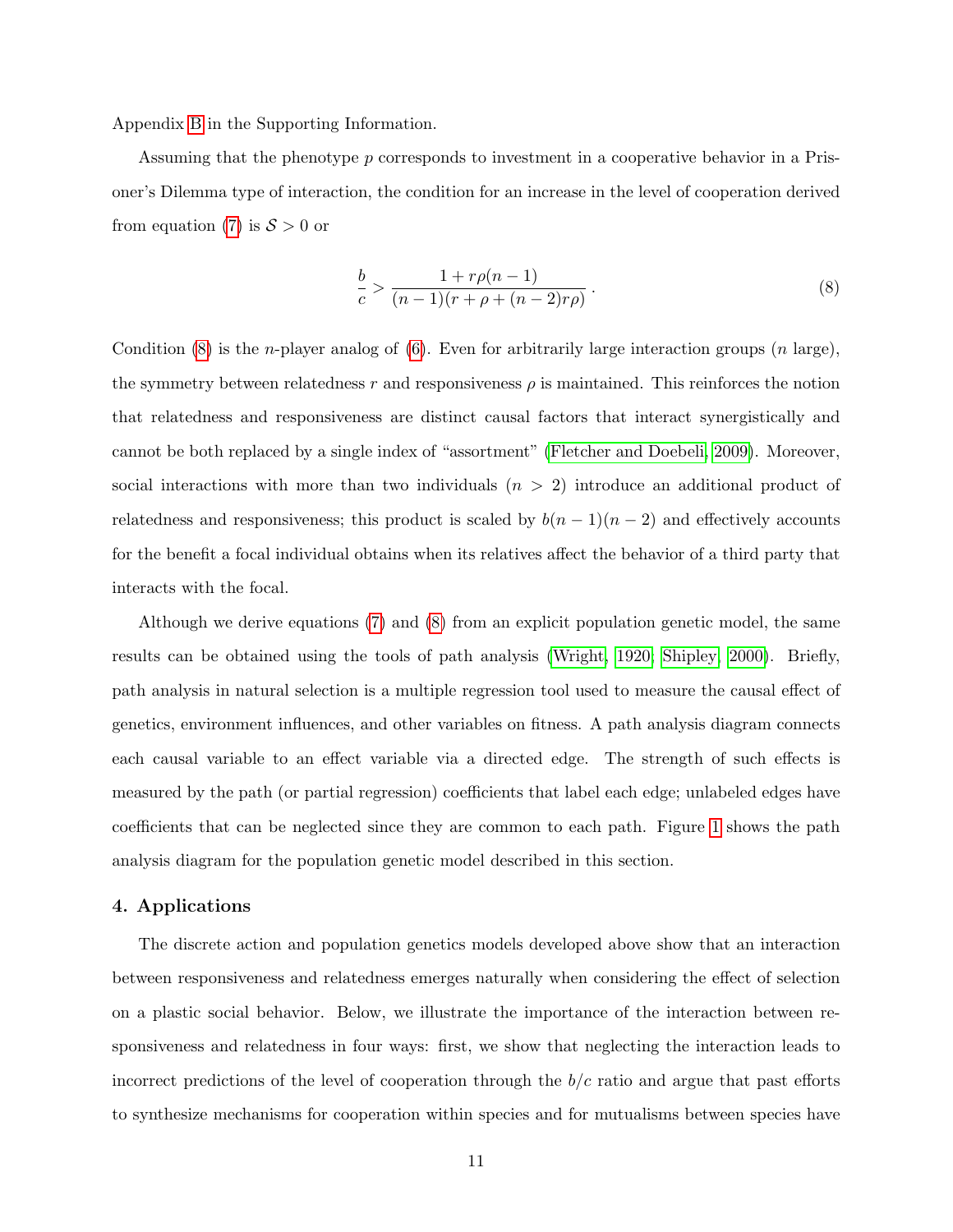neglected this interaction; second, we show how the interaction between responsiveness and relatedness can be important in interspecific interactions, such as mutualisms; third, we extend the discrete action model to include non-additive or synergistic payoffs and demonstrate how responsiveness, relatedness, and synergy interact; and fourth, we use the population genetic model to derive a stability condition that reveals how proximate mechanisms evolve in the long run only when they generate enough responsiveness relative to the break even point determined by relatedness and the ecological costs and benefits of the behavior (i.e.  $\mathcal{S} = 0$ ).

#### 4.1. The interaction between reciprocity and relatedness

The interaction between responsiveness (i.e., reciprocity) and relatedness in equation [\(7\)](#page-12-0) naturally breaks into two components:  $-c(n-1)r\rho$  represents the cost to a focal individual of increasing its own level of helping in response to the intrinsic increase in the level of helping of related group mates; and  $b(n-1)(n-2)r\rho$  represents the benefit the focal individual receives from third parties that increase their level of helping in response to the intrinsic increase in the level of helping of the focal individual's related group mates. Both of these components are due essentially to the ability of individuals to respond to the actions of the focal's related group mates. Neglecting these responses generates

<span id="page-14-0"></span>
$$
\frac{b}{c} > \frac{1}{r+\rho} \tag{9}
$$

as the condition for an increase in cooperation. Condition [\(9\)](#page-14-0), which lacks the products of relatedness and responsiveness present in condition [\(8\)](#page-13-0), effectively assumes that related group mates of the focal individual do not respond plastically to other individuals whereas unrelated individuals can respond plastically. This assumption is very restrictive, which suggests that condition [\(9\)](#page-14-0) is incorrect in most cases.

To visualize how neglecting the interaction between responsiveness and relatedness affects predicted levels of cooperation, we plot in Figure [2](#page-46-0) the error of the incorrect expression in [\(9\)](#page-14-0) relative to the correct  $b/c$  expression in [\(8\)](#page-13-0) as a function of responsiveness. For pairwise interactions  $(n = 2)$ , the relative error is always greater than zero regardless of the value of relatedness, which implies that neglecting the interaction between relatedness and responsiveness leads to an overestimate of the level of cooperation. This is the case because the neglected interaction consists only of the cost the focal individual pays to respond to its relatives,  $-c(n-1)r\rho$ . For larger interaction groups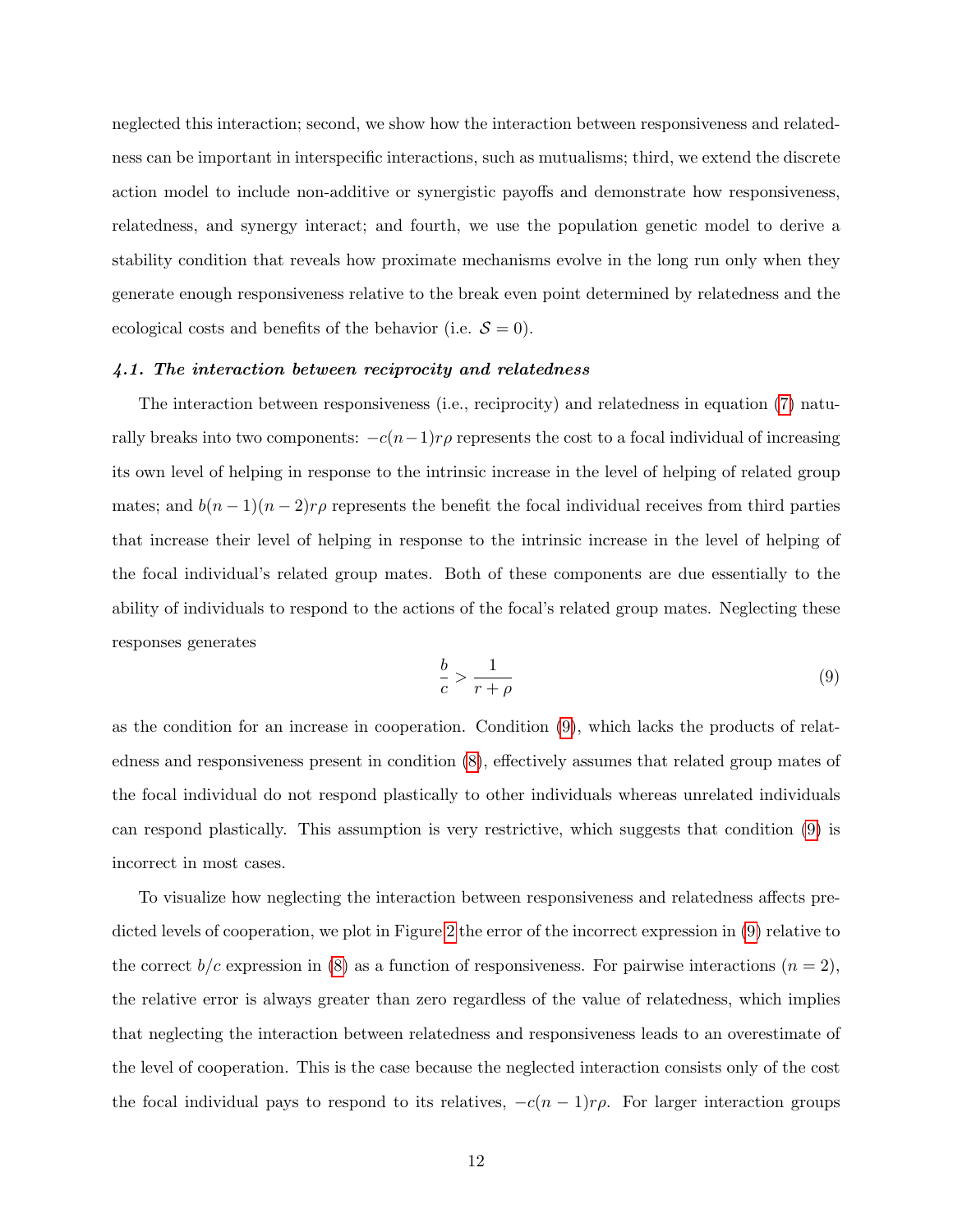$(n > 2)$ , the interaction effect of third parties comes into play,  $b(n - 1)(n - 2)r\rho$ . This leads to an underestimate of the level of cooperation (relative error less than zero) for small values of responsiveness and relatedness and an overestimate for large values of either factor. Thus, in precisely the situation where cooperation is expected to be low (both low relatedness and low responsiveness), the interaction between responsiveness and relatedness increases cooperation.

Although an interaction between responsiveness and relatedness is a generic and important component of selection on social behavior as we have argued above, it can easily be neglected in efforts to synthesize different mechanisms of assortment when those efforts do not systematically track all of the effects of plastic responses. Here, we give two examples of such efforts in an attempt to clarify how future syntheses can incorporate all the effects of different assortment mechanisms, whether they derive from behavioral plasticity within a generation or from demographic mechanisms operating across generations. The first example is an "expanded Hamilton's rule" presented by [Queller](#page-32-3) [\(2011,](#page-32-3) equation 1) as the following inequality

<span id="page-15-0"></span>
$$
-c + \sum_{i} b_i r_i + \sum_{i} d_i s_i + \sum_{i} m_i f_i > 0,
$$
\n(10)

where c is the cost of a cooperative act to the focal individual,  $b_i$  is the benefit accruing to the *i*-th relative of the focal individual,  $r_i$  the relatedness coefficient between the focal individual and the i-th relative. The third and fourth terms represent an expansion of the classical Hamilton's rule to include multiplicative effects and behavioral feedbacks, which Queller calls "kind" and "kith" selection, respectively. Of these terms, kind selection  $(\sum_i d_i s_i)$  involves a coefficient quantifying the deviation from additivity,  $d_i$  for the *i*-th interaction partner, which is a "synergistic" fitness effect, and a synergy regression coefficient  $s_i$ . Finally, the last term  $(\sum_i f_i m_i)$  is the product of a coefficient measuring how the i-th social partner's phenotype responds to the focal individual's phenotype,  $f_i$ , and the fitness effect of this response  $m_i$ . Queller suggests that this expansion of the phenotypic version of Hamilton's rule represents more types of fitness effects in a causal manner than the classical form, and therefore might lead to better disentangling of the various pathways through which selection acts on social behaviors. While we agree with the basic premise, we show below that equation [\(10\)](#page-15-0) lacks the interaction between relatedness and responsiveness and is therefore correct only under restrictive assumptions.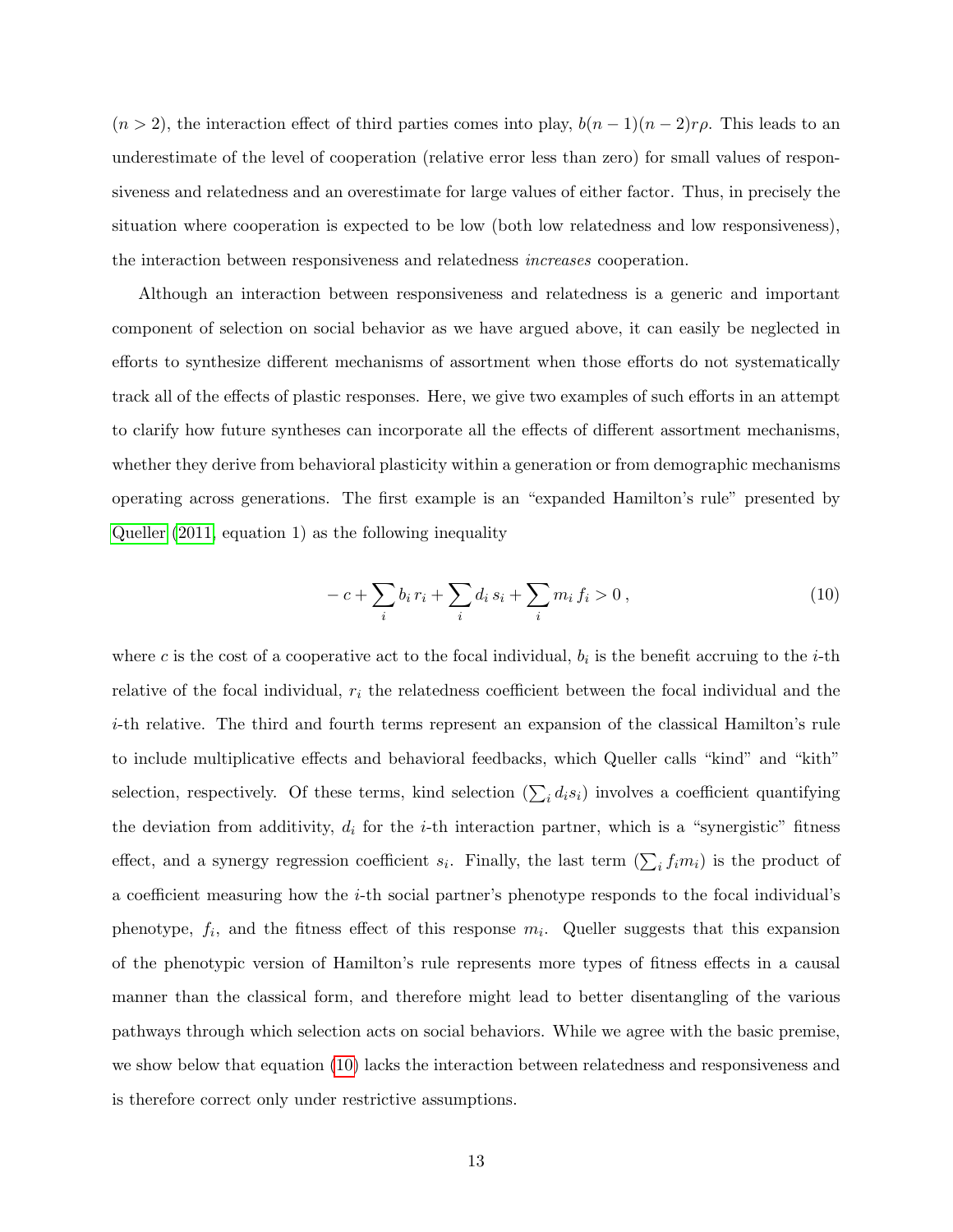To see this, we simplify equation [\(10\)](#page-15-0) by dropping the "kind" selection component (i.e. setting  $d = 0$ ) and obtain

<span id="page-16-0"></span>
$$
-c + br + mf > 0 \tag{11}
$$

for the case where there is a single class of individuals  $(i = 1$  in equation [\(10\)](#page-15-0)). In condition [\(11\)](#page-16-0), the kith selection feedback coefficient, f, is analogous to our behavioral responsiveness measure  $\rho$ . If we let the kith fitness effect m be equal to the fitness effect for kin, b, then condition  $(11)$  immediately becomes condition [\(9\)](#page-14-0) that we evaluated above that lacks the interaction between responsiveness and relatedness. The lack of this interaction stems from Queller's assumption, without any explicit justification, that the behavioral feedbacks and indirect fitness effects can be decomposed additively. This assumption is correct only under very restrictive circumstances, namely when only individuals without relatedness to the focal individual respond to the focal individual and related individuals do not respond. In Appendix [C](#page-40-0) in the Supporting Information, we show that adopting this assumption explicitly in Queller's framework leads to condition [\(9\)](#page-14-0). However, in most interactions among social partners with responsive phenotypes, both related and unrelated individuals will exhibit behavioral feedbacks, which suggests that a generalized Hamilton's rule that includes both kin and kith selection cannot be constructed by simply adding the kin and kith components together.

Our second example comes from [Fletcher and Doebeli](#page-28-0) [\(2009\)](#page-28-0) who argue for the concept of "interaction environments" as a way to measure assortment genotype and behavior, regardless of the mechanism that generates the assortment. [Fletcher and Doebeli](#page-28-0) argue that the important quantity for determining whether cooperators proliferate more than defectors is the difference between the average interaction environment of cooperators,  $e_c$ , and that of defectors,  $e_d$ , which using our definitions of b and c yields

<span id="page-16-1"></span>
$$
\frac{b}{c} > \frac{1}{e_c - e_d} \,. \tag{12}
$$

The interaction environments depend not only on the genetic assortment probabilities,  $r_c$  and  $r_d$ , but also on how much each genotype ends up playing C and D against other intrinsic cooperators and defectors, respectively. For intrinsic cooperators,  $e_c = r_c + (1 - r_c)(q + (1 - q)(\pi_1 + \pi_3))$ , where  $\pi_i$  is the *i*th element of the stationary distribution of outcomes given in equation [\(1\)](#page-7-0), so the last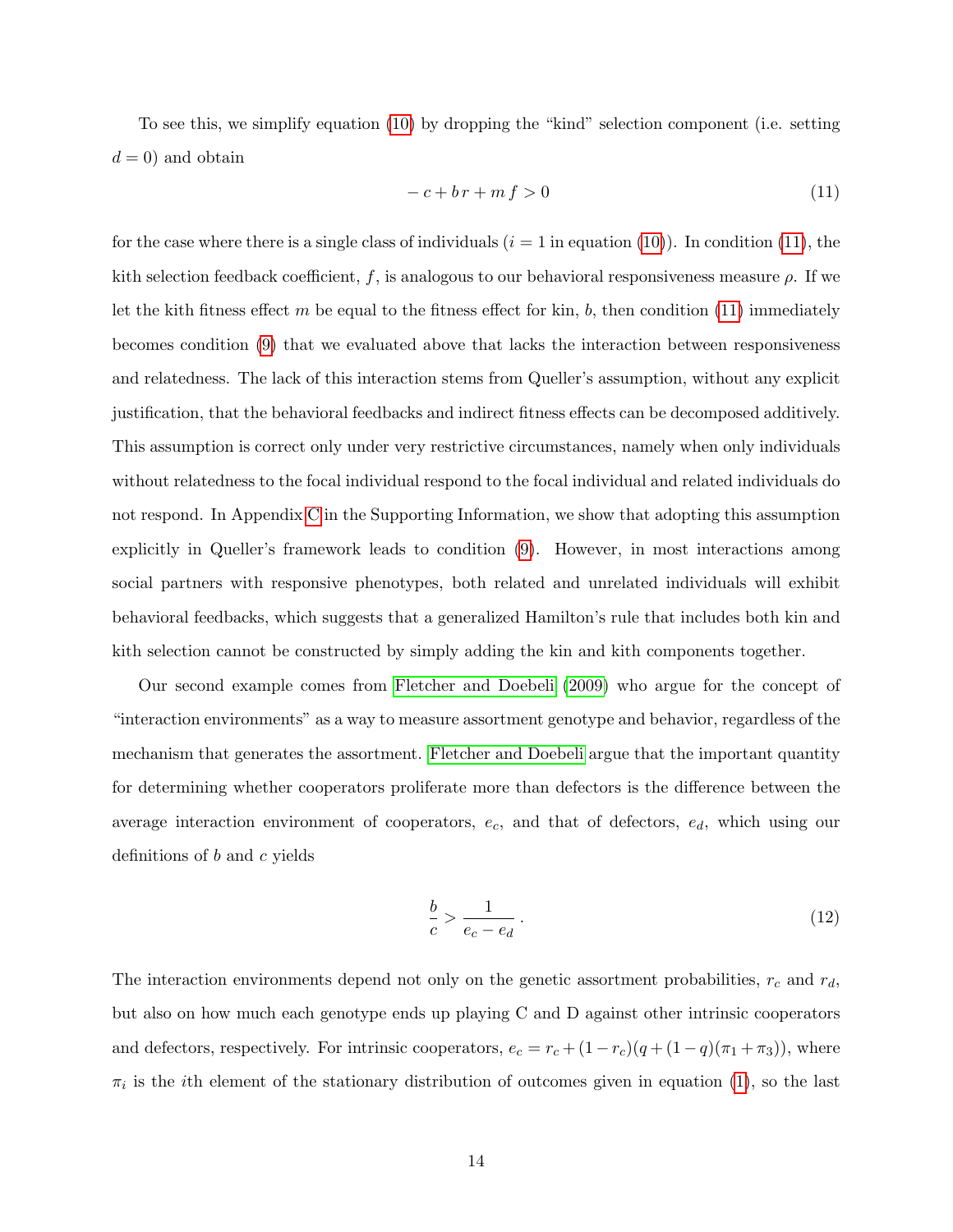term is simply the sum of the fraction of games between a C- and D-type where the outcome is  $(C, C)$  and  $(D, C)$  at the stationary distribution. Similarly,  $e_d = (1 - r_d)q(\pi_1 + \pi_2)$ . Substituting these expressions for  $e_c$  and  $e_d$  into condition [\(12\)](#page-16-1) yields

$$
\frac{b}{c} > \frac{1 - \rho_c \rho_d}{r_c (1 - \rho_d)(1 - q) + r_d q (1 - \rho_c) + \rho_d (1 - \rho_c) + q (\rho_c - \rho_d)},
$$
\n(13)

which simplifies to

$$
\frac{b}{c} > \frac{1+\rho}{r+\rho} \tag{14}
$$

when  $\rho_c = \rho_d = \rho$  and  $r_c = r_d = r$ . Comparing this expression with condition [\(6\)](#page-9-1), we can see that it is not the correct condition for an increase in cooperation as it lacks the interaction between relatedness and responsiveness in the numerator. The reason the interaction environment method does not produce the correct interaction term  $r\rho$  is because reciprocity and other types of behavioral responses affect a focal genotype's fitness not only through changing the social environment a genotype experiences, but also through changing the phenotype expressed by the focal genotype in response to this social environment. Therefore, the implication that behavioral responses and genetic relatedness are only two special cases of the same fundamental assortment quantity does not hold in general since different assortment mechanisms can interact.

#### 4.2. Reciprocity and synergy

In the above analyses, and in many biological models of social interactions, the marginal costs and benefits of cooperation and defection for the focal individual do not depend on the genotype of its partner. However, it is often plausible that cooperators might obtain an extra benefit (or cost) from interacting with other cooperators, and this benefit (or cost) is called positive (or negative) synergy. The importance of synergy, and non-additive interactions more generally, in understanding the evolution of social behavior was demonstrated by Queller in his seminal papers [\(1984;](#page-31-0) [1985\)](#page-31-1). Since then, many studies have emphasized the positive and negative synergies can relax or constrain, respectively, the condition for cooperative behaviors to increase in frequency [\(Queller, 1992b;](#page-31-8) [Fletcher and Zwick, 2006;](#page-28-1) [Hauert et al., 2006;](#page-29-3) [Lehmann and Keller, 2006a,](#page-30-1)[b;](#page-30-7) [Taylor and Nowak,](#page-33-5) [2007;](#page-33-5) [Ohtsuki, 2012;](#page-31-9) [Taylor and Maciejewski, 2012\)](#page-33-6). If positive synergies are strong enough, they can also change the structure of the evolutionary game [\(Fletcher and Zwick, 2006;](#page-28-1) [Hauert et al.,](#page-29-3)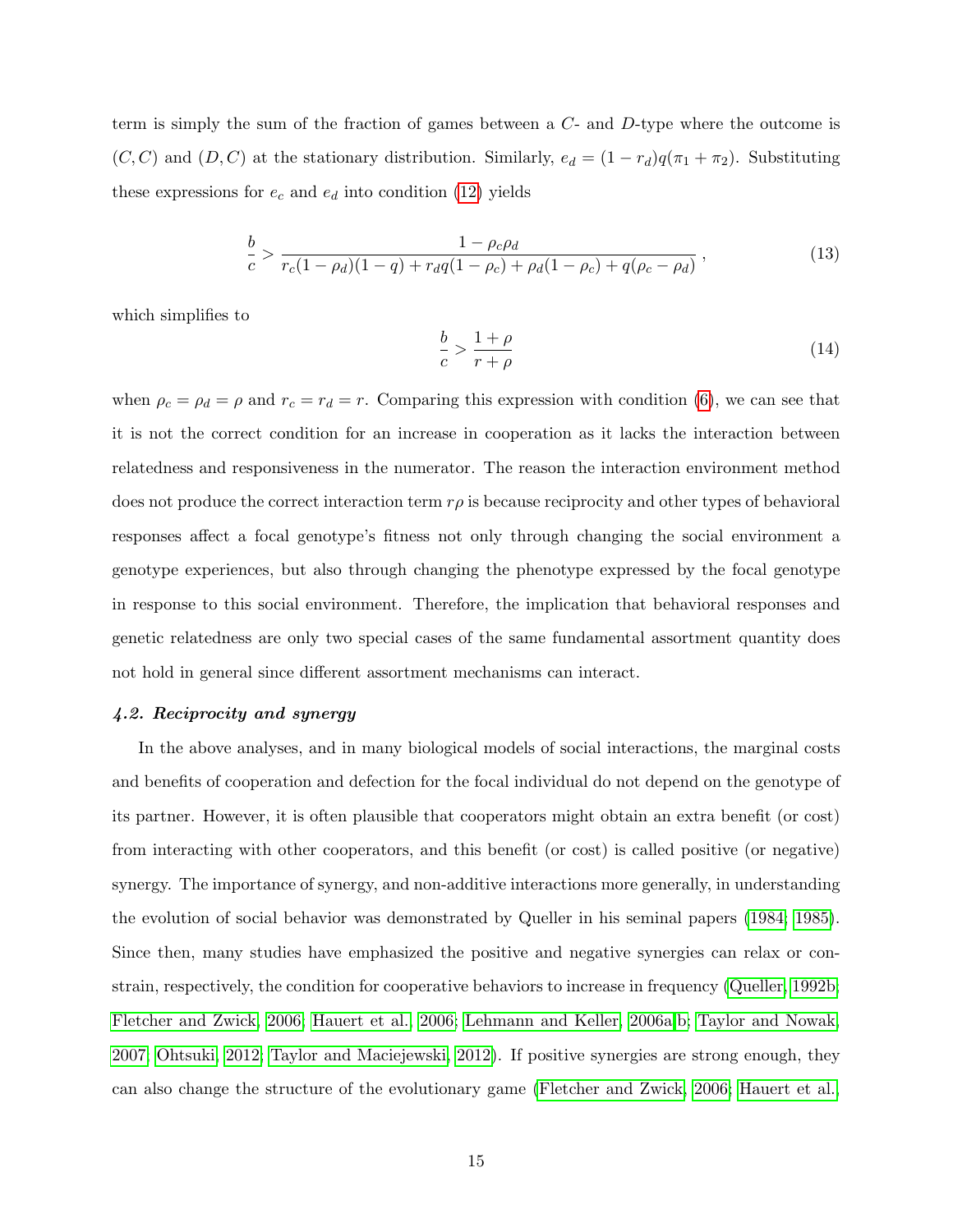[2006;](#page-29-3) [Taylor and Nowak, 2007\)](#page-33-5), which might turn a Prisoner's Dilemma game into a Stag-Hunt game.

Since repeated interactions, such as reciprocity and behavioral responses, in a Prisoner's Dilemma game can also stabilize cooperation [\(Axelrod and Hamilton, 1981;](#page-27-0) [Fudenberg and Maskin, 1986\)](#page-29-4), these interactions can also be viewed as changing the structure of the one-shot evolutionary game [\(Fletcher and Zwick, 2006;](#page-28-1) [Lehmann and Keller, 2006a;](#page-30-1) André and Day, 2007; [Taylor and Nowak,](#page-33-5) [2007;](#page-33-5) Akçay et al., 2009; Akçay and Roughgarden, 2011). In particular, [Fletcher and Zwick](#page-28-1) [\(2006\)](#page-28-1) show that reciprocity can alter the evolutionary game matrix to produce a game with non-additive payoffs. Going in the other direction, [Marshall and Rowe](#page-30-0) [\(2003\)](#page-30-0) and [Marshall](#page-30-4) [\(2009\)](#page-30-4) study the evolution of behavioral responses in a particular non-additive game matrix. Notwithstanding these few studies, the interaction between behavioral responses and synergy has received no systematic study. Here, we show how behavioral responses and synergy have distinct effects on the dynamics of social traits and map the changes in the structure of the social game induced by both mechanisms simultaneously.

As is customary in models of synergy, we modify the Prisoner's Dilemma game from Section [2](#page-6-0) by adding a constant d to the payoffs of both individuals when they both cooperate. When  $d > 0$ , two cooperators produce more benefit together than twice the benefit of a single cooperator; when  $d < 0$ , they produce less. These cases relate to cooperative acts by the partners being strategic complements versus substitutes, respectively, as defined in economics [\(Bulow et al., 1985\)](#page-28-5).

Using the same methodology as in section [2,](#page-6-0) we calculate the expected payoff to an intrinsic cooperator when paired with an intrinsic defector and an intrinsic defector against an intrinsic cooperator as

<span id="page-18-0"></span>
$$
w_{CD} = \frac{(1 - \rho_c)((b\rho_d - c)(1 - \rho_c \rho_d) + d\rho_d(1 - \rho_c))}{(1 - \rho_c \rho_d)^2} \quad \text{and}
$$
  

$$
w_{DC} = \frac{(1 - \rho_c)((b - \rho_d c)(1 - \rho_c \rho_d) + d\rho_d(1 - \rho_c))}{(1 - \rho_c \rho_d)^2},
$$
 (15)

respectively. These expressions indicate that reciprocity and payoff synergism can interact in complex ways. To better illustrate this interaction, suppose that both types of players have the same probability of reciprocation,  $\rho_c = \rho_d = \rho$ , and the same probability of assortment,  $r_c = r_d = r$ . Then, as shown in Appendix [A](#page-35-0) in the Supporting Information, the component that the payoff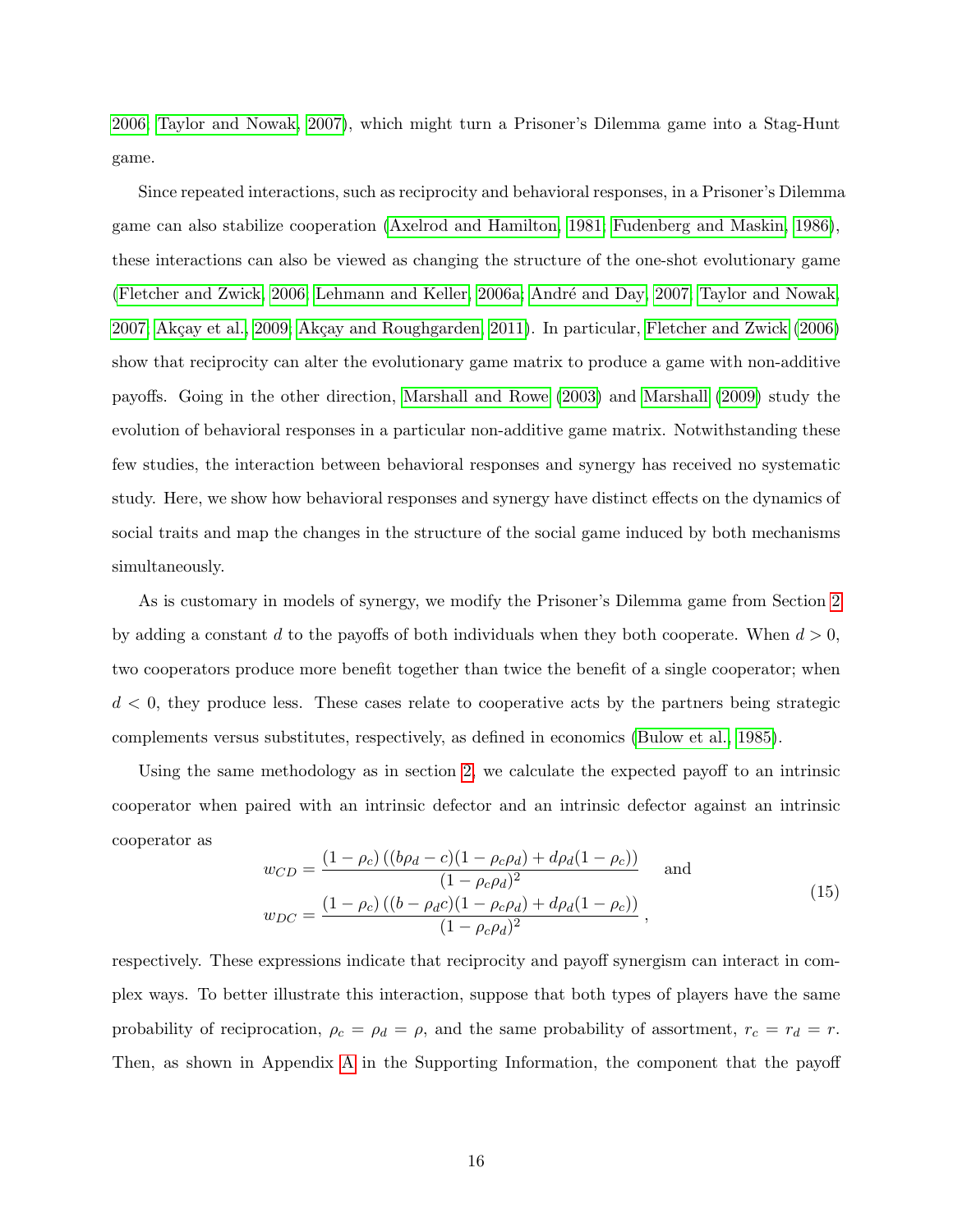synergy, d, adds to the condition for cooperation to increase,  $W_C - W_D > 0$ , is

<span id="page-19-0"></span>
$$
d\left(p + r(1-p) + \frac{\rho(1-2p)(1-r)}{(1+\rho)^2}\right) \,. \tag{16}
$$

Here, the first component,  $p + r(1 - p)$ , matches previous work on synergy without reciprocity [\(Wenseleers, 2006;](#page-33-7) [Lehmann and Keller, 2006b\)](#page-30-7). The first thing to note from [\(16\)](#page-19-0) is that, compared with the non-synergistic case in condition  $(6)$ , synergy adds frequency dependence to the increase condition. This is a well-known result [\(Grafen, 1979;](#page-29-5) [Queller, 1984;](#page-31-0) [Lehmann and Keller, 2006b;](#page-30-7) [Gardner et al., 2007;](#page-29-6) [Ohtsuki, 2012;](#page-31-9) [Taylor and Maciejewski, 2012\)](#page-33-6) that complicates the analysis of synergy. Essentially, this frequency dependence arises from explicitly accounting for the frequency of different discrete pairings, which is necessary when payoffs are not additive. Another way of thinking about this frequency dependence is that while relatedness or genetic assortment generally accounts for pairwise genetic correlations, accounting for synergy requires calculating triplet correlations, which are generally much more tedious to calculate [\(Ohtsuki, 2012,](#page-31-9) for example). Notably, this frequency dependence can be eliminated in certain stochastic models with symmetric mutation and weak selection (e.g., [Tarnita et al., 2009;](#page-33-8) [Van Cleve and Lehmann, 2013\)](#page-33-9) even in the case of synergistic payoffs.

Second, the evolutionary game defined by the expected payoffs from the repeated game,  $w_{CC}$ ,  $w_{CD}$ ,  $w_{DC}$ , and  $w_{DD}$ , will take on different game structures depending on the values of d and  $\rho$ . Figure [3](#page-47-0) illustrates the different possibilities. With  $\rho < c/b$ , a high enough synergism can transform the game from a Prisoner's Dilemma into a Stag-Hunt (coordination) game, which will have two evolutionarily stable strategies (ESSs): all cooperators or all defectors. If  $\rho > 0$ , then still higher d can turn the game into a Mutualism game, where intrinsic cooperators have an unconditional advantage. When  $\rho > c/b$ , the possibility of generating a coordination game disappears, and increasing d turns the Prisoner's Dilemma into a Hawk-Dove game (anti-coordination or Snowdrift game) and eventually into a Mutualism game as d increases further. To our knowledge, the interaction between reciprocity and synergy demonstrated in Figure [3](#page-47-0) has not been previously recognized. This interaction is particularly important in the light of recent results that show that non-additivity by itself does not change the conditions for the evolution of cooperation in populations with homogenous spatial structure [\(Ohtsuki, 2012\)](#page-31-9), unless it changes the structure of the evolutionary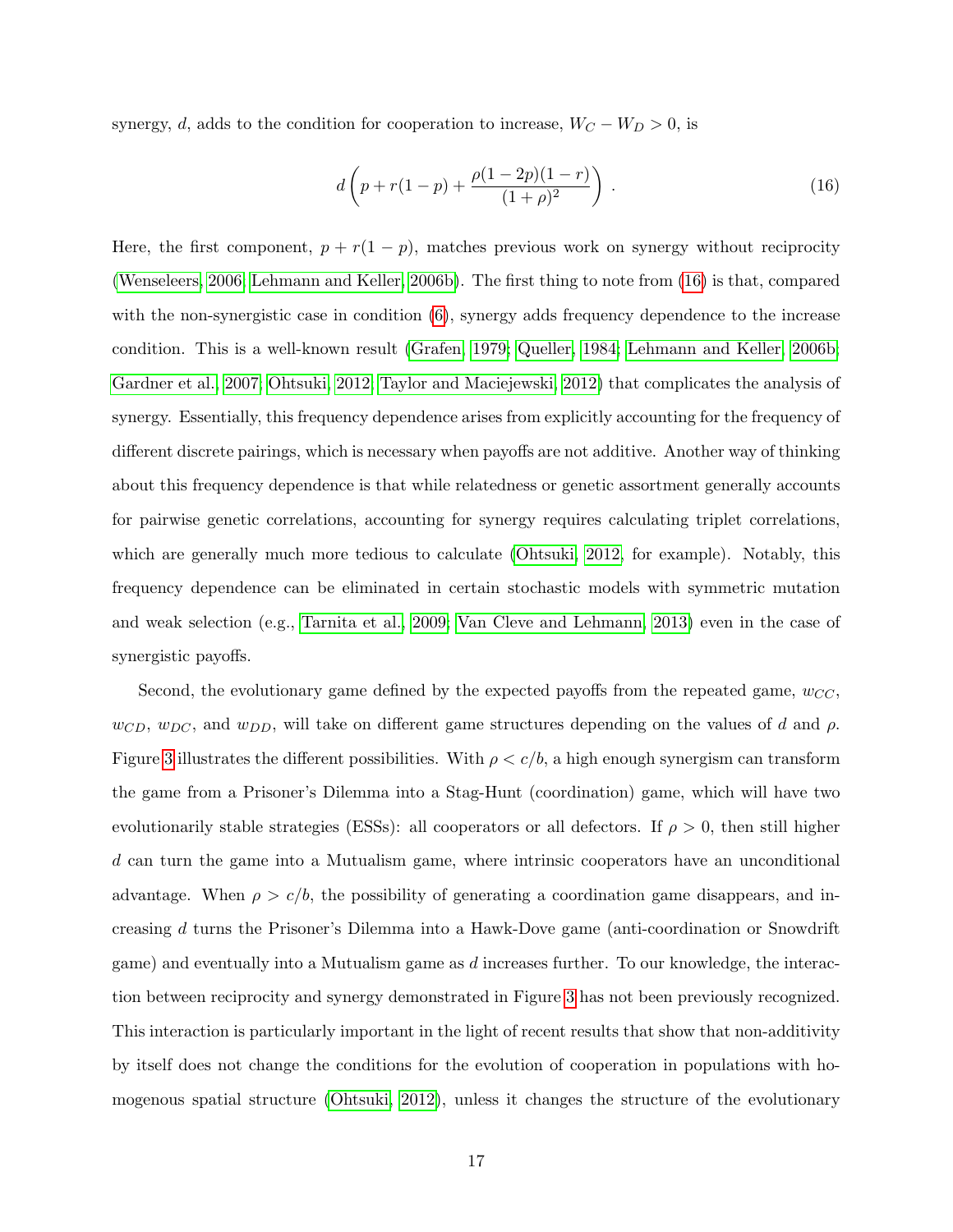game.

#### 4.3. The evolution of reciprocity

While the discrete-action model allows us to derive intuitive relationships between relatedness, reciprocity, and synergy, it assumes a specific mechanism of repeated interactions that resembles tit-for-tat or direct reciprocity. In contrast, the population genetic model in section [3,](#page-10-0) where investments in cooperation are continuous, can handle families (in the mathematical sense) of flexible behavioral responses. In this section, we discuss how to analyze the evolutionary stability of such behavioral response families.

In our population genetic approach, how individuals act and how responsive they are to their partners' actions are both functions of the phenotype (p) describing the proximate behavioral mechanism (see Figure [1\)](#page-45-0). Mechanistic examples of this phenotype  $p$  could include the level of connectivity between particular brain regions or the sensitivity of particular neurons to neuromodulators such as oxytocin. Alternatively, one can think of  $p$  at the functional level where it might represent, for example, the strength of an other-regarding preference individuals have towards their social partners (Akçay et al., 2009). Regardless of whether the phenotype  $p$  is measured at the mechanistic or functional level, its role in our model is to provide a mechanism that connects how individuals act to how they respond to the actions of others. Specifically, the phenotype (and the behavioral mechanism associated with it) implicitly defines a function  $\rho(a)$  that measures the responsiveness level of an individual as a function of the action a of its social partners when those partners are monomorphic for the phenotype. For instance, since more intense other-regarding preferences produce both higher investments in a group and more responsive individuals,  $\rho(a)$  is an increasing function as depicted by the solid black curve in Figure [4.](#page-48-0)

Now, we can use the first order condition for evolutionary stability  $(S = 0$  in [\(7\)](#page-12-0)), to solve for the responsiveness level  $\rho$  that is necessary to make a given action a evolutionarily stable at a given relatedness value r. In this way, the first order evolutionary stability condition  $S = 0$  defines another set of curves (one for each value of relatedness) that maps actions, a, to responsiveness,  $\rho$  (dashed curves in Figure [4\)](#page-48-0). Then, the intersection of the  $\rho(a)$  curve obtained from the proximate mechanism and the curve obtained by setting  $S = 0$  gives the evolutionarily stable value of the action and the phenotype that produces it. Note that different phenotypes for a single proximate behavioral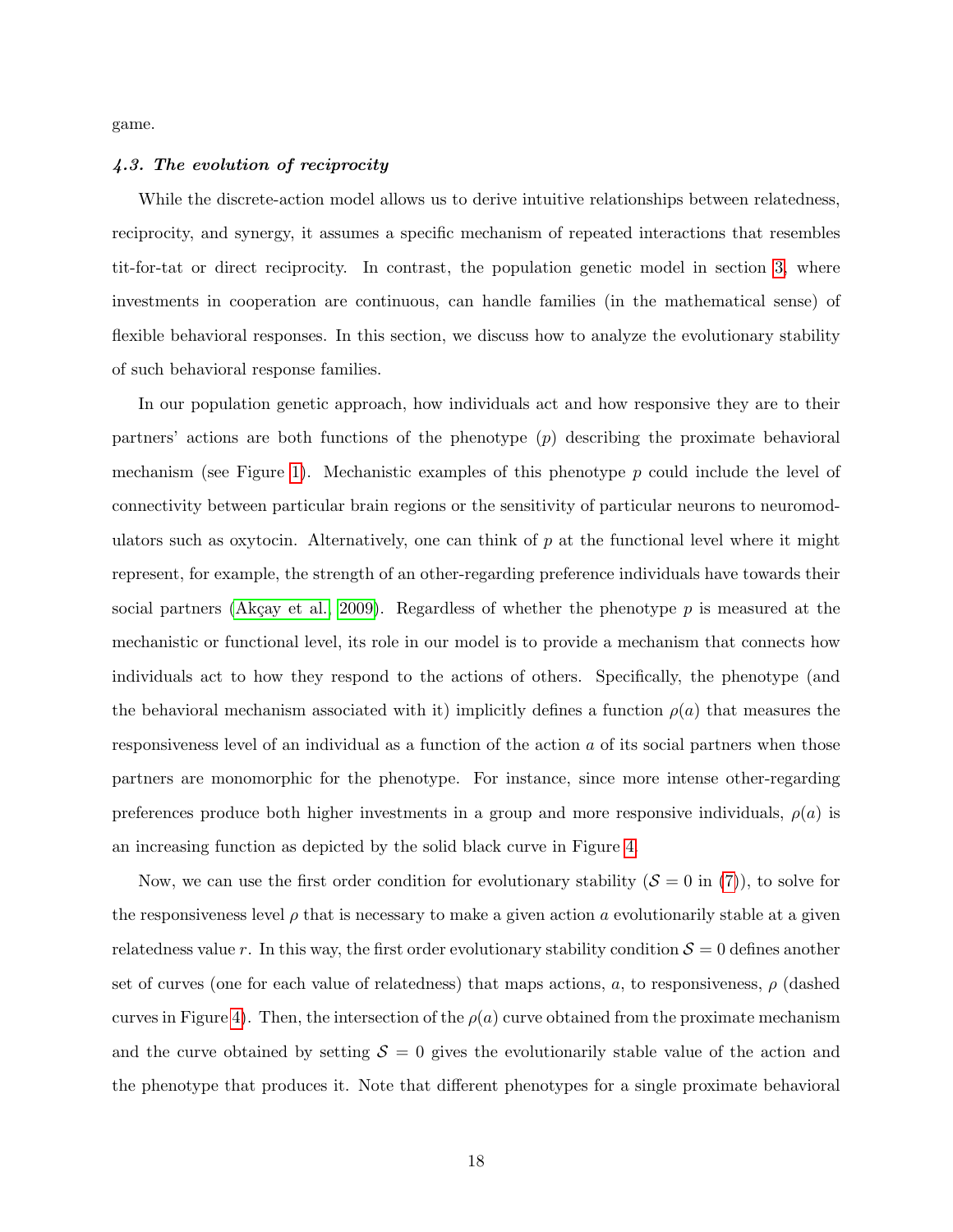mechanism or wholly different mechanisms will both in general generate different functions  $\rho(a)$ and therefore different evolutionarily stable phenotypes and social behaviors.

Another important result our population genetic model yields concerns whether populations can evolve towards these evolutionarily stable phenotypes when they start from neighboring ones [\(Eshel and Motro, 1981;](#page-28-6) [Eshel, 1983;](#page-28-7) [Taylor, 1989\)](#page-33-10). This kind of evolutionary stability, called convergence stability, is often more important in the long-term evolution of continuous phenotypes than the traditional notion of strict evolutionary stability [\(Wakano and Lehmann, 2012\)](#page-33-11). A candidate phenotypic value is convergence stable when the derivative of  $d\Delta q/d\delta$  with respect to the resident phenotypic value  $p$  is negative [\(Taylor, 1989\)](#page-33-10). This condition amounts to

<span id="page-21-0"></span>
$$
\frac{\mathrm{d}}{\mathrm{d}p} \left[ \frac{\mathrm{d}\Delta q}{\mathrm{d}\delta} \right]_{\mathcal{S}=0} \propto \left[ \frac{\mathrm{d}a}{\mathrm{d}p} \left( \frac{\mathrm{d}\rho}{\mathrm{d}a} \frac{\partial \mathcal{S}}{\partial \rho} + \frac{\mathrm{d}b}{\mathrm{d}a} \frac{\partial \mathcal{S}}{\partial b} + \frac{\mathrm{d}c}{\mathrm{d}a} \frac{\partial \mathcal{S}}{\partial c} \right) \right]_{\mathcal{S}=0} < 0 \,, \tag{17}
$$

where the derivatives in [\(17\)](#page-21-0) are evaluated at  $S = 0$  and measure how  $\rho$ , b, and c change due to both direct and indirect changes in the phenotype  $p$  and the resulting actions  $a$ . Even in this generic form, condition [\(17\)](#page-21-0) tells us that the evolutionary stability of a phenotype depends on how a change in the phenotype and the resulting action affects the level of responsiveness and how responsiveness changes selection for that phenotype. In other words, it is not only the level of responsiveness that matters, but also how the underlying phenotype changes responsiveness and how responsiveness in turn alters the selection gradient.

More practically, the convergence stability condition can be interpreted graphically as in Figure [4.](#page-48-0) With a little algebra and assuming  $\frac{da}{dp} > 0$  (a natural assumption if p measures a cooperation phenotype and  $\alpha$  the level of investment in cooperation), condition [\(17\)](#page-21-0) becomes

<span id="page-21-1"></span>
$$
\left[\frac{\mathrm{d}\rho(a)}{\mathrm{d}a}\right]_{\mathcal{S}=0} < \frac{\mathrm{d}\rho_{\mathcal{S}=0}}{\mathrm{d}a} \tag{18}
$$

where  $\frac{d\rho}{d\rho}$  $rac{\mathrm{d}\rho}{\mathrm{d}a}$ measures the slope of the behavioral mechanism  $\rho(a)$  where it crosses the evolu-<br> $S=0$ tionary stability curve  $(S = 0)$  and  $\frac{d\rho_{\mathcal{S}=0}}{da}$  is the slope of the evolutionary stability curve at that same point. In other words, condition [\(18\)](#page-21-1) implies that, in Figure [4,](#page-48-0) the curve generated by the behavioral mechanism,  $\rho(a)$ , must cross the evolutionary stability curve,  $S = 0$ , from above. Values of  $\rho$  and a on the  $S = 0$  curve can be thought of as the actions that result from phenotypes that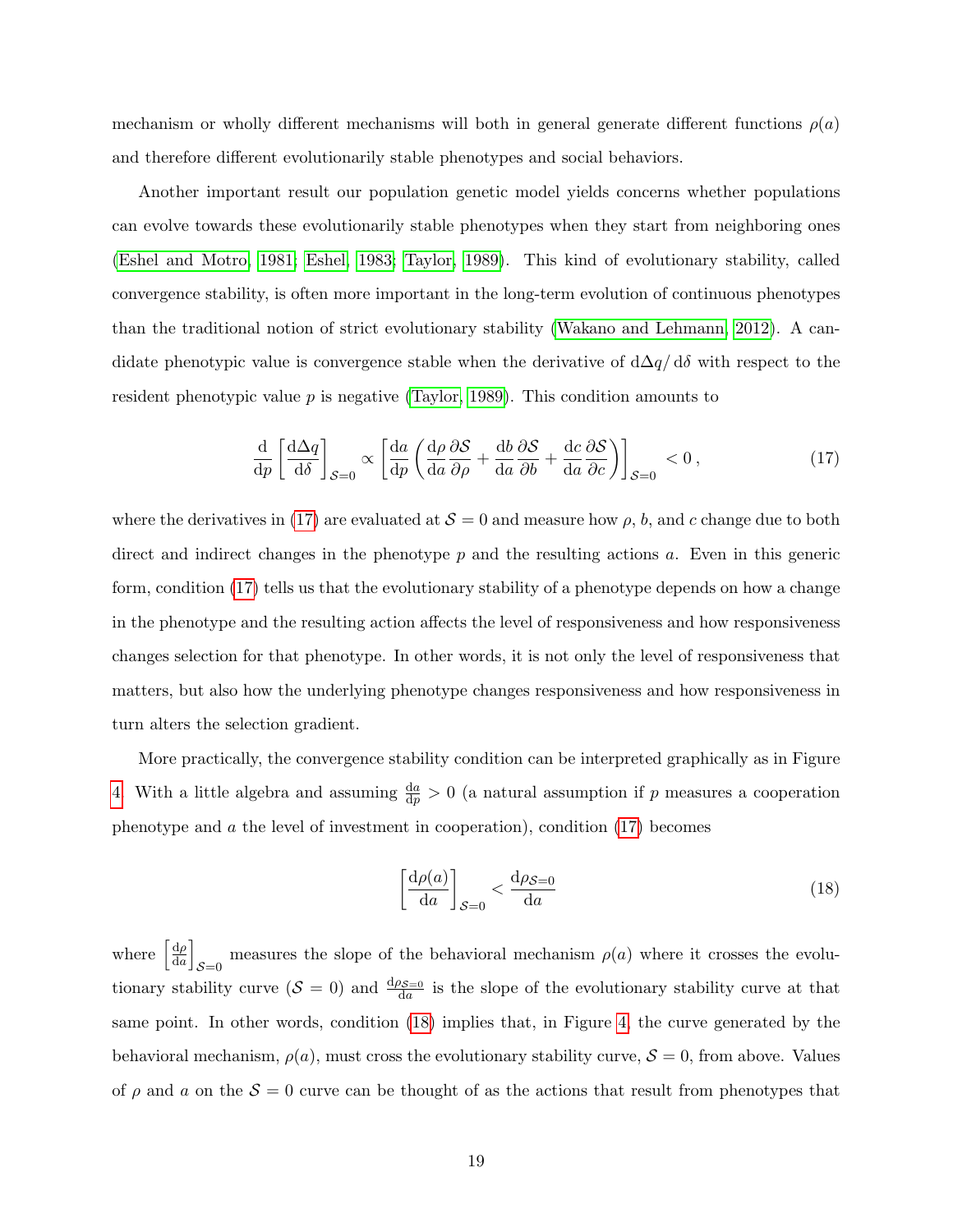generate a level of responsiveness that exactly balances the costs and benefits of the behavior. Thus, a behavioral mechanism that crosses the  $S = 0$  curve from above is one that generates marginally more responsiveness than what is required to exactly balance the costs and benefits, and this is what makes it possible for evolution to converge to such a behavioral mechanism. Importantly, the location of the  $S = 0$  curve will depend on relatedness. For Prisoner's Dilemma type interactions  $(b(n-1) > c > 0)$ , both  $\partial S/\partial r > 0$  and  $\partial S/\partial \rho > 0$ , which means that the  $S = 0$  curve shifts down as relatedness increases. In Figure [4,](#page-48-0) we plot two  $S = 0$  curves for hypothetical values of relatedness,  $r_1 < r_2$ , and its clear from the figure that increasing relatedness increases the convergence stable level of responsiveness for the proximate behavioral mechanism given by  $\rho(a)$ .

#### 4.4. Interspecific mutualisms

In Appendix [D,](#page-43-0) we illustrate how the methodology of Section 3 and Appendix B in the Supporting Information can be applied to symbiosis (especially mutualistic ones) where host and symbiont phenotypes respond to each other and where both species exist in structured populations [\(Foster](#page-28-2) [and Wenseleers, 2006;](#page-28-2) Akçay and Simms, 2011; Akçay, in review). Our results show that both the host and symbiont population structure (characterized by within- and between-species genetic association coefficients) and phenotypic responses interact in previously unrecognized, non-additive ways (compare for example, with [Foster and Wenseleers, 2006\)](#page-28-2). This reinforces our main point, namely that phenotypic responses and genetic associations need to be considered in a consistent framework to be accurately integrated. In the interest of space, we refer the reader to Appendix [D](#page-43-0) in the Supporting Information for the details of the model and the results.

#### 5. Discussion

One of the major goals of evolutionary and behavioral ecology is to elucidate the causal biological pathways that drive the evolution of social traits. However, natural selection rarely operates through a single pathway, and therefore the various causal components of social evolution need to be integrated and their commonalities and interactions explored. Our main goal in this paper is to contribute to this synthesis effort. In so doing, we highlight that genetic assortment, behavioral responses, and non-additive interactions between phenotypes all have both distinct and interacting effects. Therefore, combining these components requires explicit and consistent modeling approaches. Using a model based on discrete phenotypes and a population-genetic model based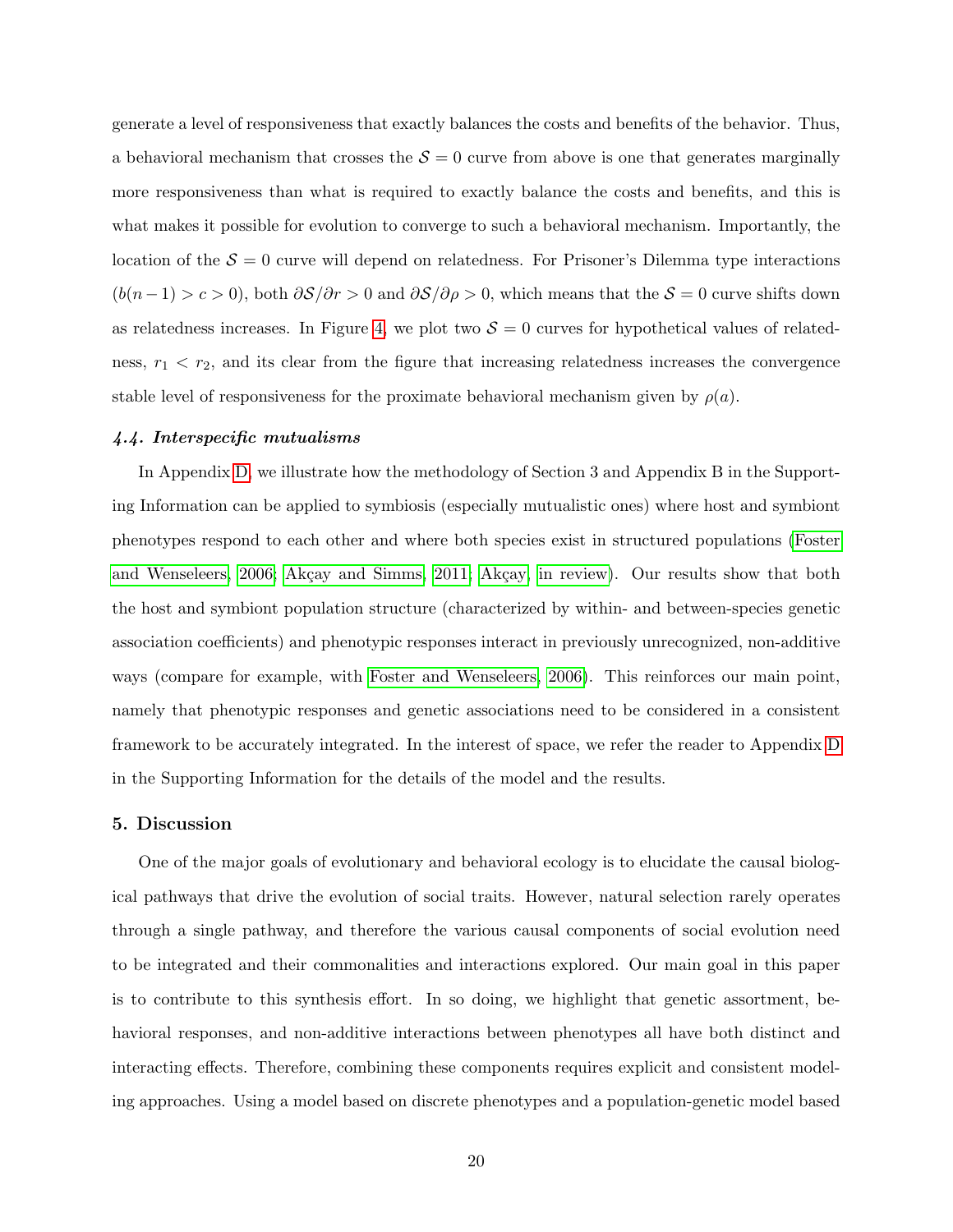on continuous phenotypes, we obtain the following results.

(i) Phenotypic assortment is not a univariate quantity: it matters how much assortment comes from both behavioral responses and genetic assortment. Further, behavioral responses and genetic assortment cannot simply be added to each other, even when social interactions (payoffs) are additive. Rather, they interact with each other both additively and multiplicatively. Prior results analogous to this can be found in [Lehmann and Keller](#page-30-1) [\(2006a\)](#page-30-1), [McGlothlin et al.](#page-30-2) [\(2010\)](#page-30-2) and Akçay and Van Cleve  $(2012)$ . Yet, despite this interaction being known for some time, its crucial role seems to be not widely appreciated. Akçay and Van Cleve  $(2012)$  is the first paper to our knowledge to highlight the synergistic and symmetric effect of genetic assortment and behavioral responses on the response to selection of social phenotypes in social groups of any size. In that work, we demonstrated how synergism between genetic assortment and behavioral responses can facilitate the transfer of fitness effects from the within-group level to the between-group level, a crucial step in evolutionary transitions in individuality (Maynard Smith and Szathmáry, 1995; [Michod, 2005\)](#page-30-9). These previous results assumed continuous phenotypes and within-species interactions; here we show that a similar synergism between genetic assortment and behavioral responses is found for discrete phenotypes and is important for species interactions as well.

(ii) Non-additive or synergistic interactions can have important effects on whether cooperative behaviors increase in frequency in a population and whether these effects depend on behavioral responses and reciprocity. Specifically, synergy and reciprocity can both change the structure of the evolutionary game [\(Taylor and Nowak, 2007\)](#page-33-5). When this game starts as a Prisoner's Dilemma where cooperation is unconditional, increasing synergy or responsiveness levels can stabilize some level of cooperation. However, whether all individuals cooperate fully depends on the combination of synergy and responsiveness that determines whether the game becomes a Stag-Hunt, Mutualism, or Hawk-Dove game (cf. [Van Cleve and Lehmann, 2013\)](#page-33-9).

Even though synergistic interactions are easy to study using a discrete phenotypic model, the population-genetic model with continuous phenotypes shows the importance of non-additive payoffs or fitness in more subtle way. These interactions will affect the evolutionary (convergence) stability of a phenotype and how the stable phenotype changes with underlying parameters. The former effect can be seen in equation [\(17\)](#page-21-0), which shows that non-additivity in the benefits and costs of a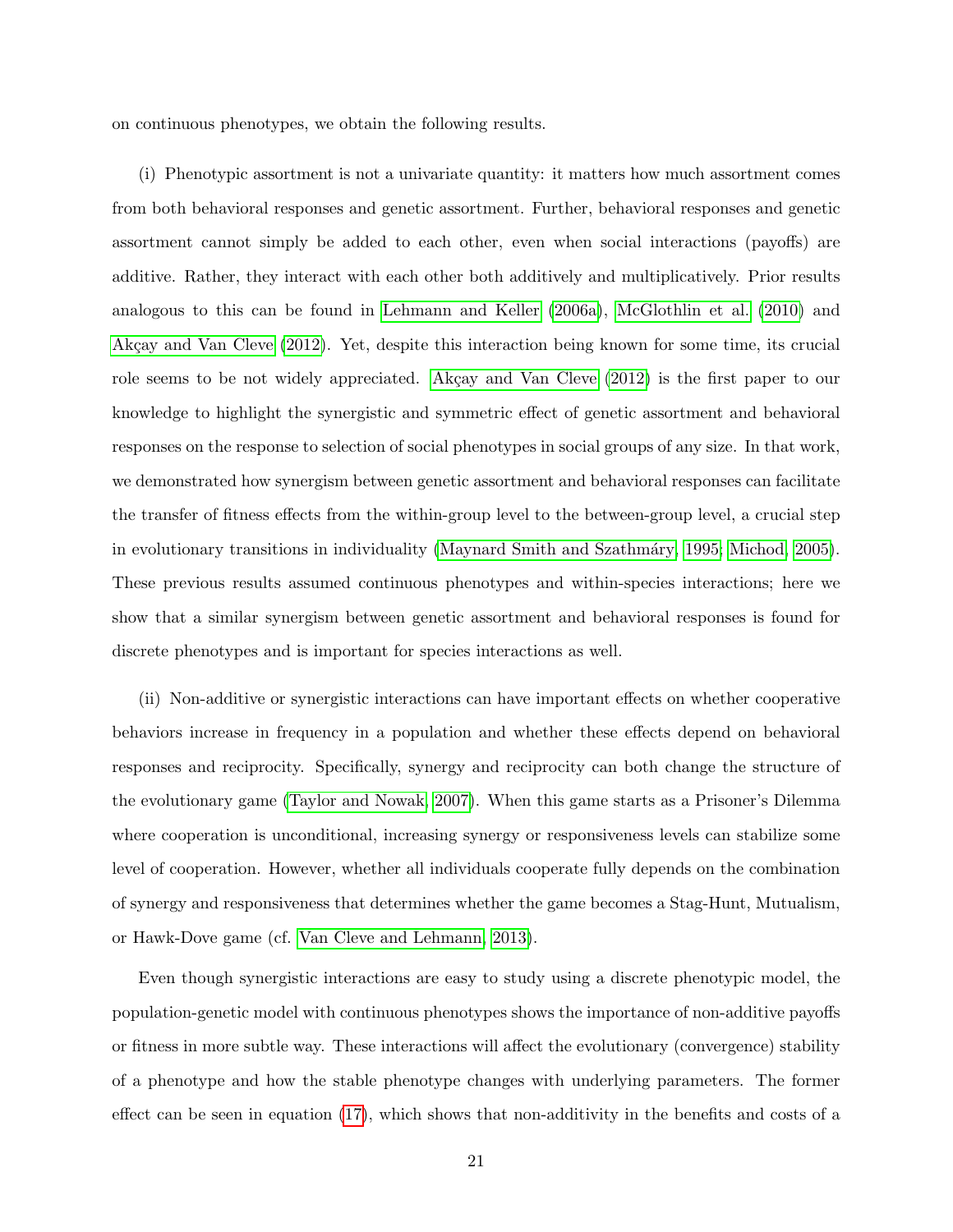social phenotype (behavior) appear in the convergence stability condition (since b and c are themselves already first-order derivatives of fertility). Non-additivity in benefits and costs relate directly to ecological mechanisms that convert the effort of individuals in the social interaction into payoffs in terms of fertility or survival. For example, individuals who put effort into a group hunt [\(Skyrms,](#page-32-5) [2001\)](#page-32-5) may receive more return in terms of the amount of prey item per unit of caloric investment when more individuals join the hunt. This kind of ecological synergy, or "complementarity" in economics [\(Bulow et al., 1985\)](#page-28-5), can have large effects on the level of investment in cooperative interactions both within groups  $(Akçay et al., 2009)$  and in structured populations  $(Akçay and$ [Van Cleve, 2012;](#page-27-2) [Cornforth et al., 2012\)](#page-28-8).

(iii) There is a simple graphical relationship required for specific proximate behavioral mechanisms (e.g., social preferences, social norms, punishment, etc.) to be evolutionarily stable in the long run. When plotting the curve of responsiveness as a function of the evolving phenotype for the mechanism (level of other regard, strength of conformity, probability of punishment, etc), this curve must cross the curve that balances the costs and benefits of the behavior from above. Moreover, since different levels of relatedness result in different curves that balance benefit and cost, what level of responsiveness evolves for a specific proximate mechanism can also be determined graphically.

#### 5.1. Empirical issues

The empirical study of the interplay between behavioral responses and genetic assortment and the role of synergistic payoffs is still relatively new. Most of the recent work linking behavioral responses and genetic assortment comes from the application of indirect genetic effect (IGE) models to laboratory, agricultural, and field-based populations (e.g. [Moore et al., 2002;](#page-31-10) [Petfield et al., 2005;](#page-31-11) [Mutic and Wolf, 2007;](#page-31-12) [Ellen et al., 2008;](#page-28-9) Danielson-François et al., 2009; [Bleakley and Brodie, 2009;](#page-27-8) [Teplitsky et al., 2010;](#page-33-12) Frère et al., 2010; [Wilson et al., 2011;](#page-34-3) [Hamilton and Ligocki, 2012\)](#page-29-8). IGE models [\(Moore et al., 1997;](#page-30-10) [Wolf et al., 1999;](#page-34-4) [McGlothlin et al., 2010\)](#page-30-2) extend classical quantitative genetics [\(Lynch and Walsh, 1998\)](#page-30-11) to include a coefficient,  $\psi$ , that measures the effect of a social partner's phenotype on the phenotype of a focal individual. Importantly, the IGE coefficient  $\psi$ directly maps onto our behavioral responsiveness coefficient  $\rho$  (Akçay and Van Cleve, 2012) and is thus also a measure of reciprocity. We know from equation [\(7\)](#page-12-0) (and analogously equation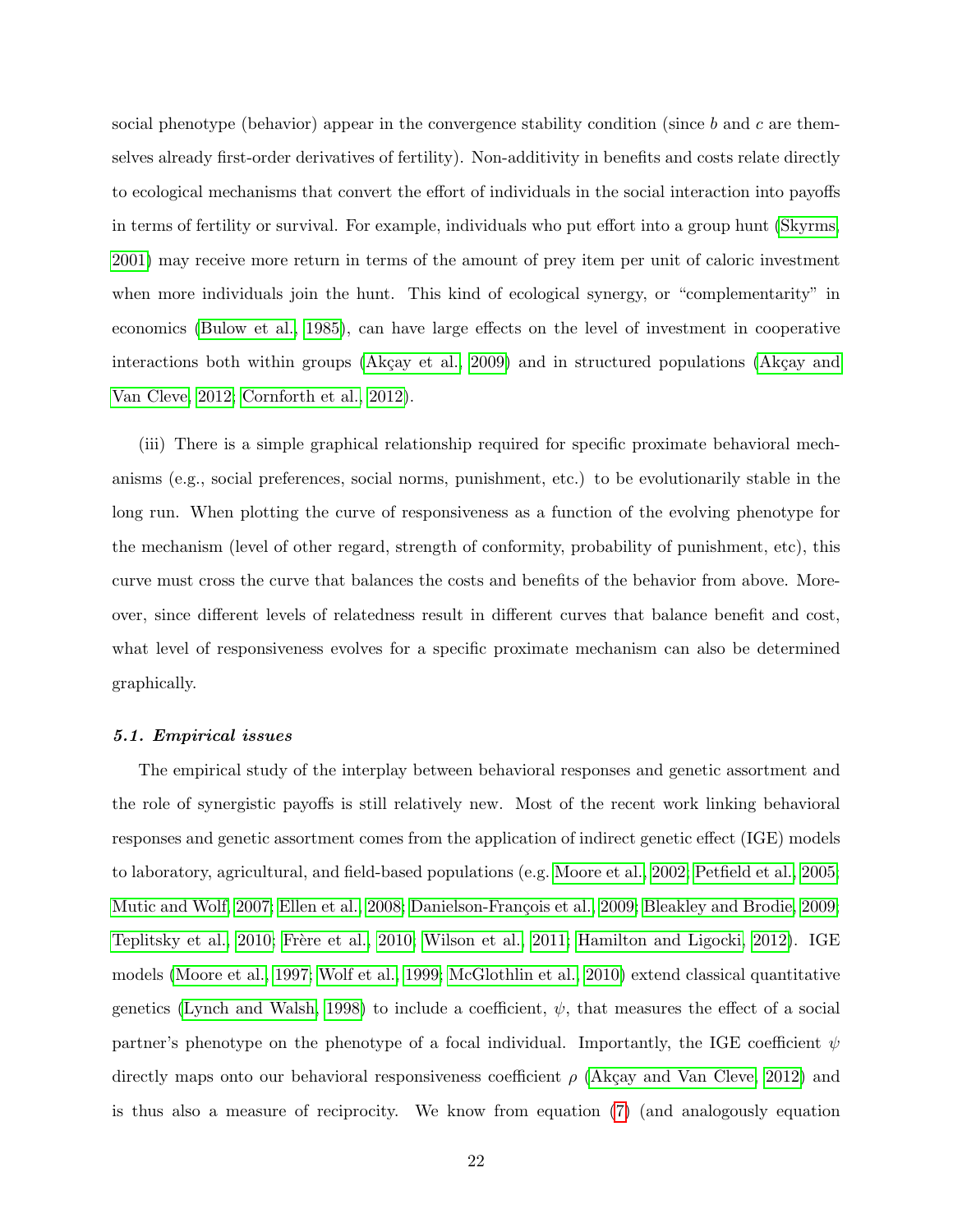18 in [McGlothlin et al. 2010\)](#page-30-2) that an interaction between behavioral responses and relatedness is important for selection on social traits, even when no such interaction is assumed to affect individual phenotypes (see equation [C.5](#page-41-0) in the Supporting Information or equation 5 in [\(McGlothlin et al.,](#page-30-2) [2010\)](#page-30-2)). However, most of the empirical work to date spends little time on the interaction of behavioral responses and relatedness with the notable exceptions of [Bleakley and Brodie](#page-27-8) [\(2009\)](#page-27-8) and Frère et al. [\(2010\)](#page-29-7). Moreover, some empirical work assumes an explicit interaction term in the regression model for individual phenotypes, and it is not yet clear how empirical estimates of this interaction can be tied to the predicted interaction term that arises in measures of selection on the trait. Thus, more work needs to be done understanding the interaction between behavioral responses and relatedness both theoretically and empirically.

Empirical studies explicitly focused on non-additive payoffs are uncommon [\(Queller et al., 2003;](#page-32-12) [Gore et al., 2009,](#page-29-9) are notable exceptions). This paucity of studies does not reflect the importance of non-additive interactions in nature. Instead, non-additive and non-linear interactions are likely to be abundant and their effects strong. For example, in parental care, many arguments implicitly or explicitly rely on the contributions of each parent combining non-additively (e.g., [Winkler, 1987;](#page-34-5) Akçay and Roughgarden, 2009). We suggest that measuring non-additive interactions at both the payoff (fertility or survival) and fitness levels will prove important for explaining the evolution of social behaviors, regardless of whether the phenotypes in question vary continuously or are discrete characters with large effects.

To conclude, a careful analysis of behavioral responses, genetic assortment, and non-additive interactions shows a complex interaction between these three pathways. We believe that focusing on this complexity will ultimately deliver a more complete and nuanced understanding of the evolutionary forces shaping social behaviors. The necessary mathematical framework for such understanding exists, though as we show in this paper, it needs to be applied with some care. Once crafted, these theories can be tested against the growing abundance of sophisticated datasets that measure both networks of social interactions and important demographic and fitness-related variables (e.g. [Holekamp et al., 2012;](#page-29-10) [Apicella et al., 2012\)](#page-27-10).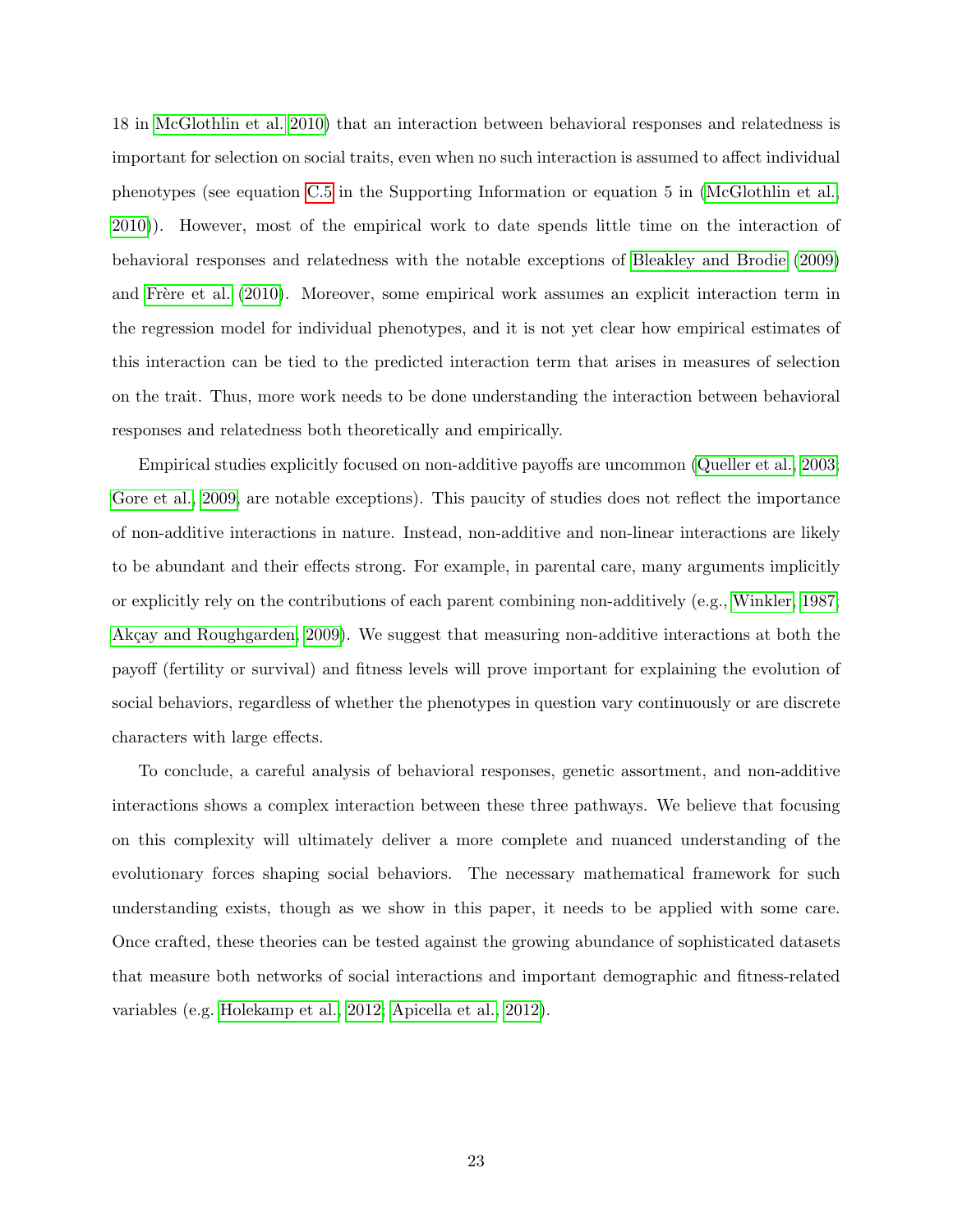## Acknowledgements

J.V. was supported by a Santa Fe Institute Omidyar Fellowship and the National Evolutionary Synthesis Center (NESCent), NSF #EF-0423641. E.A. was supported by National Science Foundation Grant EF-1137894, to S.A. Levin.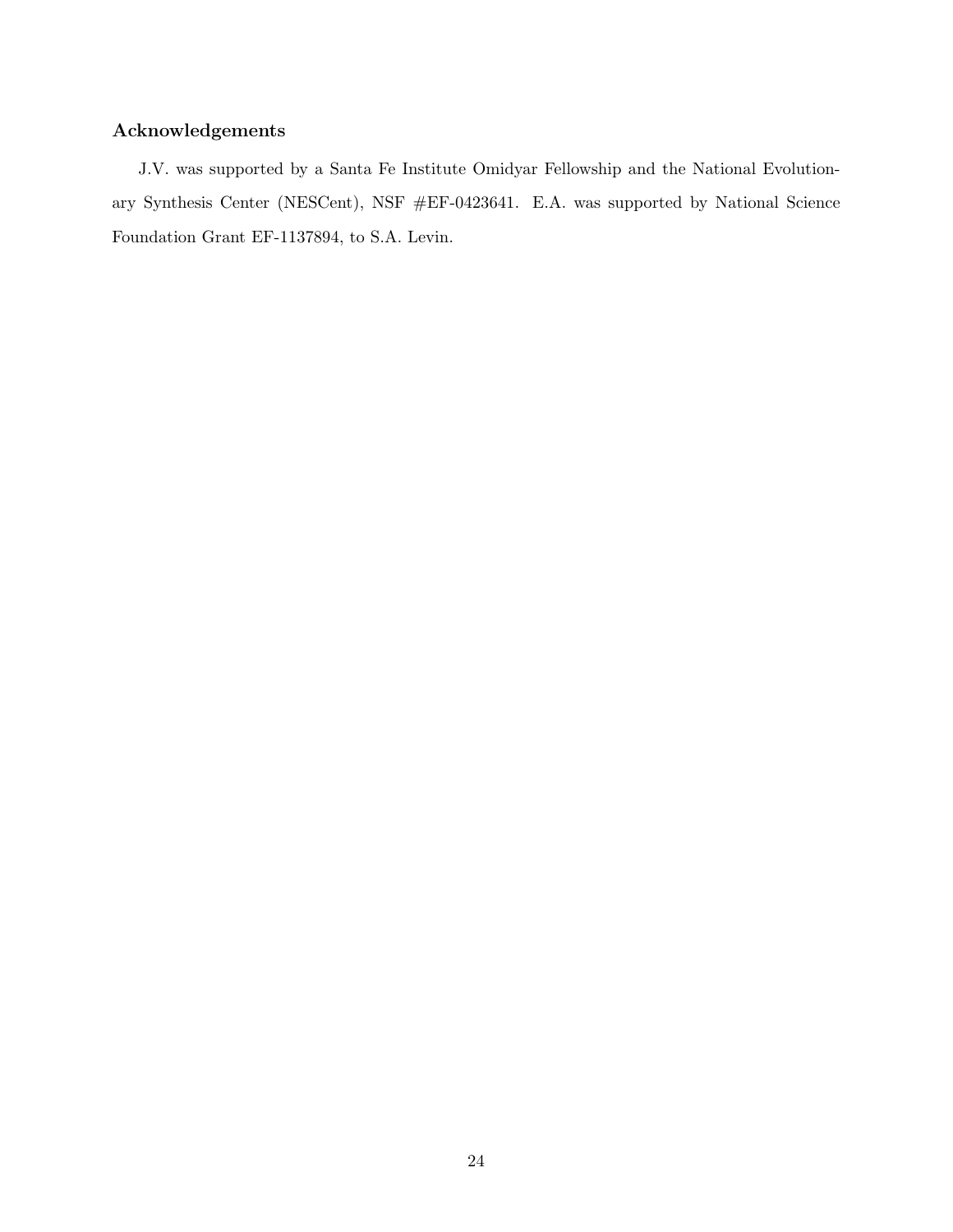#### <span id="page-27-7"></span>References

- Akçay, E. in review. Evolutionary models of mutualism. J. L. Bronstein, ed., Mutualisms. Oxford University Press.
- <span id="page-27-9"></span>Akçay, E., and J. Roughgarden. 2009. The perfect family: decision making in biparental care. PloS One 4:e7345.
- <span id="page-27-5"></span>Akçay, E., and J. Roughgarden. 2011. The evolution of payoff matrices: providing incentives to cooperate. Proc. R. Soc. B 278:2198–206.
- <span id="page-27-6"></span>Akçay, E., and E. L. Simms. 2011. Negotiation, sanctions, and context dependency in the legume-Rhizobium mutualism. Am. Nat. 178:1–14.
- <span id="page-27-2"></span>Akçay, E., and J. Van Cleve. 2012. Behavioral Responses in Structured Populations Pave the Way to Group Optimality. Am. Nat. 179:257–269.
- <span id="page-27-3"></span>Akçay, E., J. Van Cleve, M. W. Feldman, and J. Roughgarden. 2009. A theory for the evolution of other-regard integrating proximate and ultimate perspectives. Proc. Natl. Acad. Sci. U. S. A. 106:19061–19066.
- <span id="page-27-4"></span>André, J.-B., and T. Day. 2007. Perfect reciprocity is the only evolutionarily stable strategy in the continuous iterated prisoner's dilemma. J. Theor. Biol. 247:11–22.
- <span id="page-27-10"></span>Apicella, C. L., F. W. Marlowe, J. H. Fowler, and N. A. Christakis. 2012. Social networks and cooperation in hunter-gatherers. Nature 481:497–501.
- <span id="page-27-0"></span>Axelrod, R., and W. D. Hamilton. 1981. The evolution of cooperation. Science 211:1390–1396.
- <span id="page-27-1"></span>Balshine-Earn, S., F. C. Neat, H. Reid, and M. Taborsky. 1998. Paying to stay or paying to breed? Field evidence for direct benefits of helping behavior in a cooperatively breeding fish. Behav. Ecol. 9:432–438.
- <span id="page-27-8"></span>Bleakley, B. H., and E. D. Brodie, III. 2009. Indirect genetic effects influence antipredator behavior in guppies: estimates of the coefficient of interaction psi and the inheritance of reciprocity. Evolution 63:1796–806.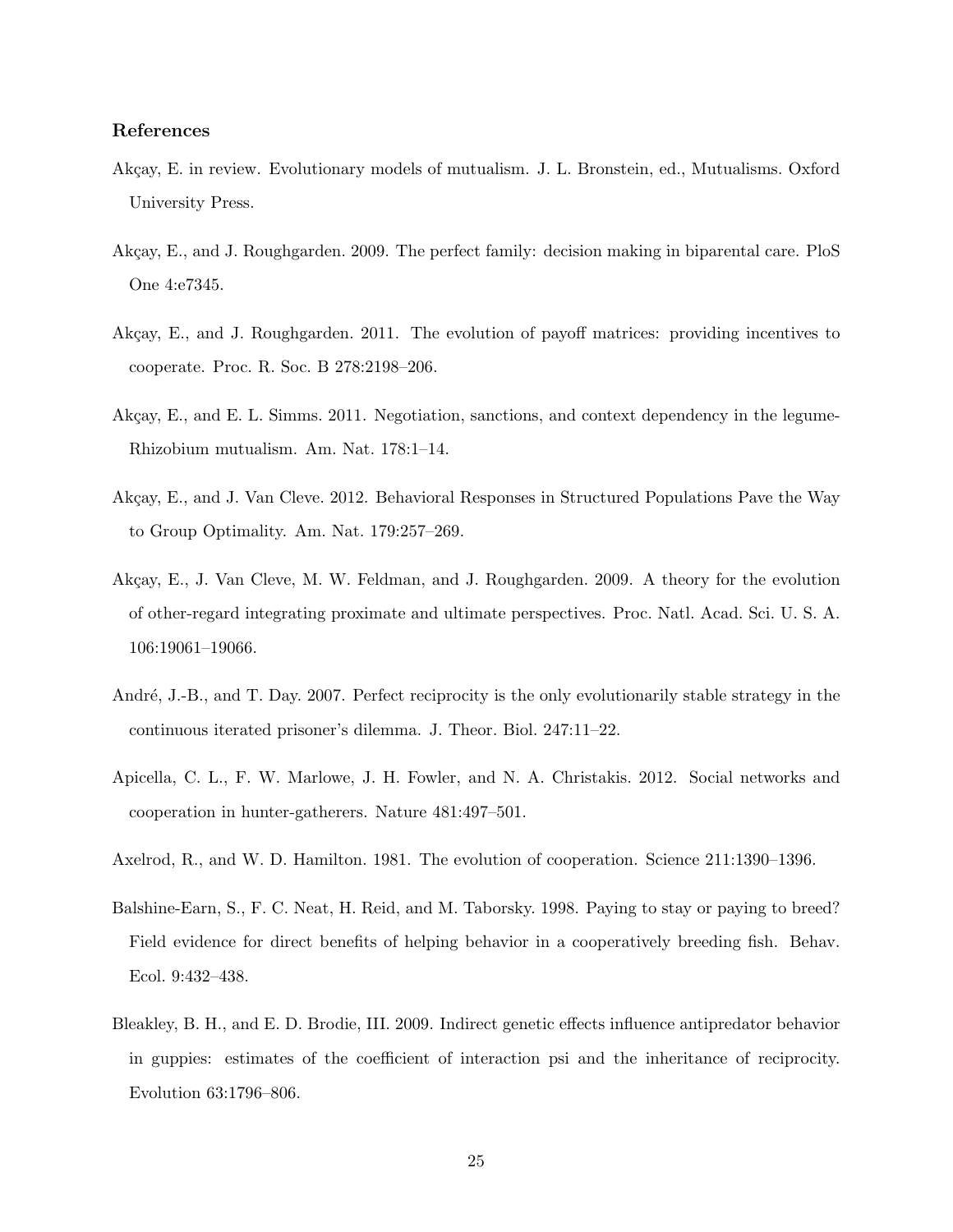- <span id="page-28-5"></span>Bulow, J. I., J. D. Geanakoplos, and P. D. Klemperer. 1985. Multimarket Oligopoly: Strategic Substitutes and Complements. J. Polit. Economy 93:pp. 488–511.
- <span id="page-28-4"></span>Caswell, H. 2001. Matrix Population Models. Sinauer Associates Sunderland, Sunderland, Mass.
- <span id="page-28-3"></span>Charlesworth, B. 1994. Evolution in Age-Structured Populations. Cambridge University Press, Cambridge, 2nd ed ed.
- <span id="page-28-8"></span>Cornforth, D. M., D. J. T. Sumpter, S. P. Brown, and Å. Brännström. 2012. Synergy and Group Size in Microbial Cooperation. Am. Nat. 180:pp. 296–305.
- <span id="page-28-10"></span>Danielson-François, A. M., Y. Zhou, and M. D. Greenfield. 2009. Indirect genetic effects and the lek paradox: inter-genotypic competition may strengthen genotype x environment interactions and conserve genetic variance. Genetica 136:27–36.
- <span id="page-28-9"></span>Ellen, E. D., J. Visscher, J. A. M. v. Arendonk, and P. Bijma. 2008. Survival of Laying Hens: Genetic Parameters for Direct and Associative Effects in Three Purebred Layer Lines. Poult. Sci. 87:233–239.
- <span id="page-28-7"></span>Eshel, I. 1983. Evolutionary and continuous stability. J. Theor. Biol. 103:99 – 112.
- <span id="page-28-6"></span>Eshel, I., and U. Motro. 1981. Kin selection and strong evolutionary stability of mutual help. Theor. Popul. Biol. 19:420–433.
- <span id="page-28-11"></span>Fisher, R. A. 1930. The Genetical Theory of Natural Selection. The Clarendon Press, Oxford.
- <span id="page-28-0"></span>Fletcher, J. A., and M. Doebeli. 2009. A simple and general explanation for the evolution of altruism. Proc. R. Soc. B 276:13–9.
- <span id="page-28-1"></span>Fletcher, J. A., and M. Zwick. 2006. Unifying the theories of inclusive fitness and reciprocal altruism. Am. Nat. 168:252–62.
- <span id="page-28-2"></span>Foster, K. R., and T. Wenseleers. 2006. A general model for the evolution of mutualisms. J. Evol. Biol. 19:1283–1293.
- <span id="page-28-12"></span>Frank, S. A. 1994. Genetics of mutualism: the evolution of altruism between species. J. Theor. Biol. 170:393–400.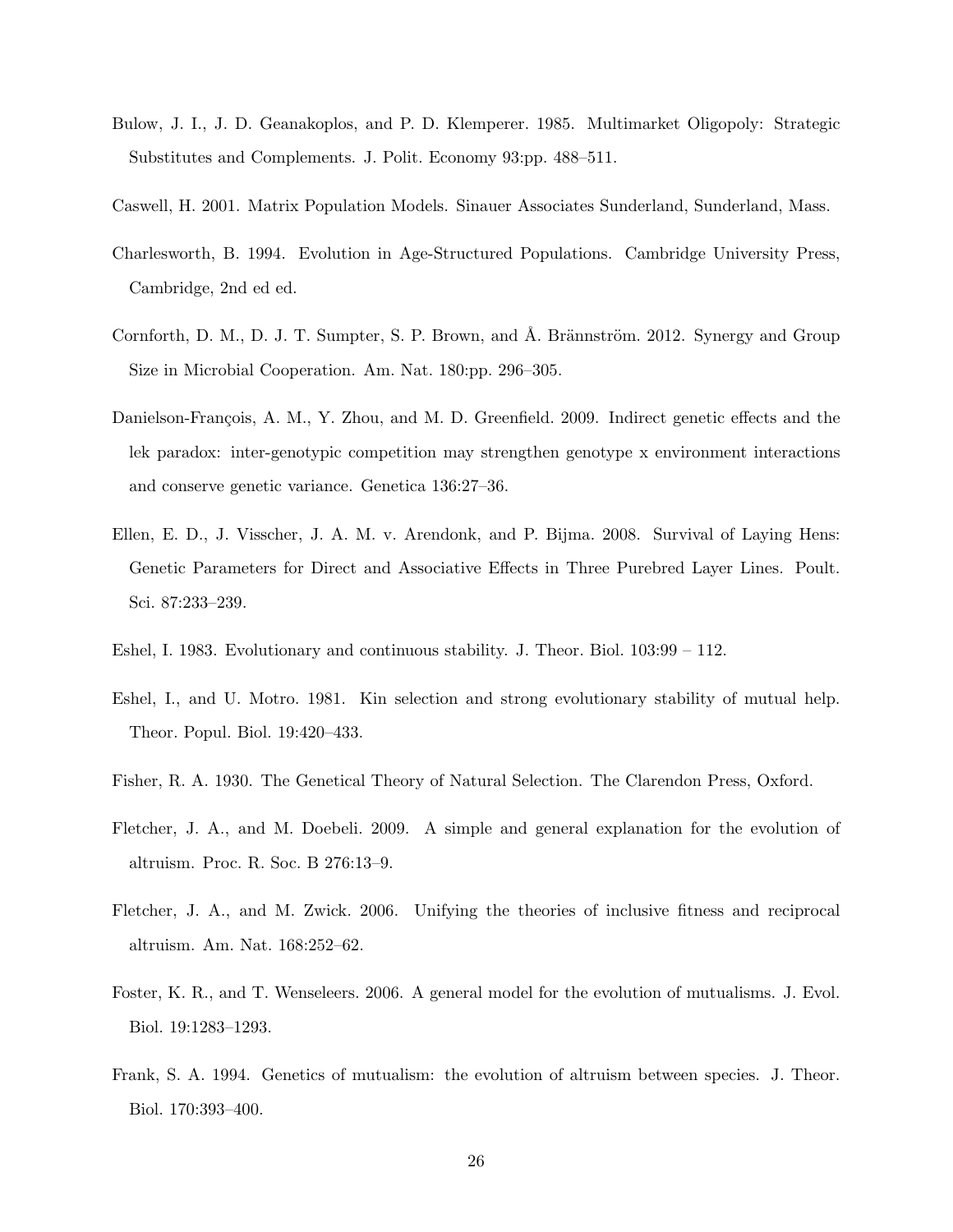- <span id="page-29-11"></span>Frank, S. A. 1997. The Price Equation, Fisher's fundamental theorem, kin selection, and causal analysis. Evolution 51:1712 – 1729.
- <span id="page-29-7"></span>Frère, C. H., M. Krützen, J. Mann, R. C. Connor, L. Bejder, and W. B. Sherwin. 2010. Social and genetic interactions drive fitness variation in a free-living dolphin population. Proc. Natl. Acad. Sci. U. S. A. 107:19949–19954.
- <span id="page-29-4"></span>Fudenberg, D., and E. Maskin. 1986. The Folk Theorem in Repeated Games with Discounting or with Incomplete Information. Econometrica 54:533–554.
- <span id="page-29-6"></span>Gardner, A., S. A. West, and N. H. Barton. 2007. The relation between multilocus population genetics and social evolution theory. Am. Nat. 169:207–226.
- <span id="page-29-9"></span>Gore, J., H. Youk, and A. van Oudenaarden. 2009. Snowdrift game dynamics and facultative cheating in yeast. Nature 459:253–6.
- <span id="page-29-5"></span>Grafen, A. 1979. The hawk-dove game played between relatives. Anim. Behav. 27:905–907.
- <span id="page-29-8"></span>Hamilton, I. M., and I. Y. Ligocki. 2012. The extended personality: indirect effects of behavioural syndromes on the behaviour of others in a group-living cichlid. Anim. Behav. 84:659–664.
- <span id="page-29-12"></span>Hamilton, W. 1972. Altruism and Related Phenomena, Mainly in Social Insects. Annu. Rev. Ecol. Syst. 3:193–232.
- <span id="page-29-0"></span>Hamilton, W. D. 1964a. The genetical evolution of social behaviour. I. J. Theor. Biol. 7:1–16.
- <span id="page-29-1"></span>Hamilton, W. D. 1964b. The genetical evolution of social behaviour. II. J. Theor. Biol. 7:17–52.
- <span id="page-29-3"></span>Hauert, C., F. Michor, M. A. Nowak, and M. Doebeli. 2006. Synergy and discounting of cooperation in social dilemmas. J. Theor. Biol. 239:195–202.
- <span id="page-29-10"></span>Holekamp, K. E., J. E. Smith, C. C. Strelioff, R. C. Van Horn, and H. E. Watts. 2012. Society, demography and genetic structure in the spotted hyena. Mol. Ecol. 21:613–632.
- <span id="page-29-2"></span>Hughes, W. O. H., B. P. Oldroyd, M. Beekman, and F. L. W. Ratnieks. 2008. Ancestral monogamy shows kin selection is key to the evolution of eusociality. Science 320:1213–6.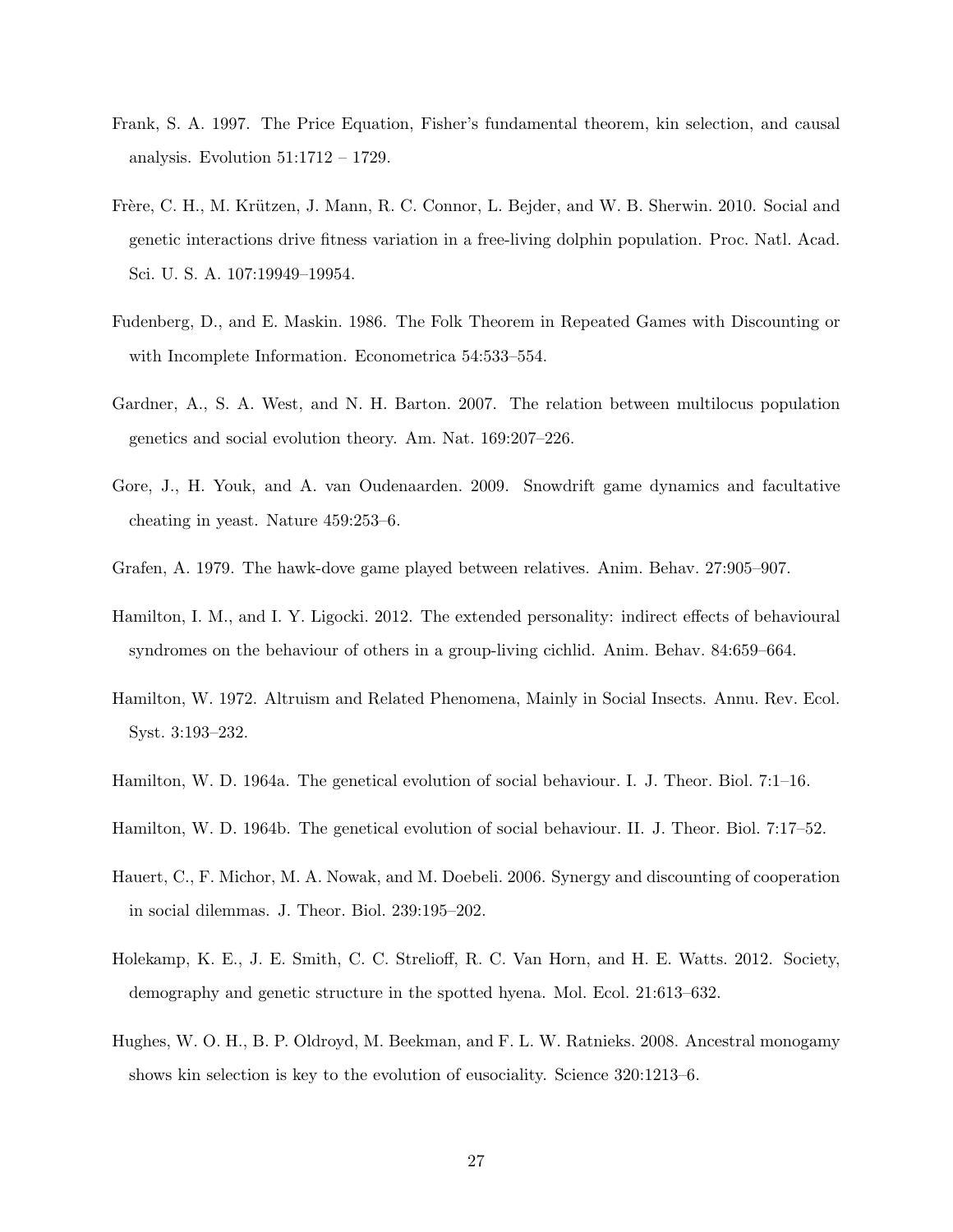- <span id="page-30-1"></span>Lehmann, L., and L. Keller. 2006a. The evolution of cooperation and altruism–a general framework and a classification of models. J. Evol. Biol. 19:1365–1376.
- <span id="page-30-7"></span>Lehmann, L., and L. Keller. 2006b. Synergy, partner choice and frequency dependence: their integration into inclusive fitness theory and their interpretation in terms of direct and indirect fitness effects. J. Evol. Biol. 19:1426–1436.
- <span id="page-30-6"></span>Lehmann, L., and F. Rousset. 2010. How life history and demography promote or inhibit the evolution of helping behaviours. Philos. Trans. R. Soc. B 365:2599–2617.
- <span id="page-30-12"></span>Leslie, P. H. 1948. Some further notes on the use of matrices in population mathematics. Biometrika 35:213–245.
- <span id="page-30-11"></span>Lynch, M., and B. Walsh. 1998. Genetics and analysis of quantitative traits. Sinauer, Sunderland, Mass.
- <span id="page-30-4"></span>Marshall, J. A. R. 2009. The donation game with roles played between relatives. J. Theor. Biol. 260:386–391.
- <span id="page-30-0"></span>Marshall, J. A. R., and J. E. Rowe. 2003. Kin selection may inhibit the evolution of reciprocation. J. Theor. Biol. 222:331–335.
- <span id="page-30-3"></span>Maynard Smith, J., and G. R. Price. 1973. The logic of animal conflict. Nature 246:15–18.
- <span id="page-30-8"></span>Maynard Smith, J., and E. Szathmáry. 1995. The major transitions in evolution. W.H. Freeman, Oxford.
- <span id="page-30-2"></span>McGlothlin, J. W., A. J. Moore, J. B. Wolf, and E. D. Brodie III. 2010. Interacting phenotypes and the evolutionary process. III. Social evolution. Evolution 64:2558–2574.
- <span id="page-30-5"></span>McNamara, J. M., C. E. Gasson, and A. I. Houston. 1999. Incorporating rules for responding into evolutionary games. Nature 401:368–371.
- <span id="page-30-9"></span>Michod, R. 2005. On the transfer of fitness from the cell to the multicellular organism. Biol. Philos. 20:967–987. 10.1007/s10539-005-9018-2.
- <span id="page-30-10"></span>Moore, A. J., E. D. Brodie, III, and J. B. Wolf. 1997. Interacting Phenotypes and the Evolutionary Process: I. Direct and Indirect Genetic Effects of Social Interactions. Evolution 51:1352–1362.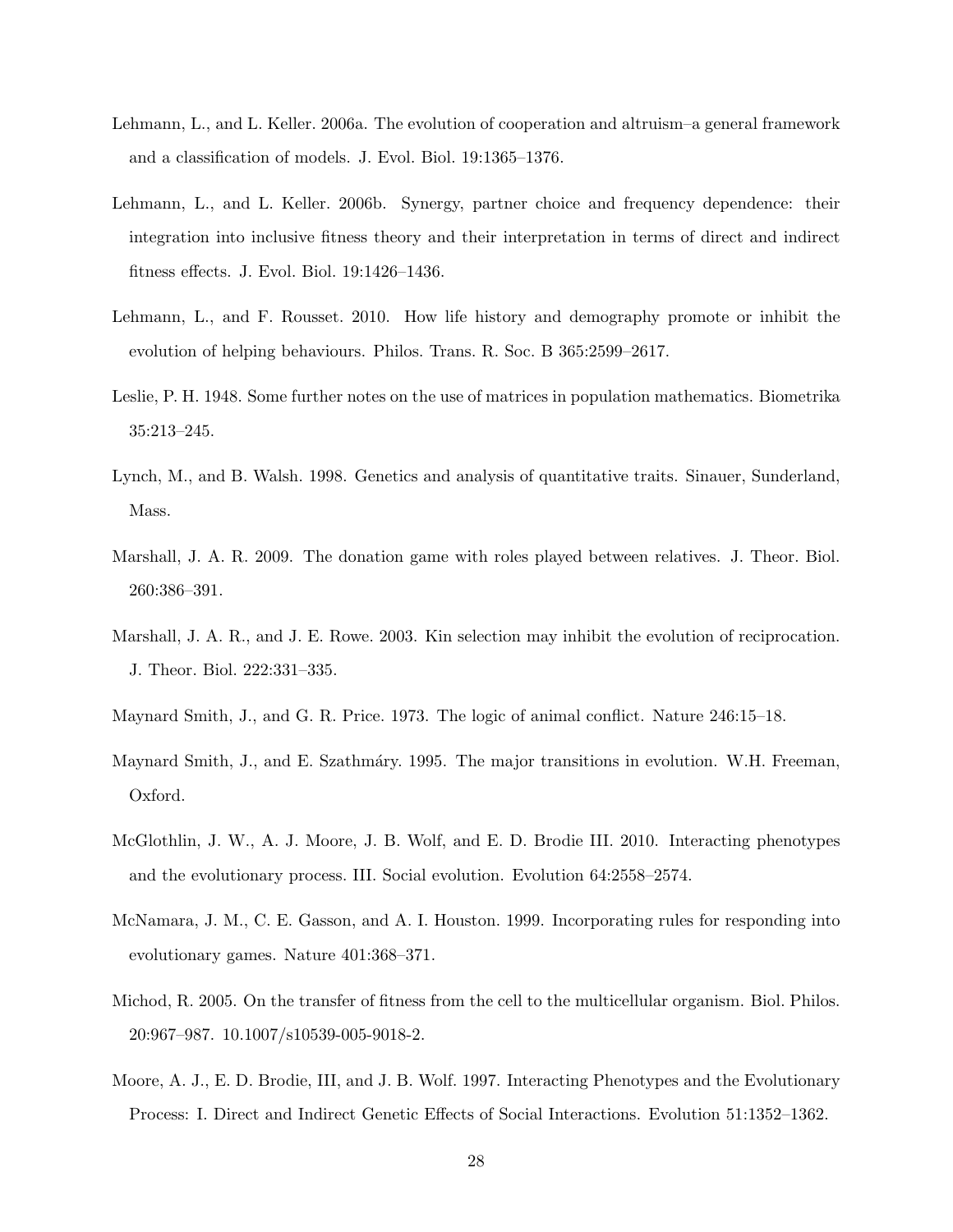- <span id="page-31-10"></span>Moore, A. J., K. F. Haynes, R. F. Preziosi, and P. J. Moore. 2002. The evolution of interacting phenotypes: genetics and evolution of social dominance. Am. Nat. 160 Suppl 6:S186–97.
- <span id="page-31-12"></span>Mutic, J. J., and J. B. Wolf. 2007. Indirect genetic effects from ecological interactions in Arabidopsis thaliana. Mol. Ecol. 16:2371–2381.
- <span id="page-31-3"></span>Nowak, M. A. 2006. Five rules for the evolution of cooperation. Science 314:1560–3.
- <span id="page-31-2"></span>Nowak, M. A., and K. Sigmund. 1998. Evolution of indirect reciprocity by image scoring. Nature 393:573–577.
- <span id="page-31-9"></span>Ohtsuki, H. 2012. Does synergy rescue the evolution of cooperation? An analysis for homogeneous populations with non-overlapping generations. J. Theor. Biol. 307:20 – 28.
- <span id="page-31-4"></span>Persson, O., and P. Ohrström. 1989. A New Avian Mating System: Ambisexual Polygamy in the Penduline Tit Remiz pendulinus. Ornis Scandinavica 20:105–111.
- <span id="page-31-11"></span>Petfield, D., S. F. Chenoweth, H. D. Rundle, and M. W. Blows. 2005. Genetic variance in female condition predicts indirect genetic variance in male sexual display traits. Proc. Natl. Acad. Sci. U. S. A. 102:6045–50.
- <span id="page-31-6"></span>Price, G. R. 1970. Selection and covariance. Nature 227:520 – 521.
- <span id="page-31-5"></span>Price, G. R. 1972. Extension of covariance selection mathematics. Ann. Hum. Genet. 35:485–490.
- <span id="page-31-1"></span>Queller, D. 1985. Kinship, reciprocity and synergism in the evolution of social behaviour. Nature 318:366–367.
- <span id="page-31-0"></span>Queller, D. C. 1984. Kin selection and frequency dependence: a game theoretic approach. Biol. J. Linn. Soc. 23:133–143.
- <span id="page-31-13"></span>Queller, D. C. 1992a. A general model for kin selection. Evolution 46:376 – 380.
- <span id="page-31-8"></span>Queller, D. C. 1992b. Quantitative Genetics, Inclusive Fitness, and Group Selection. Am. Nat. 139:540–558.
- <span id="page-31-7"></span>Queller, D. C. 1994. Genetic relatedness in viscous populations. Evol. Ecol. 8:70–73.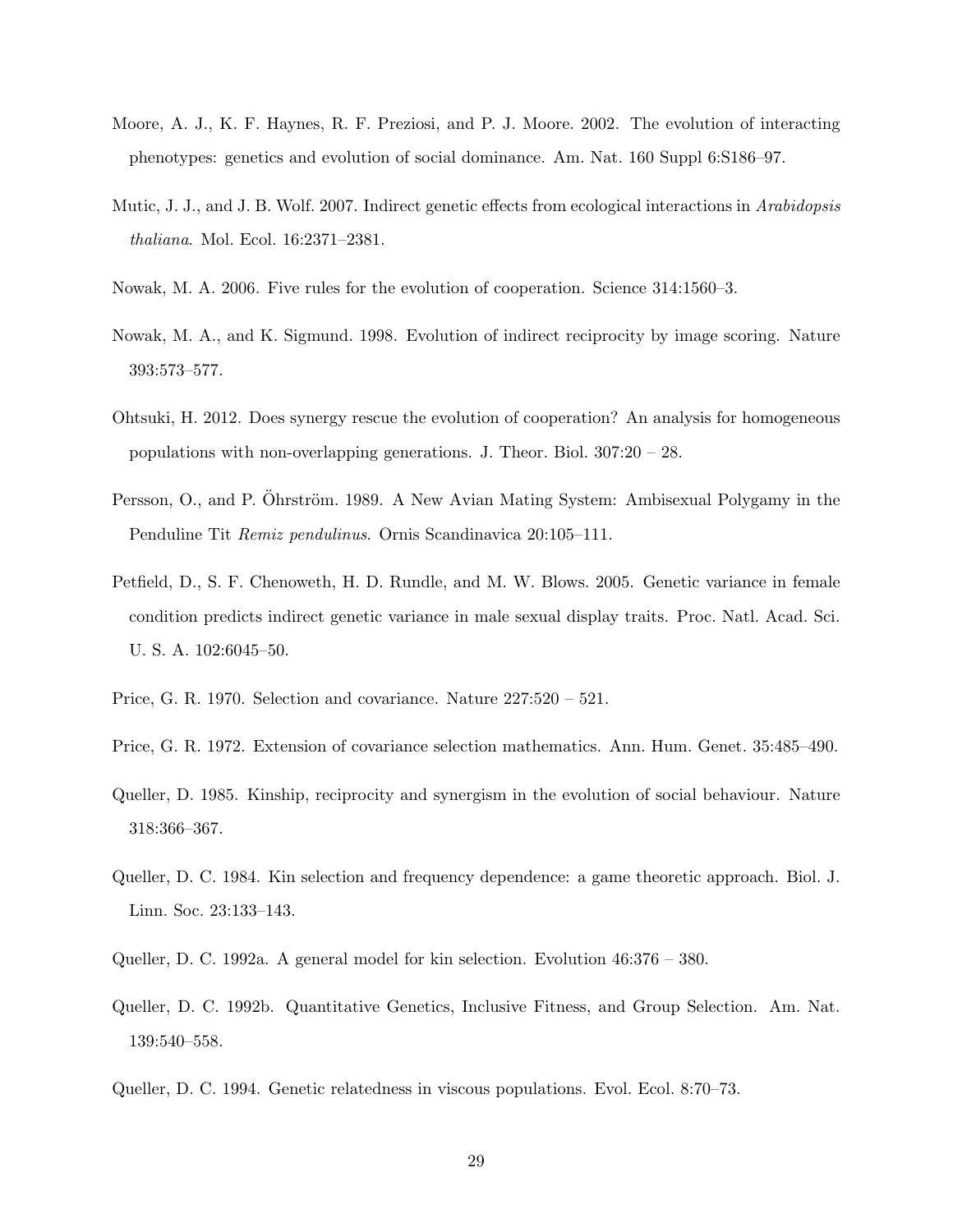- <span id="page-32-3"></span>Queller, D. C. 2011. Expanded social fitness and Hamilton's rule for kin, kith, and kind. Proc. Natl. Acad. Sci. U. S. A. 108:10792–10799.
- <span id="page-32-12"></span>Queller, D. C., E. Ponte, S. Bozzaro, and J. E. Strassmann. 2003. Single-gene greenbeard effects in the social amoeba Dictyostelium discoideum. Science 299:105–106.
- <span id="page-32-0"></span>Queller, D. C., and J. E. Strassmann. 1998. Kin selection and social insects. Bioscience 48:165–175.
- <span id="page-32-7"></span>Rousset, F. 2003. A minimal derivation of convergence stability measures. J. Theor. Biol. 221:665– 668.
- <span id="page-32-10"></span>Rousset, F. 2004. Genetic Structure and Selection in Subdivided Populations. Princeton University Press, Princeton, New Jersey.
- <span id="page-32-6"></span>Rousset, F., and S. Billiard. 2000. A theoretical basis for measures of kin selection in subdivided populations: Finite populations and localized dispersal. J. Evol. Biol. 13:814 – 825.
- <span id="page-32-8"></span>Rousset, F., and O. Ronce. 2004. Inclusive fitness for traits affecting metapopulation demography. Theor. Popul. Biol. 65:127–141.
- <span id="page-32-2"></span>Sachs, J. L., U. G. Mueller, T. P. Wilcox, and J. J. Bull. 2004. The evolution of cooperation. Q. Rev. Biol. 79:135–160.
- <span id="page-32-1"></span>Schino, G., F. Di Giuseppe, and E. Visalberghi. 2009. Grooming, rank, and agonistic support in tufted capuchin monkeys. Am. J. Primatol. 71:101–5.
- <span id="page-32-11"></span>Shipley, B. 2000. Cause and correlation in biology: a user's guide to path analysis, structural equations, and causal inference. Cambridge University Press, Cambridge, UK.
- <span id="page-32-5"></span>Skyrms, B. 2001. The Stag Hunt. Proc. Adresses Am. Philos. Assoc. 75:pp. 31–41.
- <span id="page-32-9"></span>Soares, M. C., R. Bshary, L. Fusani, W. Goymann, M. Hau, K. Hirschenhauser, and R. F. Oliveira. 2010. Hormonal mechanisms of cooperative behaviour. Philos. Trans. R. Soc. B 365:2737–2750.
- <span id="page-32-4"></span>Szentirmai, I., T. Székely, and J. Komdeur. 2007. Sexual conflict over care: antagonistic effects of clutch desertion on reproductive success of male and female penduline tits. J. Evol. Biol. 20:1739–1744.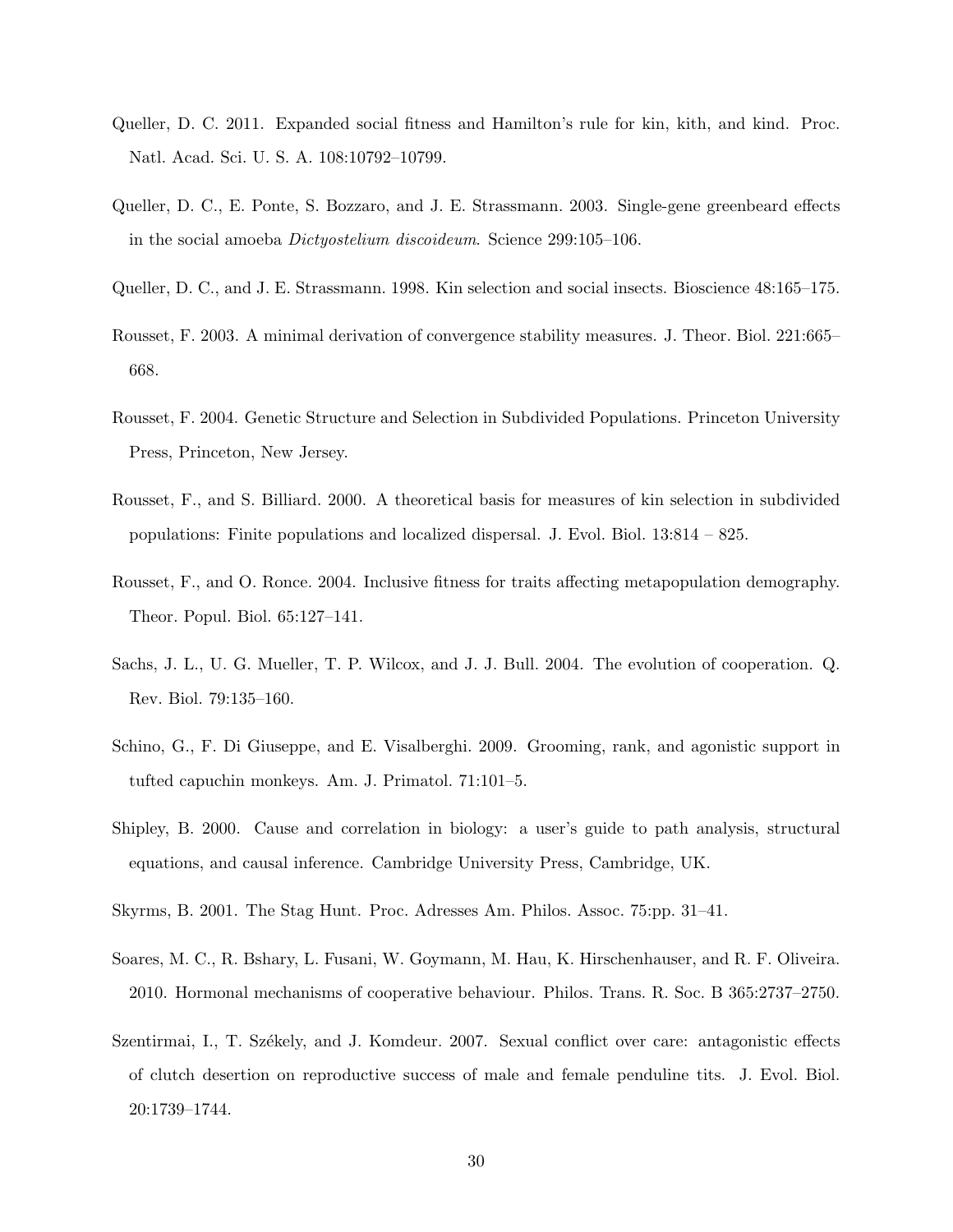- <span id="page-33-8"></span>Tarnita, C. E., H. Ohtsuki, T. Antal, F. Fu, and M. A. Nowak. 2009. Strategy selection in structured populations. J. Theor. Biol. 259:570–81.
- <span id="page-33-5"></span>Taylor, C., and M. A. Nowak. 2007. Transforming the dilemma. Evolution 61:2281–2292.
- <span id="page-33-10"></span>Taylor, P. 1989. Evolutionary stability in one-parameter models under weak selection. Theor. Popul. Biol. 36:125–143.
- <span id="page-33-6"></span>Taylor, P., and W. Maciejewski. 2012. An inclusive fitness analysis of synergistic interactions in structured populations. Proc. R. Soc. B 279:4596–4603.
- <span id="page-33-4"></span>Taylor, P. D. 1990. Allele-frequency change in a class-structured population. Am. Nat. 135:95 – 106.
- <span id="page-33-12"></span>Teplitsky, C., J. A. Mills, J. W. Yarrall, and J. Merilä. 2010. Indirect genetic effects in a sex-limited trait: the case of breeding time in red-billed gulls. J. Evol. Biol. 23:935–944.
- <span id="page-33-0"></span>Trivers, R. L. 1971. The evolution of reciprocal altruism. Q. Rev. Biol. 46:35–57.
- <span id="page-33-3"></span>Valera, F., H. Hoi, and B. Schleicher. 1997. Egg burial in penduline tits, Remiz pendulinus: its role in mate desertion and female polyandry. Behav. Ecol. 8:20–27.
- <span id="page-33-9"></span>Van Cleve, J., and L. Lehmann. 2013. Stochastic stability and the evolution of coordination in spatially structured populations. Theor. Popul. Biol. 89:75–87.
- <span id="page-33-11"></span>Wakano, J. Y., and L. Lehmann. 2012. Evolutionary and convergence stability for continuous phenotypes in finite populations derived from two-allele models. J. Theor. Biol. 310:206 – 215.
- <span id="page-33-7"></span>Wenseleers, T. 2006. Modelling social evolution: the relative merits and limitations of a Hamilton's rule-based approach. J. Evol. Biol. 19:1419–1422.
- <span id="page-33-2"></span>Weso lowski, T. 1994. On the origin of parental care and the early evolution of male and female parental roles in birds. Am. Nat. 143:39–58.
- <span id="page-33-1"></span>West, S. A., A. Griffin, and A. Gardner. 2007. Evolutionary explanations for cooperation. Curr. Biol. 17:R661–R672.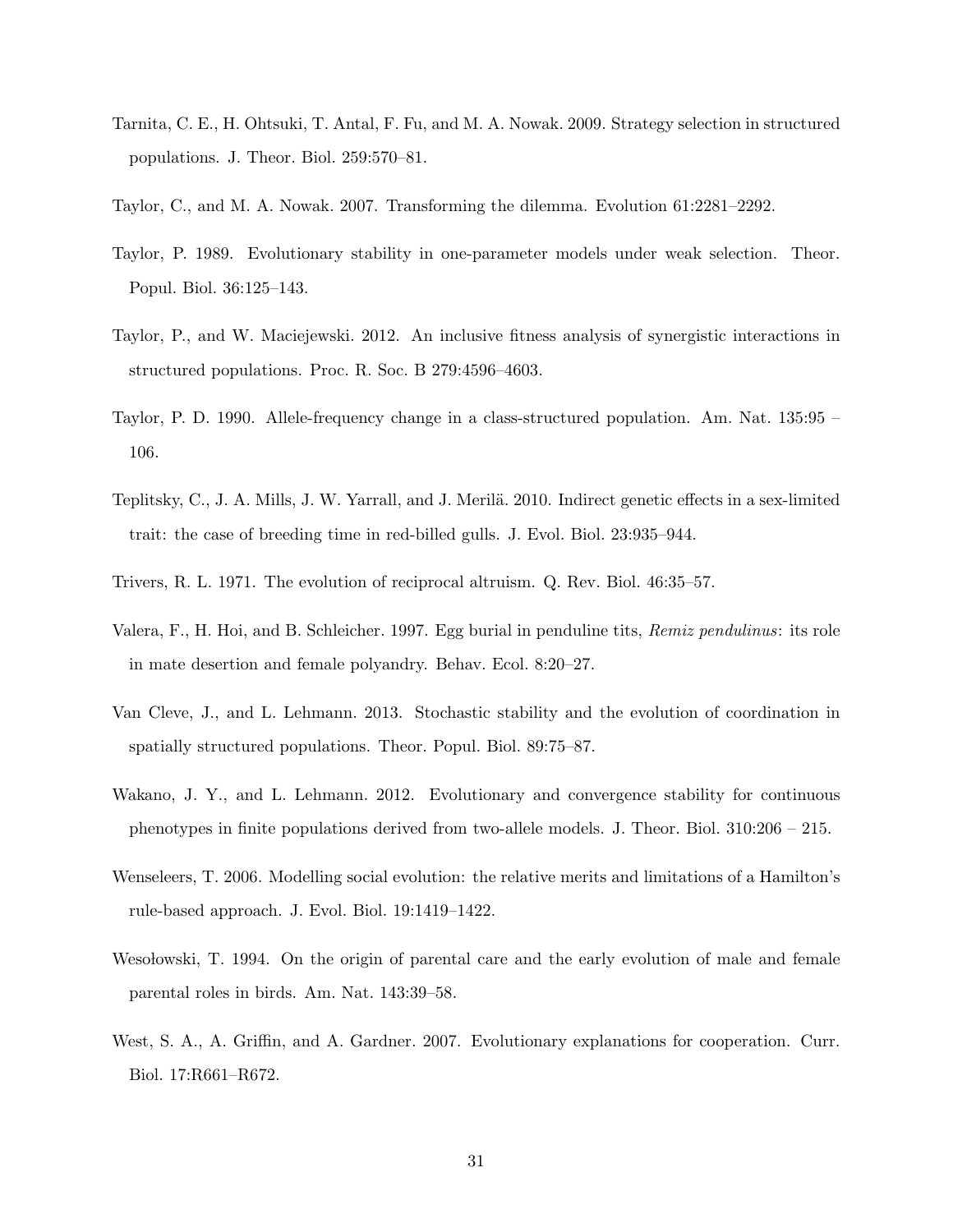- <span id="page-34-1"></span>White, C., S. Winans, C. White, and S. Winans. 2007. Cell–cell communication in the plant pathogen Agrobacterium tumefaciens. Philos. Trans. R. Soc. B 362:1135–1148.
- <span id="page-34-0"></span>Wilkinson, G. S. 1984. Reciprocal food sharing in the vampire bat. Nature 308:181–184.
- <span id="page-34-3"></span>Wilson, A. J., M. B. Morrissey, M. J. Adams, C. A. Walling, F. E. Guinness, J. M. Pemberton, T. H. Clutton-Brock, and L. E. B. Kruuk. 2011. Indirect genetics effects and evolutionary constraint: an analysis of social dominance in red deer, Cervus elaphus. J. Evol. Biol. 24:772–83.
- <span id="page-34-5"></span>Winkler, D. W. 1987. A general model for parental care. American Naturalist :526–543.
- <span id="page-34-4"></span>Wolf, J. B., E. D. Brodie, III, and A. J. Moore. 1999. Interacting phenotypes and the evolutionary process. II. Selection resulting from social interactions. Am. Nat. 153:254–266.
- <span id="page-34-2"></span>Wright, S. 1920. The Relative Importance of Heredity and Environment in Determining the Piebald Pattern of Guinea-Pigs. Proc. Natl. Acad. Sci. U. S. A. 6:320–332.
- <span id="page-34-7"></span>Wright, S. 1931. Evolution in Mendelian Populations. Genetics 16:97–159.
- <span id="page-34-6"></span>Wright, S. 1949. The genetical structure of populations. Ann. Eugen. 15:323–354.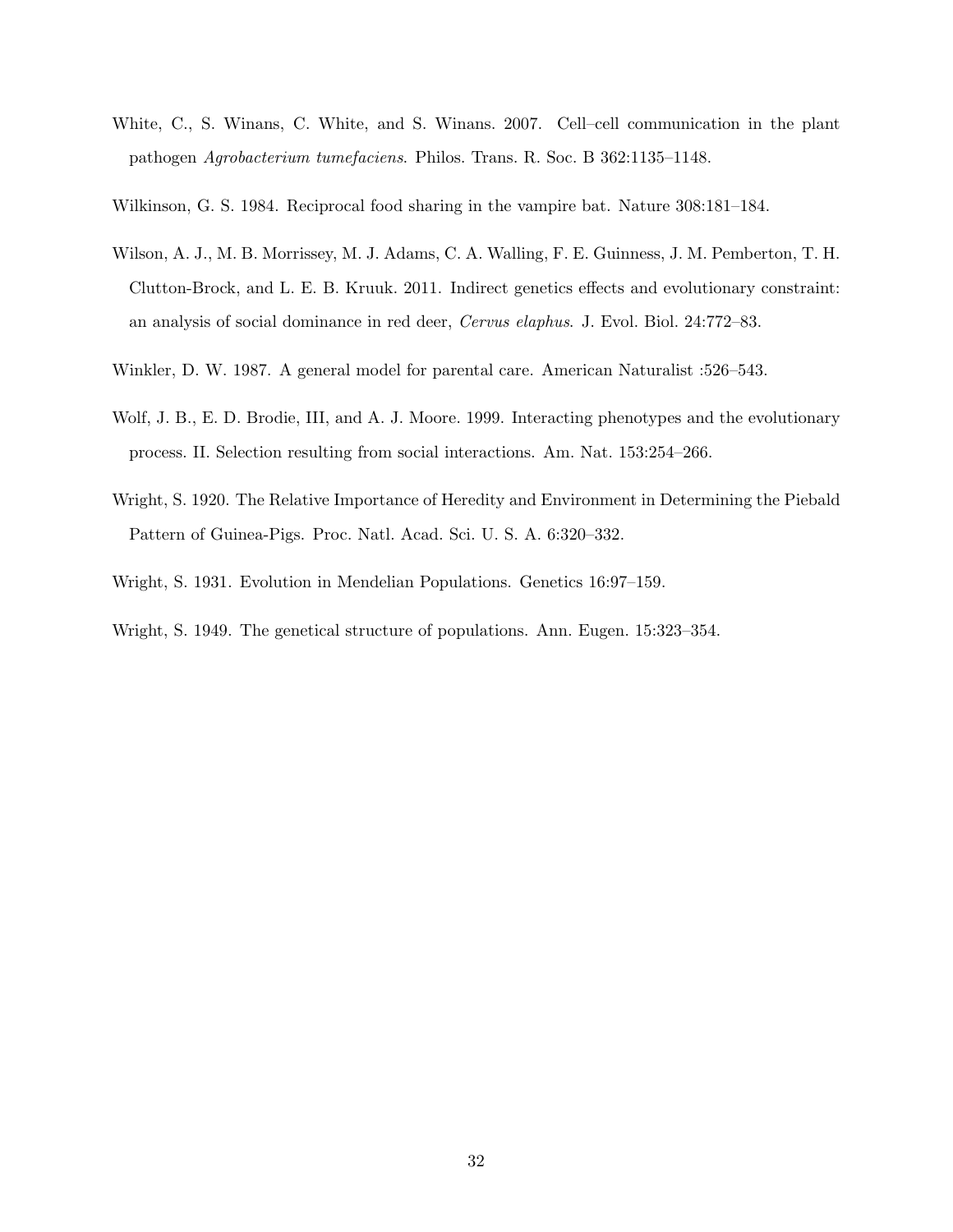#### <span id="page-35-0"></span>Appendix A: Two-player game with synergy

We follow the discrete-action model defined in section [2.](#page-6-0) Individuals are either intrinsic cooperators or intrinsic defectors who can either play their intrinsic strategy or reciprocate their partner's last action. Let  $\rho_c$  and  $\rho_d$  be the probabilities that an intrinsic cooperator and defector, respectively, reciprocate or copy their partner's last action. We allow for non-random interactions among intrinsic cooperators and intrinsic defectors that might result from population structure or other assortation mechanisms and define  $r_c$  and  $r_d$  to be the probabilities that intrinsic cooperators and defectors, respectively, interact among themselves non-randomly. Two cooperators who play each other each earn payoff  $b - c + d$ , where b is the benefit, c is the cost of cooperation, and d is a synergy term that accounts for non-additive payoffs. A cooperator and defector playing together results in a payoff of  $-c$  for the cooperator and b for the defector. Two defectors playing each other each earn zero payoff. Given this setup and following the analysis of section [2,](#page-6-0) the payoffs to an intrinsic cooperator paired with an intrinsic defector and vice-versa are

$$
w_{CD} = \frac{(1 - \rho_c) ((b\rho_d - c)(1 - \rho_c \rho_d) + d\rho_d (1 - \rho_c))}{(1 - \rho_c \rho_d)^2}
$$
 and  

$$
w_{DC} = \frac{(1 - \rho_c) ((b - \rho_d c)(1 - \rho_c \rho_d) + d\rho_d (1 - \rho_c))}{(1 - \rho_c \rho_d)^2},
$$

respectively, which are also given in equation [\(15\)](#page-18-0) in the main text.

We can plug the above values for  $w_{CD}$  and  $w_{DC}$ , along with  $w_{CC} = b - c + d$  and  $w_{DD} = 0$ , into the expression for fitness in equation [\(4\)](#page-9-2) to derive the condition for cooperation to increase,  $W_C - W_D > 0$ , which simplifies to

<span id="page-35-1"></span>
$$
b\left(\frac{p\rho_c + (1-p)\rho_d + r_c(1-p)(1-\rho_d) + r_d p(1-\rho_c) - \rho_c \rho_d}{1 - \rho_c \rho_d}\right) - c\left(\frac{1 - (1-p)\rho_c - p\rho_d + (1-p)r_c\rho_c(1-\rho_d) + r_d p\rho_d(1-\rho_c)}{1 - \rho_c \rho_d}\right) + d\left(\frac{(p + r_c(1-p))(1-\rho_d)\left(1 - \rho_c^2 \rho_d\right) + (1-p + pr_d)(1-\rho_c)^2 \rho_d}{(1-\rho_c \rho_d)^2}\right) > 0.
$$
\n(A.1)

This expression simplifies to condition [\(5\)](#page-9-0) when  $d = 0$ . Another simplification is to assume that the reciprocation and assortment probabilities are the same for cooperators and defectors, namely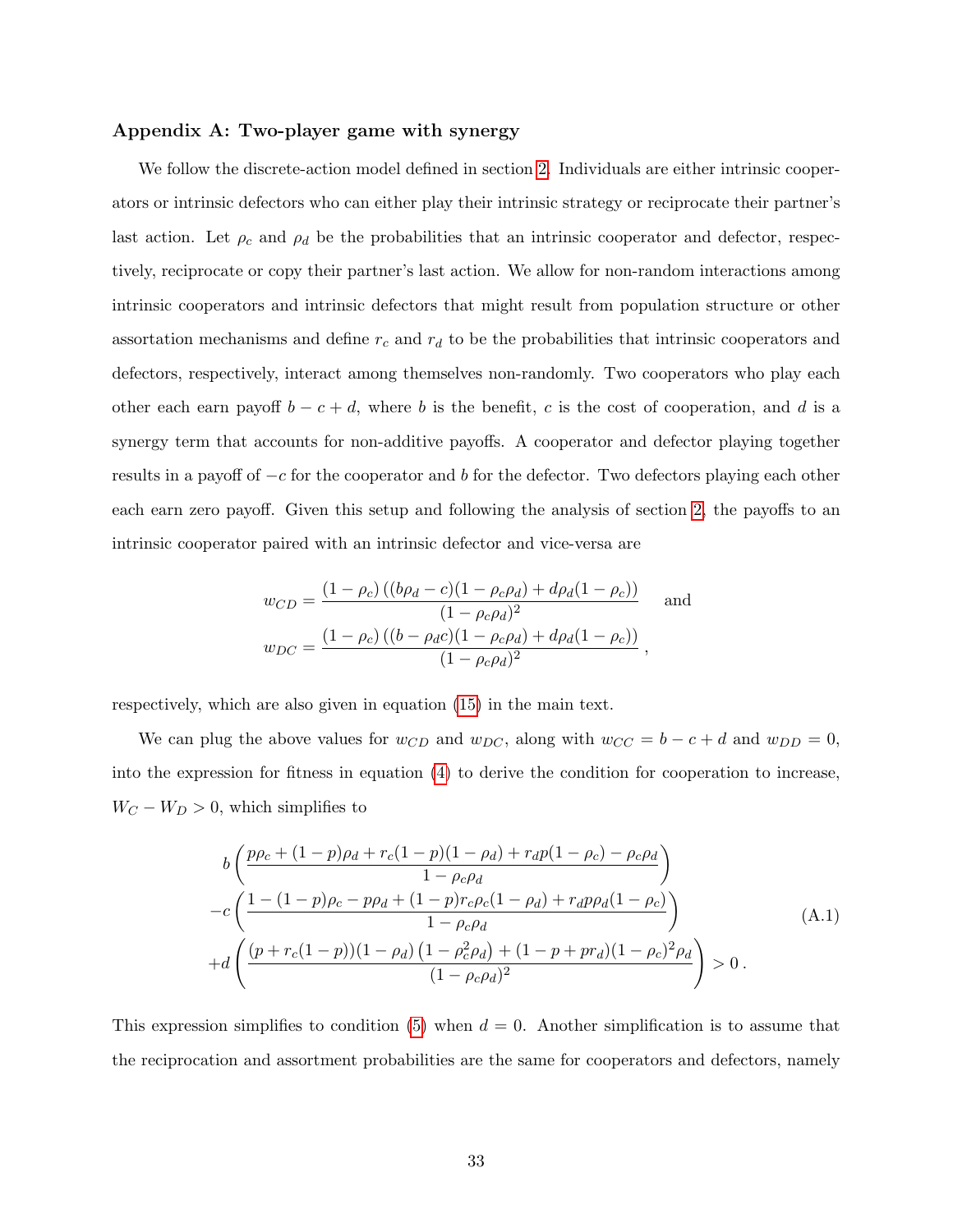$\rho_c = \rho_d = \rho$  and  $r_c = r_d = r$ . In this case, expression [\(A.1\)](#page-35-1) simplifies to

$$
b\frac{r+\rho}{1+\rho} - c\frac{1+r\rho}{1+\rho} + d\left((p+r(1-p)) + \frac{\rho(1-2p)(1-r)}{(1+\rho)^2}\right) > 0,
$$
 (A.2)

which in turn simplifies to condition [\(6\)](#page-9-1) when  $d = 0$ .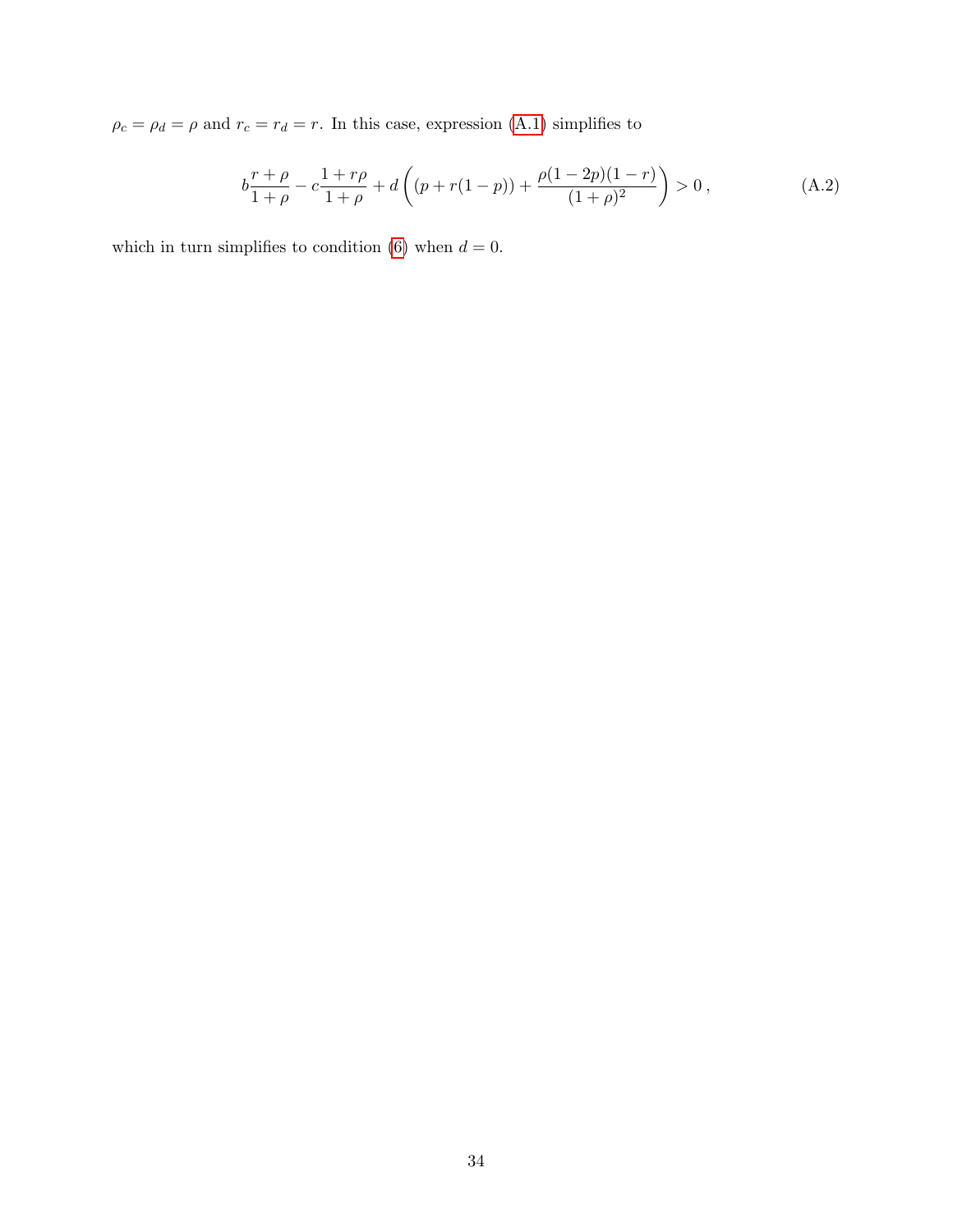#### <span id="page-37-0"></span>Appendix B: Allele frequency change in a class-structured model

Suppose that there are K classes in the population, where an individual  $k$ 's class could represent the local population it lives in, its age or developmental stage, its sex, or some other phenotypic feature. Each class contains  $N_k$  individuals and the total population size is  $N = \sum_k N_k$ . In order to track allele frequencies in different classes, we let  $\mathbf{q} = (\ldots, q_{jk}, \ldots)$  be a column vector of length N where  $q_{jk}$  is the frequency of the allele in individual k in class j. Average allele frequencies in each class in the next time period are calculated by multiplying a transition matrix  $\mathbf{W} = [w_{ijk}]$ times  $\mathbf{q}$ , where  $w_{ijk}$  is the probability that an allele in a random individual in class i descended from individual  $k$  in class  $j$ . The transition matrix is a function of the fitnesses of each class and the transmission processes, such as segregation, mutation, and migration, that affect how alleles move between classes. Fitness can include both fertility and survival, and thus populations with both overlapping and nonoverlapping generations are possible. We assume that the fitness of individual k in class j is function of its phenotype,  $p_{jk}$ , and potentially the phenotypes of its social partners. In the simplest cases, phenotype depends on genotype in a linear way where  $p_{jk} = p + q_{jk}\delta$  and  $\delta$  is a measure of how much the mutant differs from the resident phenotype p. For non-additive genetic interactions (such as dominance or epistasis), phenotype depends on genotype in a nonlinear way [\(Gardner et al., 2007\)](#page-29-6).

Calculating  $\Delta q$  requires us to average the class frequencies in such a way that the average frequency remains constant in the absence of natural selection. The appropriate weights for this average are the reproductive values of each class [\(Fisher, 1930;](#page-28-11) [Leslie, 1948;](#page-30-12) [Taylor, 1990\)](#page-33-4),  $\alpha =$  $(\ldots, \alpha_k, \ldots)$ . Thus, the change in the reproductive value weighted allele frequency is

<span id="page-37-1"></span>
$$
\Delta q = \alpha \cdot \mathbf{W} \cdot \mathbf{q} - \alpha \cdot \mathbf{N} \cdot \mathbf{q} \tag{B.1}
$$

where N is a  $K \times N$  matrix used to create class averages of the allele frequencies q and whose k-th row has the value  $1/N_k$  in the columns  $1 + \sum_{l=1}^{k-1} N_l$  to  $\sum_{l=1}^{k} N_l$  and zero elsewhere for all k. Using equation [\(B.1\)](#page-37-1), the derivative of  $\Delta q$  with respect to  $\delta$  is given by

<span id="page-37-2"></span>
$$
\frac{\mathrm{d}\Delta q}{\mathrm{d}\delta} = \alpha \cdot \frac{\mathrm{d}\mathbf{W}}{\mathrm{d}\delta} \cdot \mathbf{q} = \sum_{i,j,l=1}^{K} \sum_{k=1}^{N_j} \sum_{m=1}^{N_l} \alpha_i \frac{\partial w_{ijk}}{\partial p_{lm}} q_{jk} q_{lm}
$$
(B.2)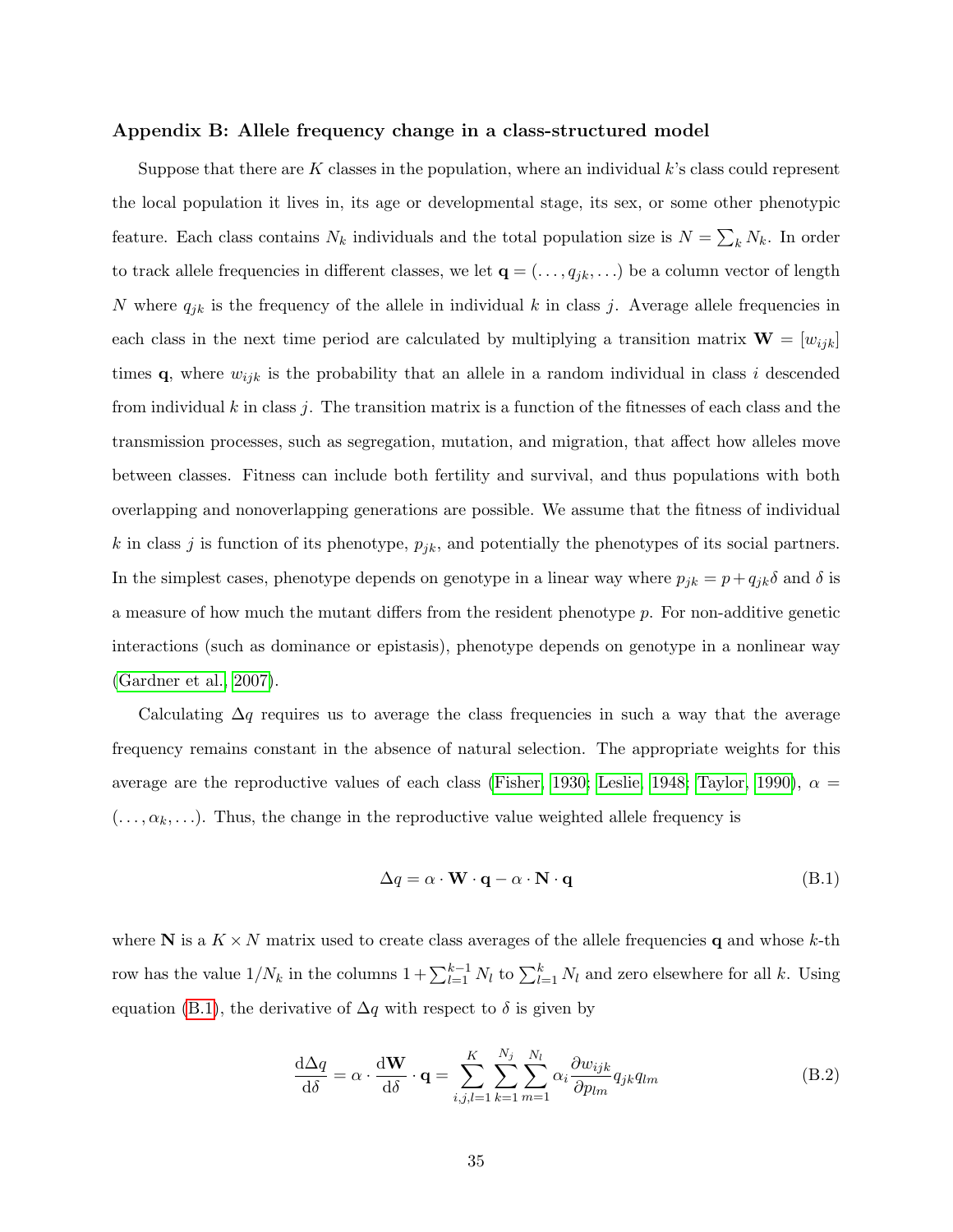The components of equation [\(B.2\)](#page-37-2) are reproductive value,  $\alpha_i$ , the effect of one individual's phenotype on another individual's probability of transmitting an allele from one generation to the next,  $\partial w_{ijk}$  $\frac{\partial w_{ijk}}{\partial p_{lm}}$ , and the probability that those two individuals both have the mutant allele,  $q_{jk}q_{lm}$ . When this last component,  $q_{jk}q_{lm}$ , is averaged over all individuals in a class, we obtain a genetic identity probability that can be related to identity by descent probabilities from classic population genetics [\(Rousset and Billiard, 2000;](#page-32-6) [Rousset and Ronce, 2004;](#page-32-8) [Rousset, 2004\)](#page-32-10) that emerge as more common quantities such as  $F_{ST}$  [\(Wright, 1949\)](#page-34-6) in simple models of population subdivision [\(Rousset,](#page-32-10) [2004\)](#page-32-10) such as the island model [\(Wright, 1931\)](#page-34-7). Moreover, these genetic identity probabilities correspond to the genetic covariance terms found in regression models in social evolution [\(Frank, 1997\)](#page-29-11), which when normalized by genetic variance correspond to the regression definition of relatedness [\(Hamilton, 1972;](#page-29-12) [Queller, 1992a\)](#page-31-13).

Recall that the Taylor series is expanded around  $\delta = 0$ , so the partial derivatives  $\frac{\partial w_{ijk}}{\partial p_{lm}}$  in [\(B.2\)](#page-37-2) are evaluated at neutrality where natural selection on fertility differences is absent. Additionally,  $\delta = 0$  implies that all individuals in a class are equivalent, which means that the partial derivatives above fall into three cases: the first case is the effect of a focal individual's phenotype on its own probability of sending an allele to class j in the next generation from its own class i,  $\frac{\partial w_{ij}}{\partial n_{ij}}$  $\frac{\partial w_{ij}}{\partial p_j}$ ; the second is the effect on that probability of another individual's phenotype from the same class as the focal,  $\frac{\partial w_{ij}}{\partial p_{j\circ}}$ ; and the third is the effect on that probability of the phenotype of an individual in a different class than the focal individual,  $\frac{\partial w_{ij}}{\partial p_l}$  where  $l \neq j$ . Substituting these derivatives into [\(B.2\)](#page-37-2), we obtain

<span id="page-38-0"></span>
$$
\alpha \cdot \frac{\mathrm{d} \mathbf{W}}{\mathrm{d} \delta} \cdot \mathbf{q} = \sum_{i,j=1}^{K} \alpha_i N_j \left( \frac{\partial w_{ij}}{\partial p_{j\bullet}} \overline{q_{j\bullet}^2} + (N_j - 1) \frac{\partial w_{ij}}{\partial p_{j\bullet}} \overline{q_{j\bullet} q_{j\circ}} + \sum_{l \neq j} N_l \frac{\partial w_{ij}}{\partial p_l} \overline{q_j q_l} \right) . \tag{B.3}
$$

Further, we assume that the phenotype only affects fertility  $f$  (though it could affect survival or demographic factors such as carrying capacity or dispersal rates), which means the derivatives in the right-hand side of [\(B.3\)](#page-38-0) can be split into two components, the effect of the phenotype on fertility and the effect of fertility on the probability an allele in class i descends from class j,  $w_{ij}$ . The latter derivatives we represent with  $\tau$  where  $\tau_{ij,j\bullet} = \frac{\partial w_{ij}}{\partial f_{ij\bullet}}$  $\frac{\partial w_{ij}}{\partial f_{ij\bullet}},\ \tau_{ij,j\circ}=\frac{\partial w_{ij}}{\partial f_{ij\circ}}$  $\frac{\partial w_{ij}}{\partial f_{ij}$ , and  $\tau_{ij,l} = \frac{\partial w_{ij}}{\partial f_{il}}$  $\frac{\partial w_{ij}}{\partial f_{il}}$  for  $l \neq j$ . These derivatives essentially contain transmission probabilities due to dispersal, mutation, allelic segregation, age-dependent mortality, etc, and we assume they are independent of phenotype.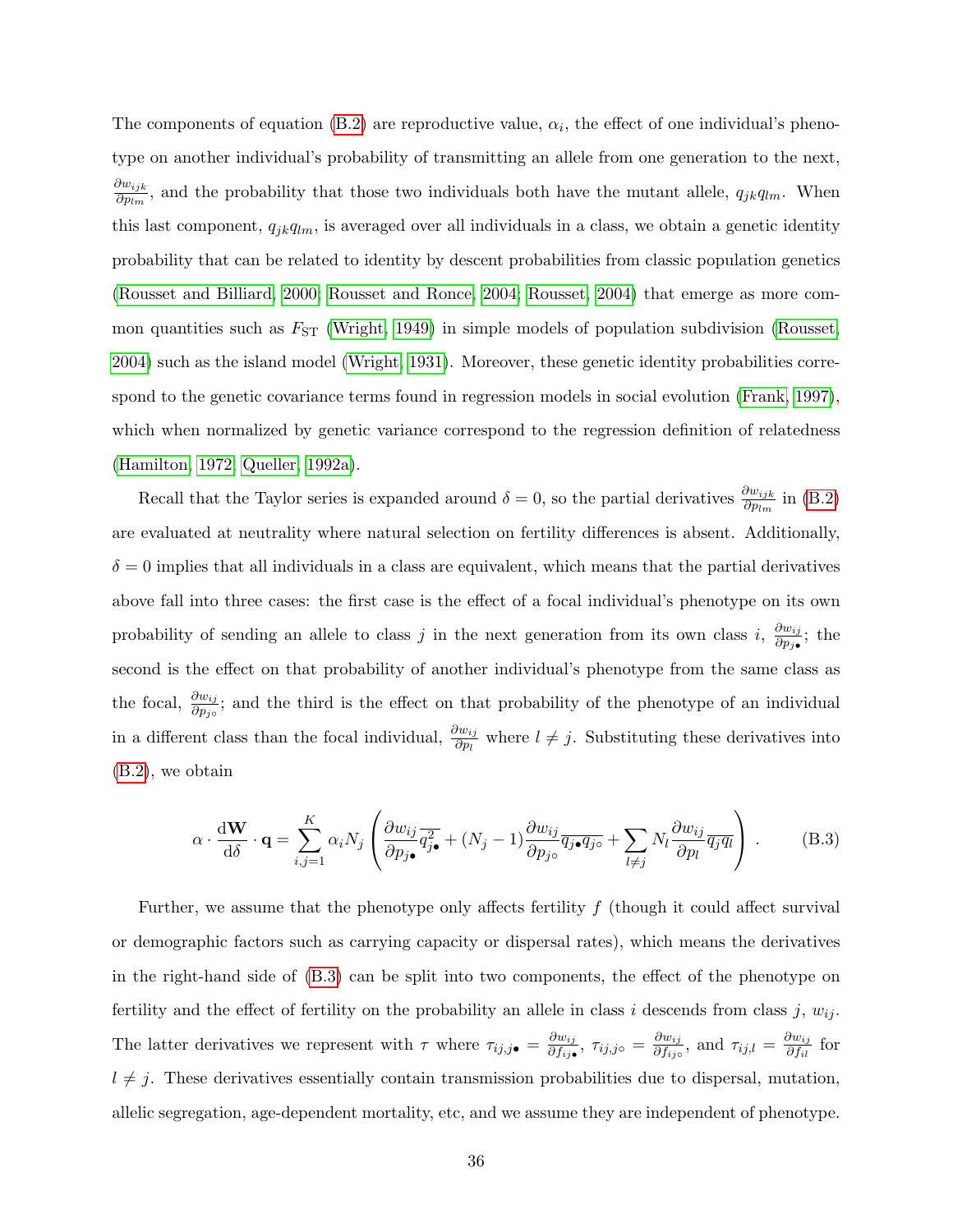Given these two classes of derivatives,

<span id="page-39-0"></span>
$$
\frac{\partial w_{ijk}}{\partial p_{lm}} = \begin{cases}\n\frac{\partial w_{ij}}{\partial p_{j\bullet}} = \tau_{ij,j\bullet} \frac{\partial f_{ij}}{\partial p_{j\bullet}} + (N_j - 1)\tau_{ij,j\circ} \frac{\partial f_{ij}}{\partial p_{j\circ}} & \text{for } (l, m) = (j, k) \\
\frac{\partial w_{ij}}{\partial p_{lm}} = \frac{\partial w_{ij}}{\partial p_{j\circ}} = \tau_{ij,j\bullet} \frac{\partial f_{ij}}{\partial p_{j\circ}} + \tau_{ij,j\circ} \left(\frac{\partial f_{ij}}{\partial p_{j\bullet}} + (N_j - 2)\frac{\partial f_{ij}}{\partial p_{j\circ}}\right) & \text{for } l = j \text{ and } m \neq k \\
\frac{\partial w_{ij}}{\partial p_l} = \tau_{ij,l} \left(\frac{\partial f_{il}}{\partial p_{l\bullet}} + (N_l - 1)\frac{\partial f_{il}}{\partial p_{l\circ}}\right) & \text{for } l \neq j\n\end{cases} (B.4)
$$

Finally, we assume that the effect of phenotype on fertility is independent of the source or destination classes of the offspring; that is, we can define  $-C = \frac{\partial f_{ij}}{\partial p_{ij}}$  $\frac{\partial f_{ij}}{\partial p_j}_{\bullet}} = \frac{\partial f}{\partial p_{\bullet}}$  $\frac{\partial f}{\partial p_{\bullet}}$  and  $B = \frac{\partial f_{ij}}{\partial p_{j}A}$  $\frac{\partial f_{ij}}{\partial p_{j\circ}}=\frac{\partial f}{\partial p_{\circ}}$  $\frac{\partial f}{\partial p_\circ}$ . Combining  $C$  and  $B$  with  $(B.4)$  into equation  $(B.3)$  results in

<span id="page-39-1"></span>
$$
\alpha \cdot \frac{d\mathbf{W}}{d\delta} \cdot \mathbf{q} = -C \left[ \sum_{i,j=1}^{K} \alpha_i N_j \left( \tau_{ij,j\bullet} \overline{q_{j\bullet}^2} + (N_j - 1) \tau_{ij,j\circ} \overline{q_{j\bullet} q_{j\circ}} + \sum_{l \neq j} N_l \tau_{ij,l} \overline{q_j q_l} \right) \right]
$$
  

$$
B \left[ \sum_{i,j=1}^{K} \alpha_i N_j (N_j - 1) \left( \tau_{ij,j\bullet} \overline{q_{j\bullet}^2} + (\tau_{ij,j\bullet} + (N_j - 2) \tau_{ij,j\circ}) \overline{q_{j\bullet} q_{j\circ}} \right) + N_j \sum_{l \neq j} N_l (N_l - 1) \tau_{ij,l} \overline{q_j q_l} \right]
$$

$$
= K_C \left( -C + rB \right) , \qquad (B.5)
$$

1  $\vert$ 

where  $K_C$  and  $K_B$  equal the first and second bracket in [\(B.5\)](#page-39-1), respectively. Scaled relatedness is given  $r = K_B/K_C$ . The terms in parentheses on the last line of [\(B.5\)](#page-39-1) are the same as the right-hand side of equation [\(7\)](#page-12-0), once  $C$  and  $B$  are evaluated following the assumptions in that section that the phenotype  $p$  is a parameter of some physiological/psychological mechanism that affects the underlying actions individuals choose,  $a^*$ , and the marginal effect of the action of one individual on the action of another is  $\rho$ . A detailed exposition of this analysis is given by Akçay and Van Cleve [\(2012\)](#page-27-2) where  $-C$  corresponds to  $\frac{\partial F_i}{\partial p_i}$  in equation (2) and B to  $\frac{\partial F_i}{\partial p_j}$  in equation (3) in that paper. In most biological cases of interest,  $K_C > 0$ , which results in the proportionality in equation [\(7\)](#page-12-0). The convergence stability condition in [\(17\)](#page-21-0) can be derived from equation [\(7\)](#page-12-0) simply by recalling the assumption that the phenotype affects fertility but not demographic quantities contained in  $r$ .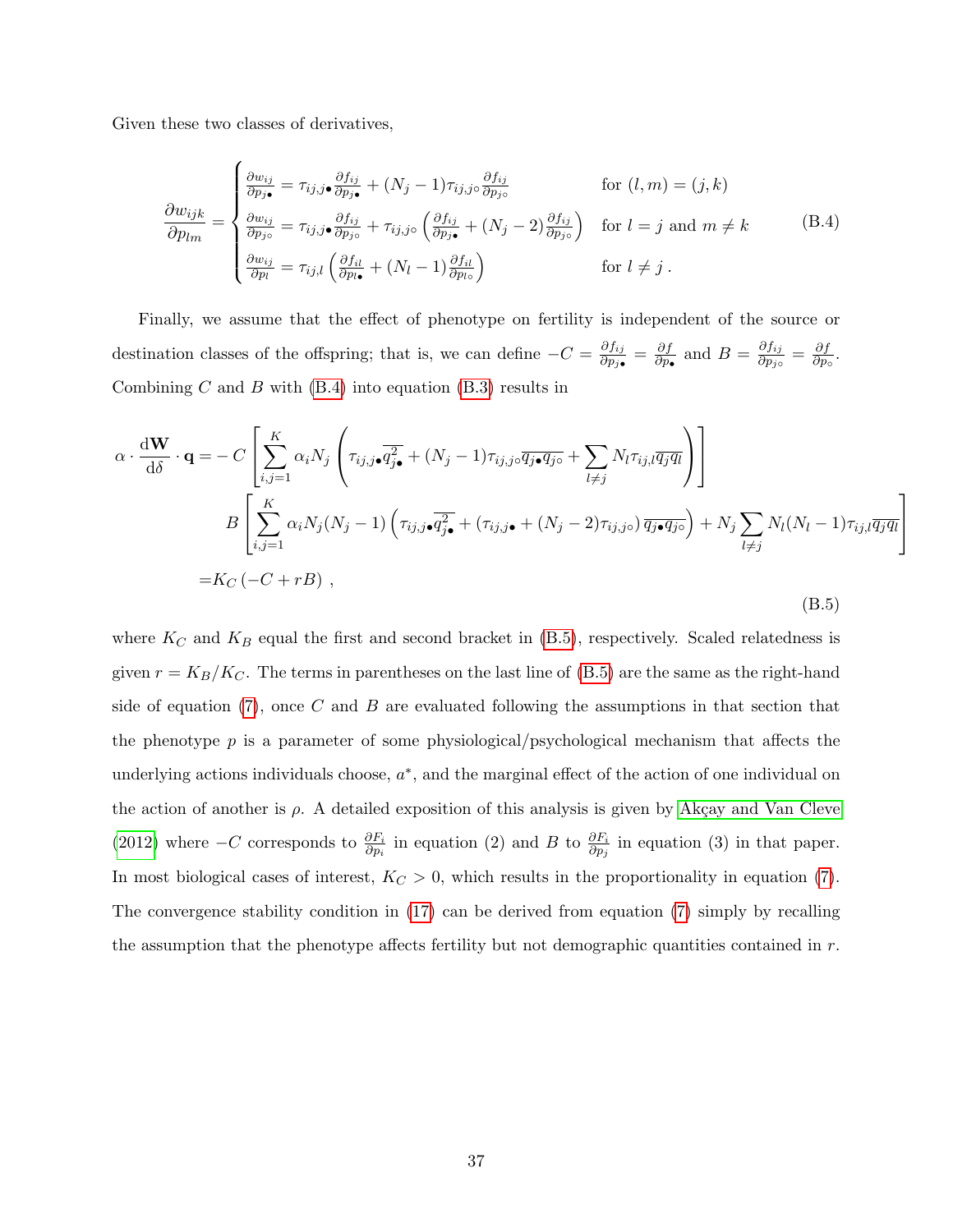## <span id="page-40-0"></span>Appendix C: Uni-directional and bi-directional reciprocity in indirect genetic effects models

In this section, we will show that: (i) assuming a uni-directional type of reciprocity where the focal individual can affect its partner's phenotype, but not vice-versa, can lead to the expanded Hamilton's rule presented by [Queller](#page-32-3) [\(2011,](#page-32-3) equation 1); and (ii) bi-directional reciprocity leads to condition  $(6)$ , which is equivalent to results derived by us (Akçay and Van Cleve, 2012) and others [\(Lehmann and Keller, 2006a;](#page-30-1) [McGlothlin et al., 2010\)](#page-30-2). Notation in the following equations is taken from [Queller](#page-32-3) [\(2011\)](#page-32-3) and generally follows quantitative genetic approaches to social evolution (e.g., [Queller, 1992b;](#page-31-8) [Frank, 1997;](#page-29-11) [Queller, 2011\)](#page-32-3) with a particular focus on the methods in indirect genetic effect (IGE) models [\(Moore et al., 1997;](#page-30-10) [Wolf et al., 1999;](#page-34-4) [McGlothlin et al., 2010\)](#page-30-2).

We begin with the phenotypic version of Hamilton's rule, derived from the Price equation [\(Price,](#page-31-6) [1970\)](#page-31-6), that is equation (7) in [Queller](#page-32-3) [\(2011\)](#page-32-3), which is

<span id="page-40-3"></span>
$$
\beta_{WP \cdot P'} + \beta_{WP' \cdot P} \frac{\text{Cov}[G, P']}{\text{Cov}[G, P]}.
$$
\n(C.1)

where we use primes to denote variables associated with the social partner. Suppose that the phenotype of the social partner is defined as

<span id="page-40-1"></span>
$$
P' = G' + \beta_{P'P}P + \epsilon',\tag{C.2}
$$

which says that the phenotype of the social partner is a linear function of its average breeding value  $(G')$ , the effect of the phenotype of the focal  $(\beta_{P'P}P)$ , and a random component with mean zero  $(\epsilon',$  a standard assumption in quantitative genetics; see [Lynch and Walsh, 1998\)](#page-30-11). Suppose also that the phenotype of focal individual is given by

<span id="page-40-2"></span>
$$
P = G + \epsilon \,,\tag{C.3}
$$

which says the phenotype of the focal individual is a linear function *only* of its breeding value and a random component; thus, there is no effect of the partner's phenotype on the focal, which embodies the assumption we believe underlies [Queller](#page-32-3)  $(2011)$ 's analysis. Plugging P and P' given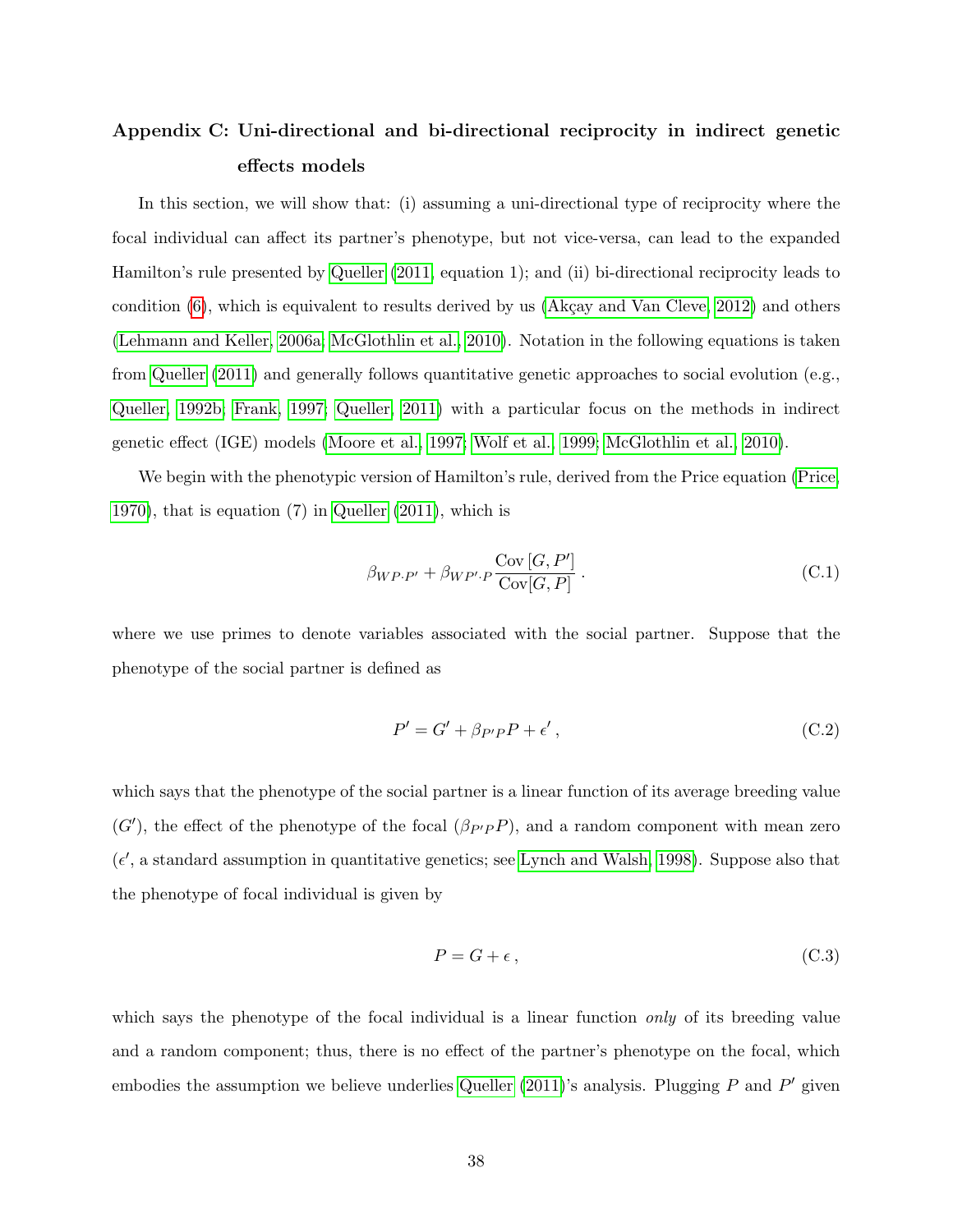in equations  $(C.2)$  and  $(C.3)$  into equation  $(C.1)$  yields

$$
\beta_{WP\cdot P'} + \beta_{WP'\cdot P} \frac{\text{Cov}[G, G' + \beta_{P'P}P + \epsilon']}{\text{Cov}[G, G + \epsilon]} = \beta_{WP\cdot P'} + \beta_{WP'\cdot P} (\beta_{P'P} + \beta_{G'G}), \tag{C.4}
$$

which can be written as

$$
-c + b(\rho + r)
$$

in the notation of the main text and is equivalent to the additive combination of kin and kith components in equation (1) of [Queller](#page-32-3) [\(2011\)](#page-32-3).

To include bi-directional reciprocity, we follow the analysis presented by [McGlothlin et al.](#page-30-2)  $(2010)$ ; Akçay and Van Cleve  $(2012)$  obtain the same results and present a comparison of the relative merits of the current approach and the IGE approach. We start by setting

<span id="page-41-0"></span>
$$
P = G + \beta_{PP'}P' + \epsilon, \qquad (C.5)
$$

which expresses the fact that  $P'$  also has an effect on P. Before we can plug this definition of  $P$ or the definition of  $P'$  into equation (7) of [Queller](#page-32-3) [\(2011\)](#page-32-3), we must insert our definition of  $P'$  into  $(C.5)$  and our definition of P into  $(C.2)$  and solve the resulting equations; the solutions are

$$
P = \frac{G + \epsilon + \beta_{PP'} (G' + \epsilon')}{1 - \beta_{PP'} \beta_{P'P}}
$$
  
\n
$$
P' = \frac{G' + \epsilon' + \beta_{P'P} (G + \epsilon)}{1 - \beta_{PP'} \beta_{P'P}}.
$$
\n(C.6)

<span id="page-41-1"></span>These solutions can be compared to the analogous solution in [McGlothlin et al.](#page-30-2) [\(2010\)](#page-30-2) (equation 6). Plugging equations [\(C.6\)](#page-41-1) into equation (7) of [Queller](#page-32-3) [\(2011\)](#page-32-3) yields

$$
\beta_{WP\cdot P'} + \beta_{WP'\cdot P} \frac{\text{Cov}\left[G, \frac{G' + \epsilon' + \beta_{P'P}(G + \epsilon)}{1 - \beta_{PP'}\beta_{P'P}}\right]}{\text{Cov}\left[G, \frac{G + \epsilon + \beta_{PP'}(G' + \epsilon')}{1 - \beta_{PP'}\beta_{P'P}}\right]} = \beta_{WP\cdot P'} + \beta_{WP'\cdot P} \frac{\text{Cov}\left[G, G' + \epsilon' + \beta_{PP'}(G + \epsilon)\right]}{\text{Cov}\left[G, G + \epsilon + \beta_{PP'}(G' + \epsilon')\right]}
$$

$$
= \beta_{WP\cdot P'} + \beta_{WP'\cdot P} \frac{\text{Cov}\left[G, G'\right] + \beta_{P'P}\text{Var}[G]}{\text{Var}[G] + \beta_{PP'}\text{Cov}\left[G, G'\right]}
$$

$$
= \beta_{WP\cdot P'} + \beta_{WP'\cdot P} \frac{\beta_{G'G} + \beta_{P'P}}{1 + \beta_{PP'}\beta_{G'G}}
$$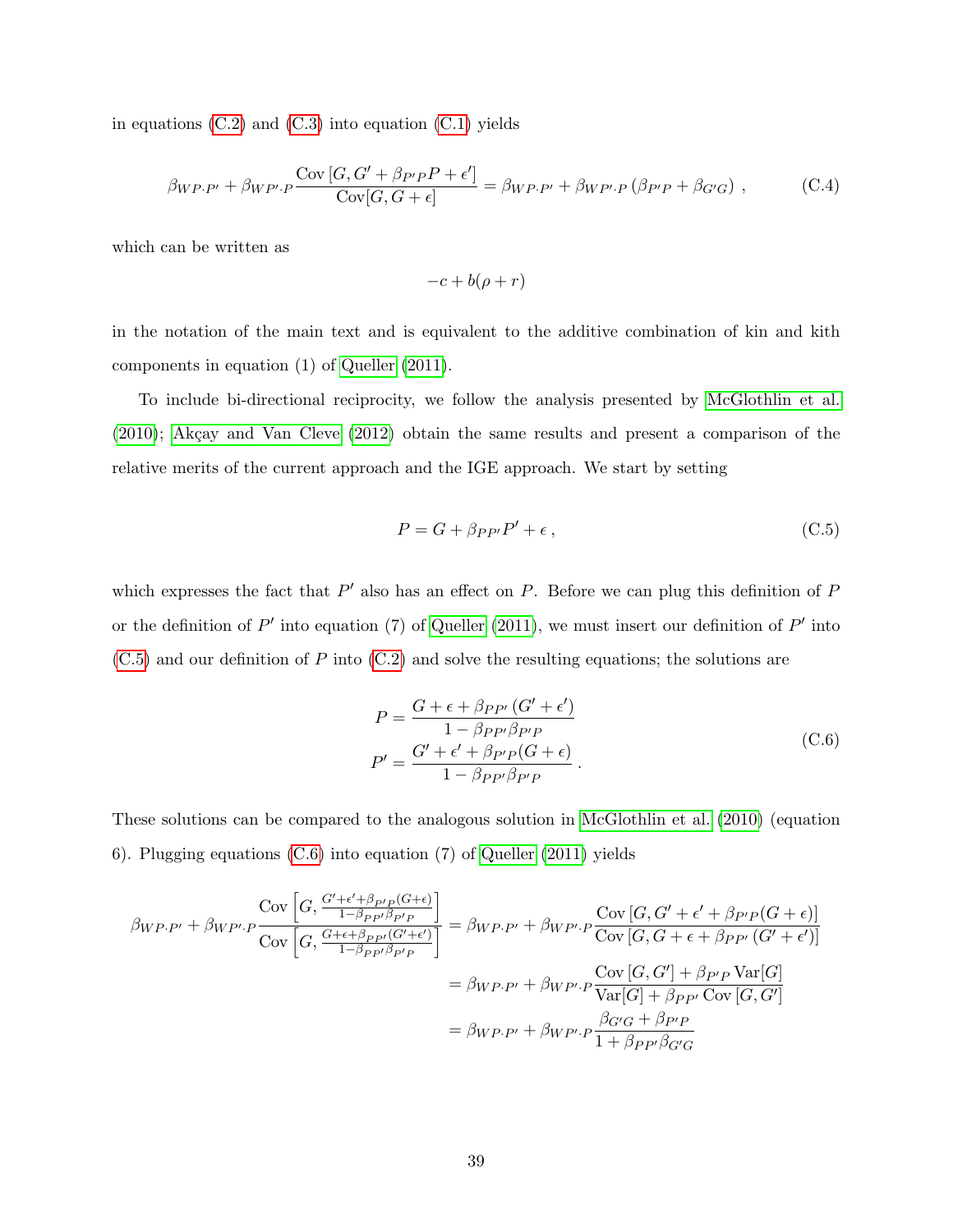Thus, the Hamilton's rule one gets from equation (7) of [Queller](#page-32-3) [\(2011\)](#page-32-3) should be

$$
\beta_{WP\cdot P'} + \beta_{WP'\cdot P} \frac{\beta_{G'G} + \beta_{P'P}}{1 + \beta_{PP'}\beta_{G'G}} > 0
$$

or

<span id="page-42-0"></span>
$$
(1 + \beta_{PP'}\beta_{G'G})\beta_{WP\cdot P'} + \beta_{WP'\cdot P}(\beta_{G'G} + \beta_{P'P}) > 0.
$$
 (C.7)

Assuming that  $\beta_{P'P} = \beta_{PP'}$ , equation [\(C.7\)](#page-42-0) becomes in our notation

$$
-c(1+\rho r) + b(r+\rho) > 0,
$$

which is exactly condition [\(6\)](#page-9-1) from our model. This is also exactly equivalent to equation (18) given by [McGlothlin et al.](#page-30-2) [\(2010\)](#page-30-2) for pairwise interactions once the appropriate mapping between  $\rho$  and their IGE coefficient  $\psi$  is made (see Appendix A9 in ref Akçay and Van Cleve, 2012).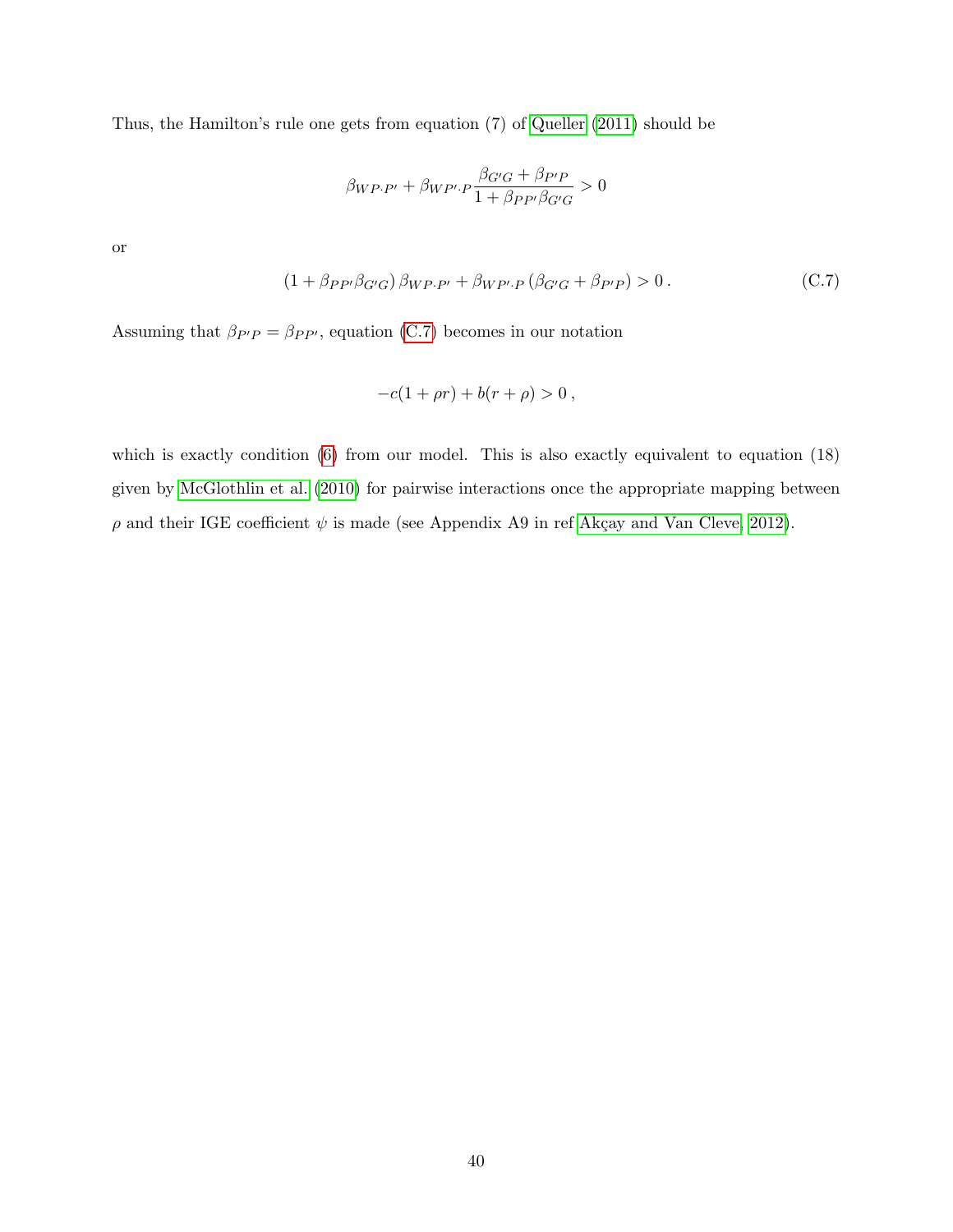#### <span id="page-43-0"></span>Appendix D: Interspecific mutualisms

The interaction between responsiveness and relatedness affects not only social behavior between individuals of the same species but it also shapes social behavior between species. We can illustrate this by applying the population genetic model with continuous traits (Section [3](#page-10-0) in the main text and Appendix [B\)](#page-37-0) to an interaction between a population of host individuals that each interact with a group of n symbionts. Label the investment of the host species  $(H)$  into the *i*th symbiont by  $x_i$ and the investment of the *i*th symbiont  $(S_i)$  into the host by  $y_i$ . The payoffs (i.e., individual fertility as a result of investments) are denoted  $u_H(x_1, \dots, x_n, y_1, \dots, y_n)$  for the host and  $u_{S_i}(x_i, y_i)$  for the ith symbiont (i.e., we assume that a symbiont's fertility is only affected by the investment it makes into and it receives from the host).

Suppose further that the investments of both the hosts and symbionts are plastic and can change in response to each other. As a result, all of the investment variables are joint functions of the genotypes of the individual hosts and symbionts. Following the methodology in Section [3](#page-10-0) (see also Akçay et al., 2009; Akçay and Van Cleve, 2012), we label the host's and symbionts' genetically determined phenotypes  $p_H$  and  $p_S$ , respectively. Recall that phenotype in this context refers to a physiological mechanism (neurological, biochemical, etc) that alters investment levels, and that phenotypes are directly genetically determined rather investment levels. To find the increase condition for genotypes that result in higher investments in the mutualism, we apply equation [\(B.2\)](#page-37-2) once for each species while treating the partner of the other species as a non-reproductive class.

Calculating the increase condition requires the total derivative of the fertilities  $(u_H$  and  $u_S)$ with respect to the host and symbiont phenotypes. For example, the change is host fertility with respect to a change in the phenotype of symbiont  $j$  is:

$$
\frac{du_H}{dp_{Sj}} = \sum_i \frac{\partial u_H}{\partial x_i} \frac{dx_i}{dp_{Sj}} + \sum_i \frac{\partial u_H}{\partial y_i} \frac{dy_i}{dp_{Sj}}\n\times n\left[-c_H + \rho_{HS}b_H\right],
$$
\n(D.1)

where  $c_H \equiv -\frac{\partial u_H}{\partial x_i}, b_H \equiv \frac{\partial u_H}{\partial y_i}$  $\frac{\partial u_H}{\partial y_i}$ , and  $\rho_{HS} \equiv \frac{dy}{dp_S}$  $\frac{dy}{dp_{Sj}}/\frac{dx}{dp_S}$  $\frac{dx}{dps_j}$ . The latter quantity denotes the response of a symbiont's investment to the change of the host's investment into that symbiont [\(Foster and](#page-28-2) [Wenseleers, 2006;](#page-28-2) Akçay and Simms, 2011; Akçay, in review). Calculating the other total derivatives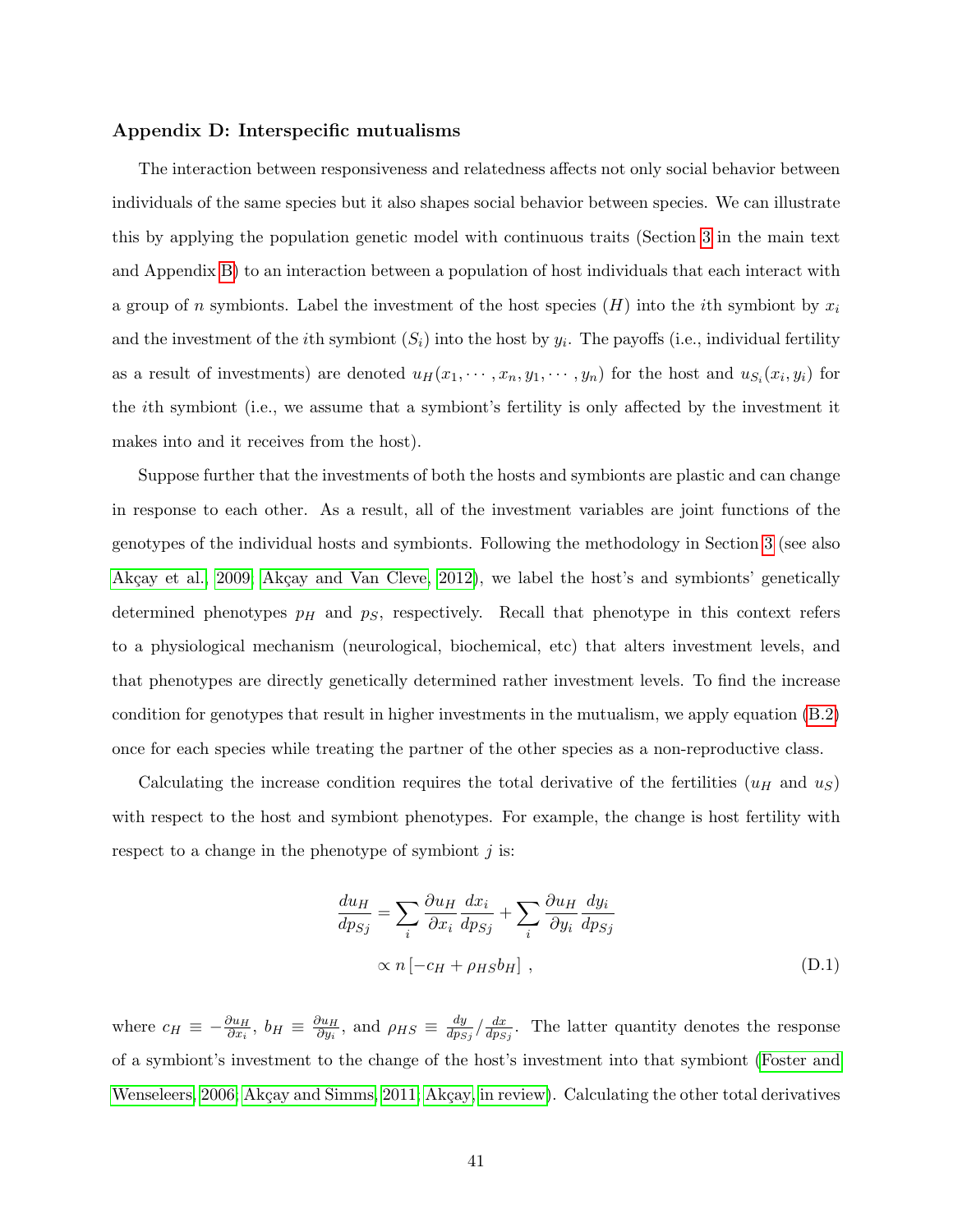in the same way, we obtain the (partial) conditions for the ESS phenotypes in hosts and symbionts, respectively, as

$$
\frac{b_H}{c_H} = \frac{1 + r_{HS} \left( \rho_{S_{\bullet}H_{\bullet}} + (n-1)\rho_{S_{\bullet}H_{\circ}} \right)}{\rho_{HS} + r_{HS} \left( 1 + (n-1)\rho_{SS} \right)}\tag{D.2}
$$

<span id="page-44-1"></span><span id="page-44-0"></span>
$$
\frac{b_S}{c_S} = \frac{1 + r_{SH} \rho_{HS} + (n-1) r_{SS} \rho_{SS}}{\rho_{S_{\bullet} H_{\bullet}} + (n-1) r_{SS} \rho_{S_{\bullet} H_{\circ}} + r_{SH}},
$$
(D.3)

where  $r_{SS}$  is the relatedness coefficient for the symbionts. The coefficients  $r_{HS}$  and  $r_{SH}$  measure the genetic covariance between higher investment level phenotypes of the symbionts and the host (relative to host and symbiont genetic variance, respectively) and are analogous to relatedness coefficients [\(Frank, 1994\)](#page-28-12). The conditions above are only partial ESS conditions, since the between species genetic association coefficients are dependent on the host and symbiont phenotypes and their fertility effects. To generate the full ESS conditions, we would need a set of equations that describe the population dynamics of host and symbionts as a function of their investment phenotypes and find the equilibrium values for the genetic associations in the structured population, as is done by [Frank](#page-28-12) [\(1994\)](#page-28-12). Finally, the coefficient  $\rho_{S\bullet H\bullet}$  denotes how much increased investment of a focal symbiont causes the host to increase its investment into the same symbiont,  $\rho_{S_{\bullet}H_{\circ}}$  measures how the investment in another symbiont by the host responds to a focal symbiont's investment, and  $\rho_{SS}$ measures the response of symbionts to each other.

Similar to the intraspecific condition for the increase of cooperative phenotypes (equation [8\)](#page-13-0), conditions [\(D.2\)](#page-44-0) and [\(D.3\)](#page-44-1) contain both multiplicative and additive interactions between the different relatedness and responsiveness coefficients. Such interactions have not been fully appreciated before (e.g., [Foster and Wenseleers, 2006\)](#page-28-2) and have important effects on the level of investments that evolve in the host and symbionts. For example, hosts and symbionts that can respond plastically to changes in the investment levels of one another result in higher levels of investment by both host and symbiont and this increase is mediated by an interaction between relatedness and responsiveness.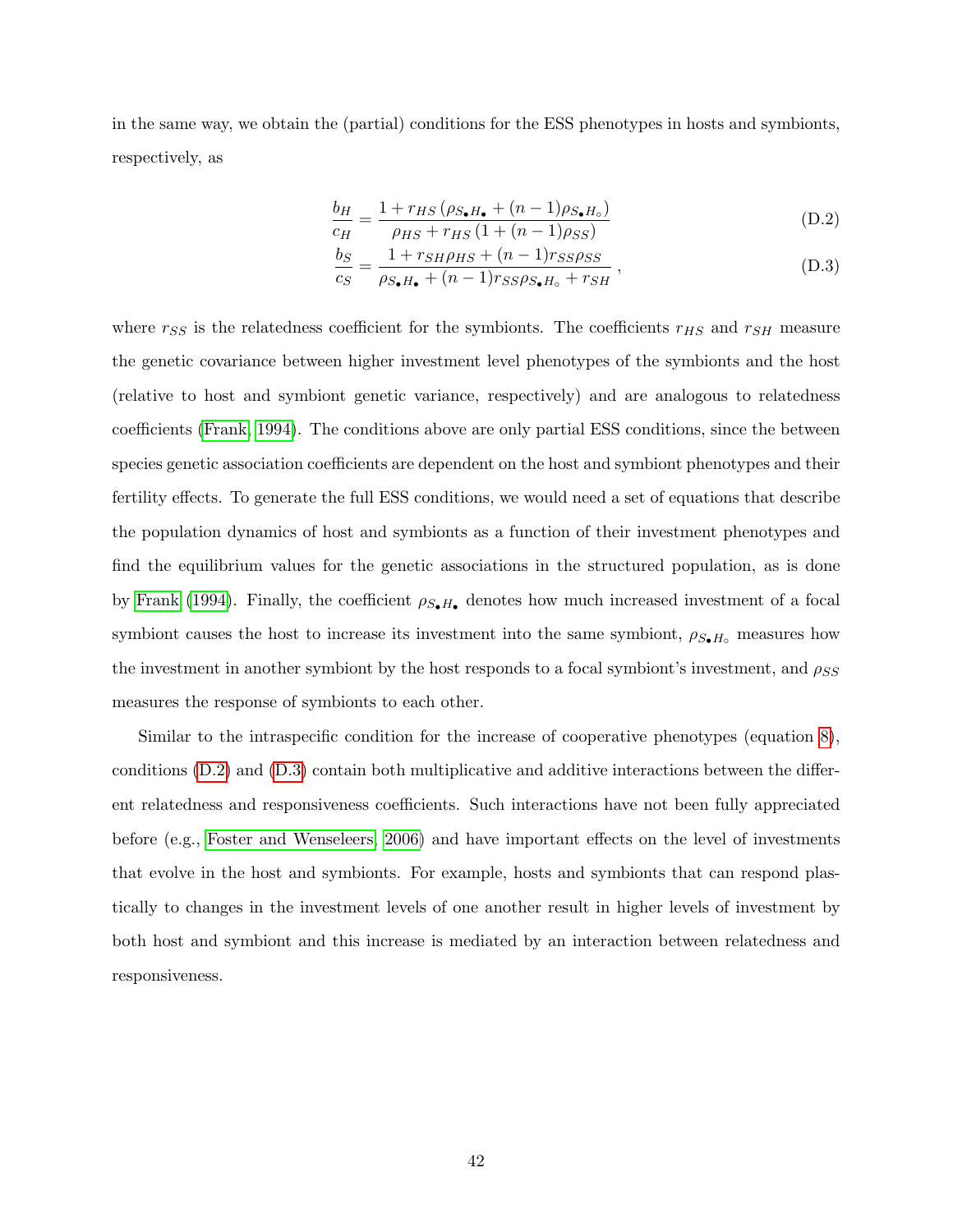

<span id="page-45-0"></span>Figure 1: The path analysis diagram that describes the population genetic model in section [3](#page-10-0) where individual 1 interacts with its  $n-1$  social partners. Actions (a) are caused by the behavioral mechanism  $(p)$ , which in turn is shaped by a heritable genetic component (additive genetic value, g). The path coefficient r measures genetic relatedness between the focal individual and its social partners. In the gray box, solid lines denote the effect that an individual's behavioral phenotype has on its own action and these paths have a coefficient of 1 (by convention). Dashed lines in the gray box have a coefficient of  $\rho$  and represent the effect of an individual's phenotype on the actions of its social partners. Actions affect the fertility of the focal individual where the focal decreases its own fertility by c and its social partners increase it by  $b$ . Finally, fertility is converted to fitness through demographic processes. The strength of selection on the phenotype  $p$  is calculated by multiplying all the coefficients along a path and then summing all paths. This results in equation [\(7\)](#page-12-0) and shows how products of relatedness and responsiveness are created.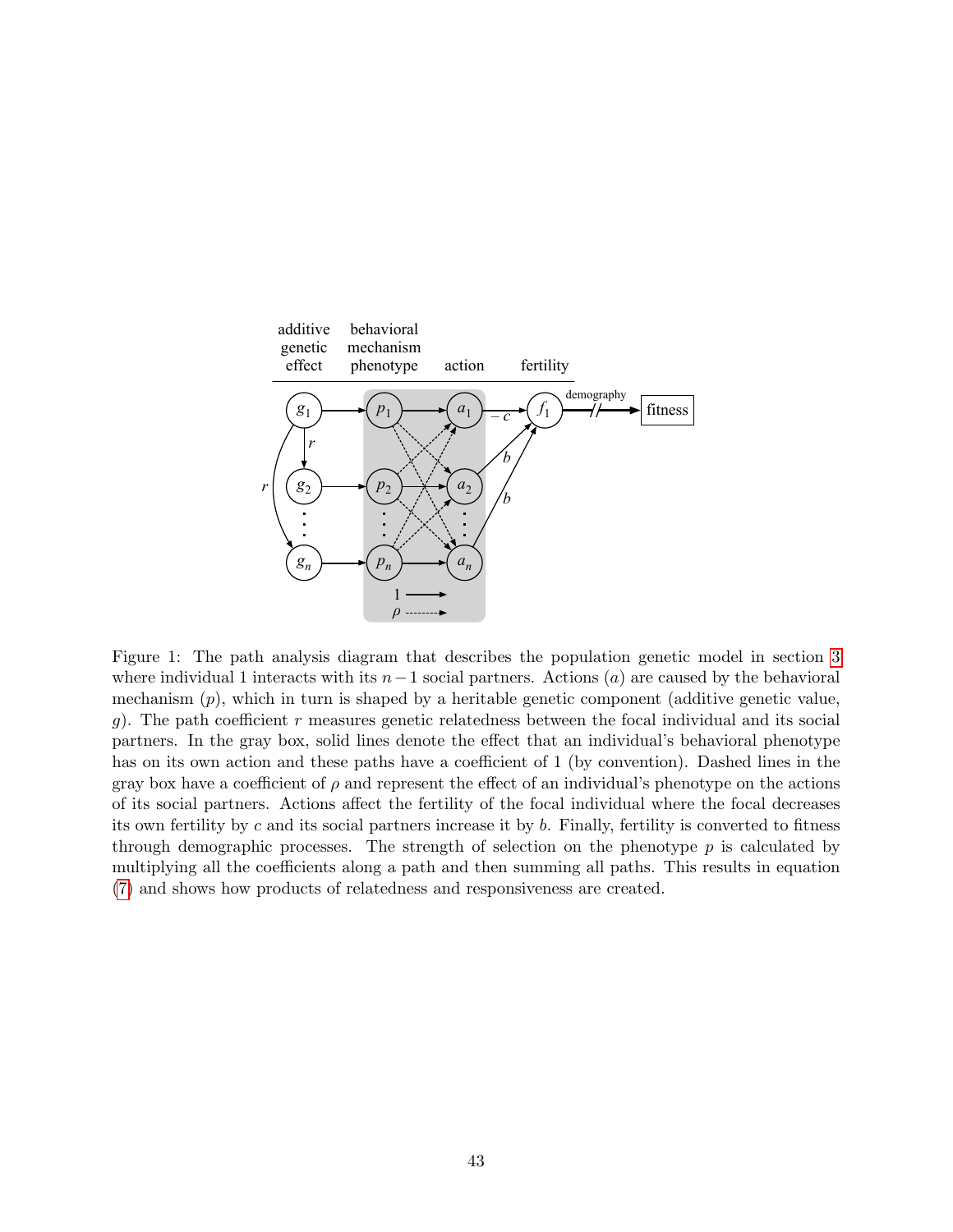

<span id="page-46-0"></span>Figure 2: These panels plot the relative error of the  $b/c$  expression given in [\(9\)](#page-14-0) that lacks products of relatedness and responsiveness compared to the correct one given in  $(8)$ . Group sizes n are given in  $(8)$ in each panel. Each curve represents a different value of relatedness r where the lower curve has  $r = 0.05$ , the middle curve  $r = 0.5$ , and the upper curve  $r = 0.95$ .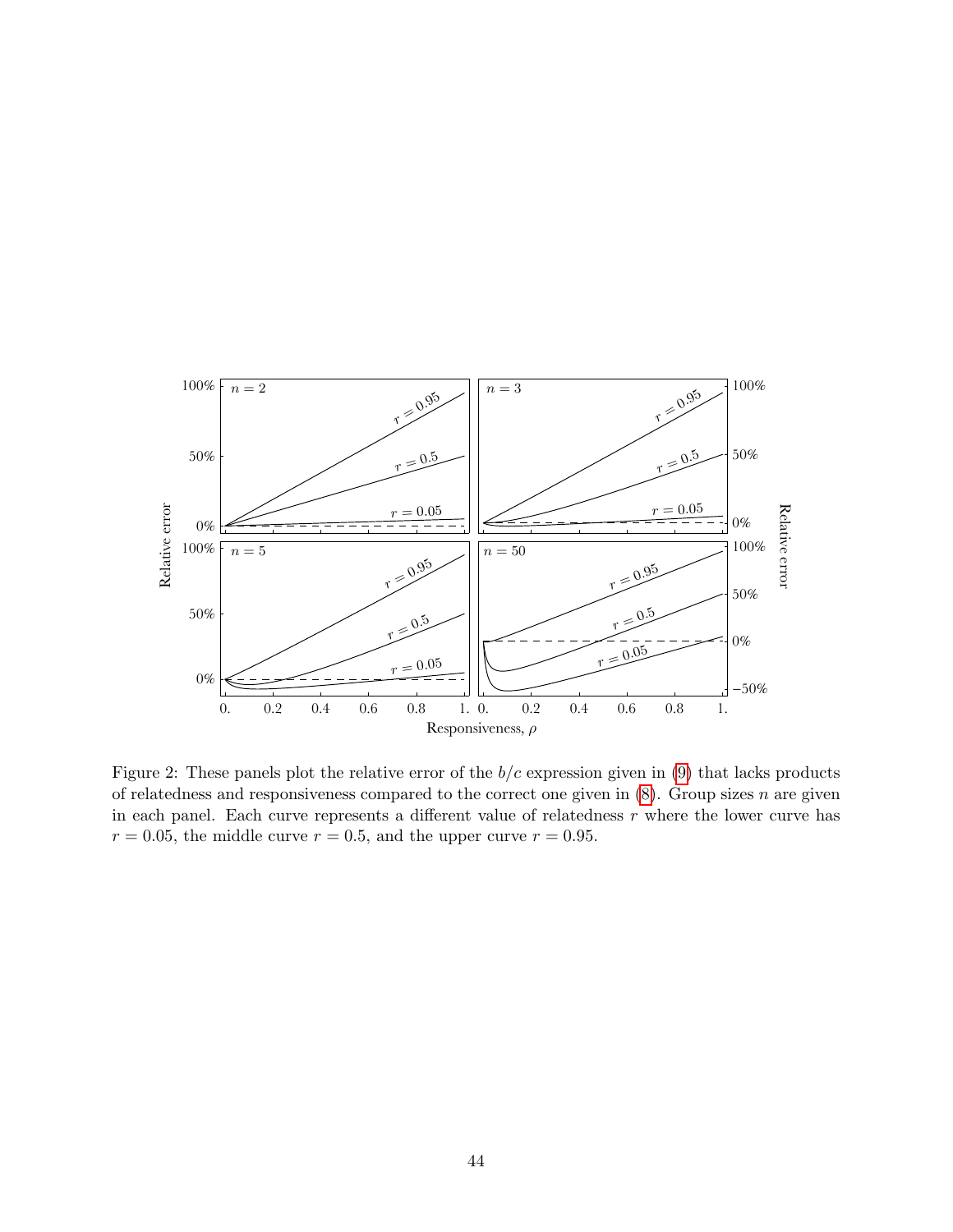

Probability of reciprocating (responsiveness),  $\rho$ 

<span id="page-47-0"></span>Figure 3: The different possibilities for how a Prisoner's Dilemma game with reciprocity and non-additive payoffs can get transformed, depending on the probabilities of reciprocation  $\rho$  and the non-additive payoff or synergy component d. Pure cooperation is unstable in the Prisoner's Dilemma, and pure defection is unstable in the Mutualism game. Both pure cooperation and defection are stable in the Stag-Hunt (or coordination) game. Pure cooperation and defection are unstable in the Hawk-Dove game leaving an intermediate level of both stable (stable mixed strategy or polymorphism).